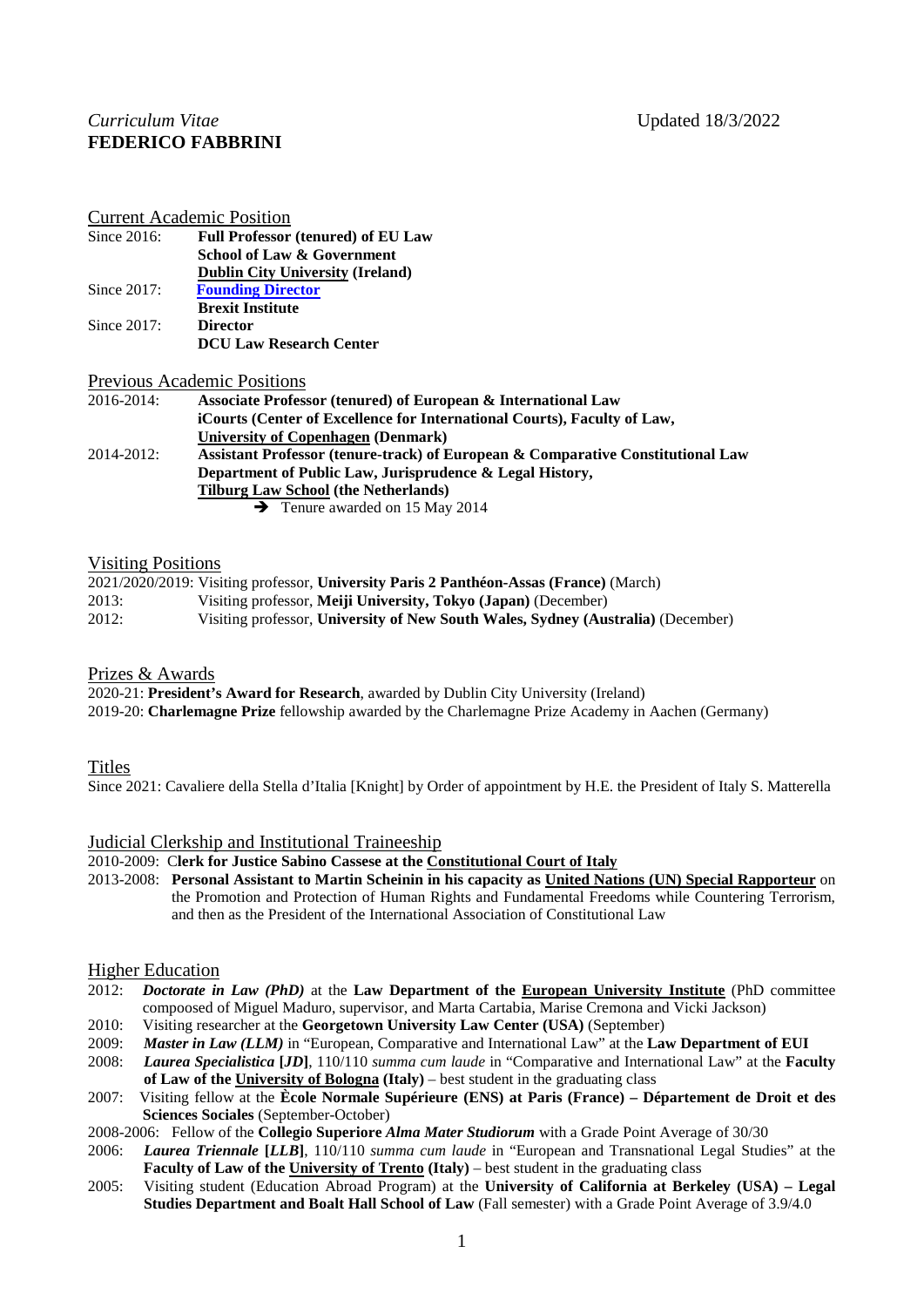# **Lists of Publications**

#### Monographs in English

- "Brexit and the Future of the European Union: The Case for Constitutional Reforms" (2020) *Oxford, Oxford University Press*
- "Economic Governance in Europe: Comparative Paradoxes, Constitutional Challenges" (2016) *Oxford, Oxford University Press*
- "Fundamental Rights in Europe: Challenges and Transformations in Comparative Perspective" (2014) *Oxford, Oxford University Press*

#### Monographs in Italian

"Next Generation EU: Tra Europa e Italia" (2022) *Bologna, Il Mulino* with a Preface by Paschal Donohoe

- "Brexit: Tra Diritto e Politica" (2021) *Bologna, Il Mulino* with a Preface by Michel Barnier
- "Introduzione al diritto dell'Unione europea" (2018) *Bologna, Il Mulino* with a Preface by Marta Cartabia & Joseph HH Weiler

### Book Series Edited Volumes

- "The Law & Politics of Brexit. Volume 4. The Protocol on Ireland / Northern Ireland" (2022) *Oxford, Oxford University Press* – edited by, with a Preface by Simon Coveney
- "The Law & Politics of Brexit. Volume 3. The Framework of New EU-UK Relations" (2021) *Oxford, Oxford University Press* – edited by, with a Preface by David Sassoli
- "The Law & Politics of Brexit. Volume 2. The Withdrawal Agreement" (2020) *Oxford, Oxford University Press* edited by, with a Preface by Michel Barnier
- "The Law & Politics of Brexit" (2017) *Oxford, Oxford University Press* edited by, with a Preface by Danuta Hübner

### Edited Volumes

- "Data Protection Beyond Borders: Transatlantic Perspectives on Extraterritoriality and Sovereignty" (2021) *Oxford, Hart Publishing* – edited by, with Edoardo Celeste and John Quinn
- "Research Handbook on EU Economic Law" (2019) *Cheltenham, Elgar Publishing* edited by, with Marco Ventoruzzo
- "Surveillance, Privacy and Transatlantic Relations" (2017) *Oxford, Hart Publishing* edited by, with David Cole and Stephen Schulhofer
- "Constitutionalism Across Borders in the Struggle against Terrorism" (2016) *Cheltenham, Edward Elgar Publishing* edited by, with Vicki Jackson
- "What Form of Government for the European Union and the Eurozone?" (2015) *Oxford, Hart Publishing* edited by, with Ernst Hirsch Ballin and Han Somsen
- "The Constitutionalization of European Budgetary Constraints" (2014) *Oxford, Hart Publishing* edited by, with Maurice Adams and Pierre Larouche
- "Secrecy, National Security and the Vindication of Constitutional Law" (2013) *Cheltenham, Edward Elgar Publishing* – edited by, with David Cole and Arianna Vedaschi

### Edited Special Issues of Journals

- "The Brexit Negotiations and the May Government" (2019) 12 *European Journal of Legal Studies*, Special Issue edited by
- "The European Court of Justice, the European Central Bank, and the Supremacy of EU Law" (2016) 23 *Maastricht Journal of European & Comparative Law*, Special Issue – edited by

"Privacy & National Security in the Digital Age" (2015) 20 *Tilburg Law Review*, Special Issue – edited by

#### Articles in Peer-reviewed Journals

- "Regional Groups in the European Union: Mapping an Unexplored Form of Differentiation" (2022) forthcoming (20 pages) with Ian Cooper
- "The Legal Architecture of the Economic Responses to Covid-19" (2022) 60 *Journal of Common Market Studies* 186-203
- "Après le Brexit et le Covid : l'UE et la Conférence sur l'avenir de l'Europe" (2021) *Politique Etrangère* 65-79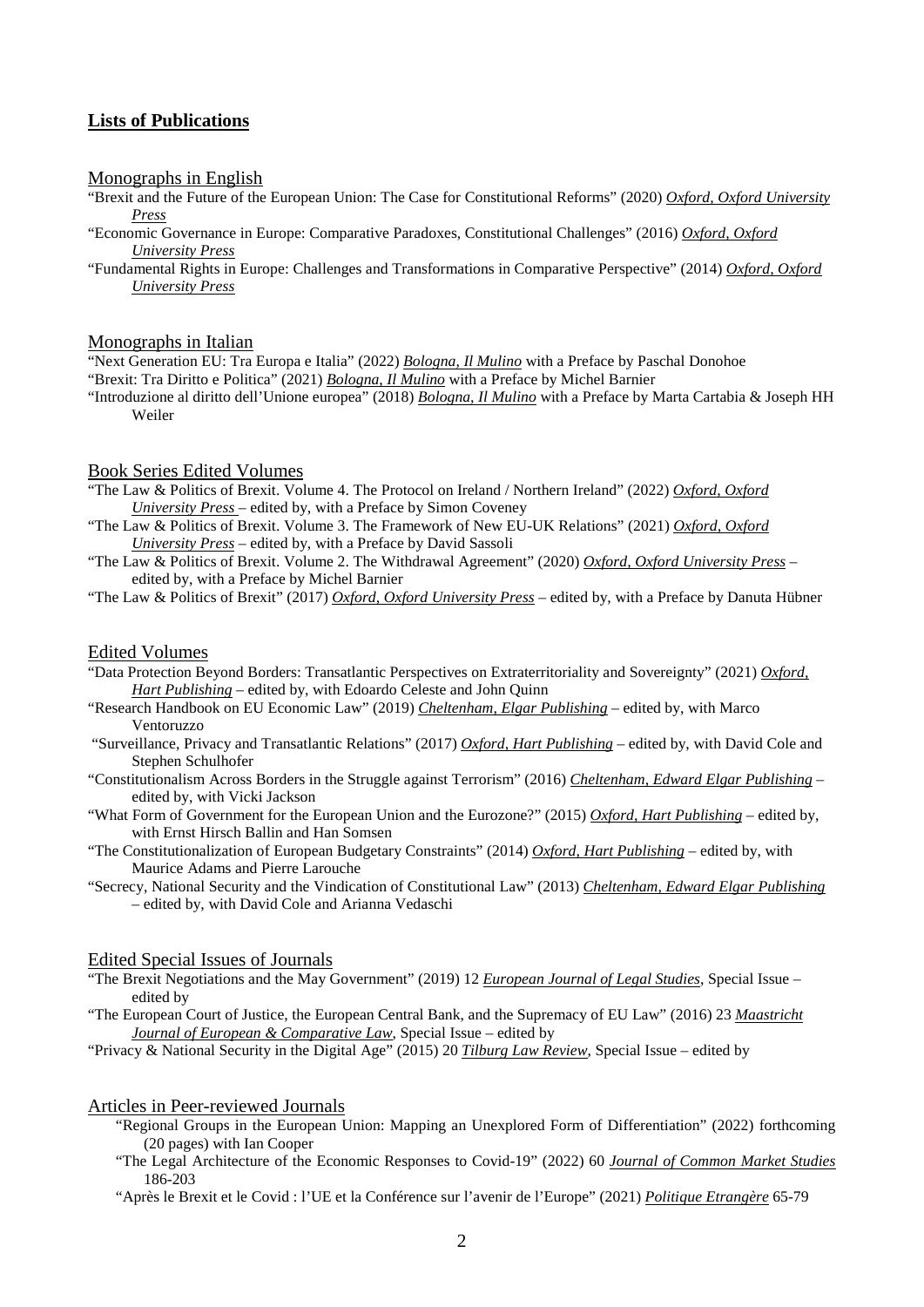- "La Conferenza sul Futuro dell'Europa: Potenzialità e Problematiche" (2021) *Rivista italiana di diritto pubblico comunitario*, 443-468
- "The EU beyond Brexit and Covid-19: The Conference on the Future of Europe and the Outlook for Integration" (2021) 32 *Irish Studies in International Affairs*, 1-17
- "The Future EU-UK Relationship: The Ambitions for a Comprehensive Partnership" (2021) 27 *European Public Law*, 265-284 with Giovanni Zaccaroni
- "The Conference on the Future of Europe: Process and Prospects" (2020) 26 *European Law Journal*, 401-414

"La nuova governance economica europea post-pandemia" (2020) 24 *Diritto dell'Unione europea*, 771-794

- "Reforming the EU Outside the EU? The Conference on the Future of Europe and its Options" (2020) 5 *European Papers*, 963-982
- "The Right to be Forgotten in the Digital Age: The Challenges of Data Protection Beyond Borders" (2020) 21 *German Law Journal*, 55-65 with Edoardo Celeste
- "The Last Holdout? Abortion, the Island of Ireland and European Federal Human Rights System" (2019) 42 *Dublin University Law Journal*, 21-61
- "The Future of the EU 27" (2019) *European Journal of Legal Studies*, 305-333
- "The Extension of UK Membership in the EU: Causes and Consequences" (2019) *European Journal of Legal Studies*, 87-116 with Rebecca Schmidt
- "Guest Editor's Introduction: The Brexit Negotiations and the May Government" (2019) *European Journal of Legal Studies*, 1-22
- "The Composition of the European Parliament in Brexit Times: Changes and Challenges" (2019) 44 *European Law Review*, 710-724 with Rebecca Schmidt
- "The Dangers of Constitutional Identity" (2019) 25 *European Law Journal*, 457-473 with Andras Sajo
- "The Founding Myth of European Human Rights Law: Revisiting the Role of National Courts in the Rise of EU Human Rights Jurisprudence" (2019) 44 *European Law Review*, 178-196 with Giacomo Delledonne
- "Do NATO Obligations Trump European Budgetary Constraints?" (2018) 9 *Harvard National Security Journal*, 121-153.
- "Courts and the Politics of Secrecy: National Security, Human Rights and the Importance of Supranational Oversight" (2018) 41 *West European Politics*, 869-889
- "Constitutional Crisis and Institutional Reform: The European Union at the Crossroad" (2017) 32 *Connecticut Journal of International Law*, 285-310
- "Human Rights in the EU: Historical, Comparative and Critical Perspectives" (2017) 21 *Diritto dell'Unione europea*, 69-104
- "Secrecy and Accountability for Extraordinary Renditions to Torture: Italy, the European Court of Human Rights and the Abu Omar case" (2017) *Journal européen de droits de l'homme*, 3-20 with Arianna Vedaschi
- "The Relation between the European Council and the Council: Institutional Arguments in Favor of an EU Senate" (2016) 22 *European Public Law*, 485-500
- "Economic Policy in the EU after the Crisis: Using the Treaties to Overcome the Asymmetry of EMU" (2016) 20 *Diritto dell'Unione europea*, 529-550
- "Bridging the Transatlantic Divide? The United States, the European Union, and the Protection of Privacy Across Borders" (2016) 14 *International Journal of Constitutional Law*, 220-237 with David Cole
- "The Past, Present and Future of the Relations between the European Court of Justice and the European Court of Human Rights" (2016) 35 *Yearbook of European Law*, 1-35 with Joris Larik
- "Guest Editor's Introduction: The European Court of Justice, the European Central Bank, and the Supremacy of EU Law" (2016) 23 *Maastricht Journal of European & Comparative Law*, 3-16
- "A Principle in Need of Renewal? The Euro-Crisis and the Principle of Institutional Balance" (2016) 50 *Cahiers de droit européen*, 281-305
- "Representation in the European Parliament: Of False Problems and Real Challenges" (2015) 75 *Zeitschrift für ausländisches öffentilches Recht und Völkerrecht*, 823-846
- "After the OMT Case: The Supremacy of EU Law as the Guarantee of the Equality Between the Member States" (2015) 16 *German Law Journal*, 1003-1024
- "Human Rights in the Digital Age: the European Court of Justice Ruling in the Data Retention Case and its Lessons for the US" (2015) 28 *Harvard Human Rights Journal*, 65-94
- "Austerity, the European Council and the Institutional Future of the EU: A Proposal to Strengthen the Presidency of the European Council" (2015) 22 *Indiana Journal of Global Legal Studies*, 269-344
- "Privacy and National Security in the Digital Age. European and Comparative Constitutional Perspectives" (2015) 20 *Tilburg Law Review*, 5-13
- "States Equality vs. States Power: The Euro-crisis, Inter-State Relations and the Paradox of Domination" (2015) 17 *Cambridge Yearbook of European Legal Studies*, 1-33
- "On Banks, Courts and International Law: The International Agreement on the Single Resolution Fund in Context" (2014) 21 *Maastricht Journal of European & Comparative Law*, 444-463
- "The Euro-Crisis and the Courts: Judicial Review and the Political Process in Comparative Perspective" (2014) 32 *Berkeley Journal of International Law*, 64-123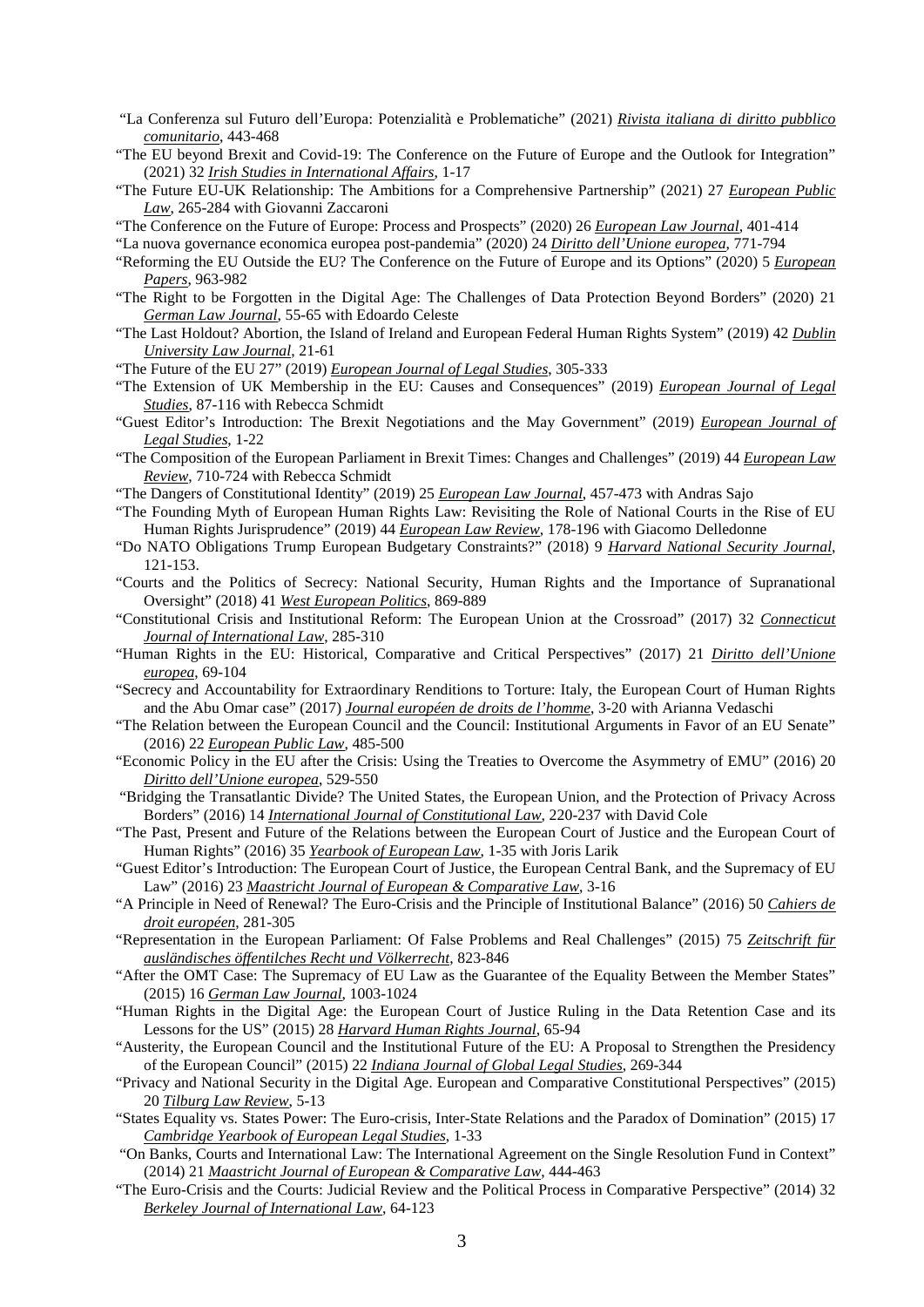- "The Constitutionalization of International Law: A Comparative Federal Perspective" (2014) 6 *European Journal of Legal Studies* 7-26
- "Taxing and Spending in the Eurozone: Legal and Political Challenges Related to the Adoption of the Financial Transaction Tax" (2014) 39 *European Law Review*, 155-175
- "The European Court of Human Rights, Extraordinary Renditions and the Right to the Truth: Ensuring Accountability for Gross Human Rights Violations Committed in the Fight Against Terrorism" (2014) 14 *Human Rights Law Review*, 85-106
- "Cittadinanza e diritti fondamentali [Citizenship and fundamental rights]" (2013) *Rivista di Diritto Pubbico Comparato e Europeo*, 1159-1193
- "Enhanced Cooperation Under Scrutiny: Revisiting the Law and Practice of Multi-Speed Integration in Light of the First Involvement of the EU Judiciary" (2013) 40 *Legal Issues of Economic Integration*, 197-224
- "'Yellow Card, but No Foul': The Role of the National Parliaments Under the Subsidiarity Protocol and the Commission Proposal for an EU Regulation on the Right to Strike" (2013) 50 *Common Market Law Review*, 115-144 with Katarzyna Granat
- "The Fiscal Compact, the 'Golden Rule' and the Paradox of European Federalism" (2013) 36 *Boston College International & Comparative Law Review*, 1-38
- "Le droit de grève dans un marché commun : les défis européens à la lumière de l'expérience américain [The right to strike in a common market: the European challenges in light of the American experience]" (2012) 1 *Revue Française des Affaires Sociales*, 151-175
- "Europe in Need of a New Deal: On Federalism, Free Markets and the Right to Strike" (2012) 43 *Georgetown Journal of International Law* 4, 1175-1258
- "Voting Rights for Non-Citizens: The European Multilevel and US Federal Constitutional Systems Compared" (2011) 7 *European Constitutional Law Review*, 392-423
- "The European Court of Human Rights, the EU Charter of Fundamental Rights and the Right to Abortion: *Roe v. Wade* on the Other Side of the Atlantic?" (2011) 18 *Columbia Journal of European Law*, 1-72
- "Extraordinary Renditions and the State Secret Privilege: Italy and the United States Compared" (2011) 2 *Italian Journal of Public Law*, 315-368
- "Lotta al terrorismo: Da Bush a Obama passando per la Corte Suprema [Fight against terrorism: From Bush to Obama via the Supreme Court]" (2011) 1 *Quaderni Costituzionali*, 89-106
- "Intelligence agencies and the State secret privilege: the Italian experience" (2010) in 4(3) *International Constitutional Law Journal*, 443-467 with Tommaso F. Giupponi
- "Il procedimento di nomina dei giudici della Corte Suprema USA in prospettiva comparata [The nomination of US Supreme Court justices in a comparative perspective]" (2010) 1 *Rivista di Diritto Pubblico Comparato e Europeo*, 281-307
- "President Obama first appointment to the Supreme Court: Recent trends in the 'advice and consent' procedure" (2010) 6(1) *Revista General de Derecho Publico Comparado*, 1-13
- "The role of the judiciaries in times of emergency: Judicial review of counter-terrorism measures in the US Supreme Court and the European Court of Justice" (2010) 28 *Oxford Yearbook of European Law*, 664-697
- "*Silent enim leges inter arma*? La Corte Suprema degli Stati Uniti e la Corte di Giustizia europea nella lotta al terrorismo [*Silent enim leges inter arma*? The US Supreme Court and the European Court of Justice in the fight against terrorism]" (2009) 3 *Rivista Trimestrale di Diritto Pubblico*, 591-634
- "Reasonableness as a test for judicial review of legislation in the jurisprudence of the French Constitutional Council" (2009) 1 *Journal of Comparative Law*, 39-69
- "Kelsen in Paris: France's constitutional reform and the introduction of *a posteriori* constitutional review of legislation" (2008) 9(10) *German Law Journal*, 1297-1312

#### Chapters in books

- "Introduction" (2022) in F. Fabbrini (ed), "The Law & Politics of Brexit. Volume IV: Protocol on Ireland/Northern Ireland" (*Oxford, Oxford University Press*), 1-26
- "Beyond Brexit: The Conference on the Future of Europe and its Prospects" (2022) in Adam Cygan & Adam Lazowski (eds), "Research Handbook on Legal Aspects of Brexit" (*Edward Elgar Publishing*), (15 pages)
- "Regional Cooperation in the EU in the Shadow of Brexit" (2022) in John Erik Fossum & Chris Lord (eds), "Handbook on Brexit" (*Edward Elgar Publishing*), (20 pages) with Ian Cooper
- "Integration: Regenerating Europe's project beyond Covid-19" (2021) in F. Fabbrini (ed), "The Law & Politics of Brexit. Volume III: The Framework of New EU-UK Relations" (*Oxford, Oxford University Press*), 258-276
- "Introduction" (2021) in F. Fabbrini (ed), "The Law & Politics of Brexit. Volume III: The Framework of New EU-UK Relations" (*Oxford, Oxford University Press*), 1-30
- "Brexit y el futuro de Reino Unido e de la Union europea" (2021) in C. Gorritz Lopez (ed), "Brexit y libertad de establecimiento" (*Barcelona, Atelier Libros Juridicos)*, 317-331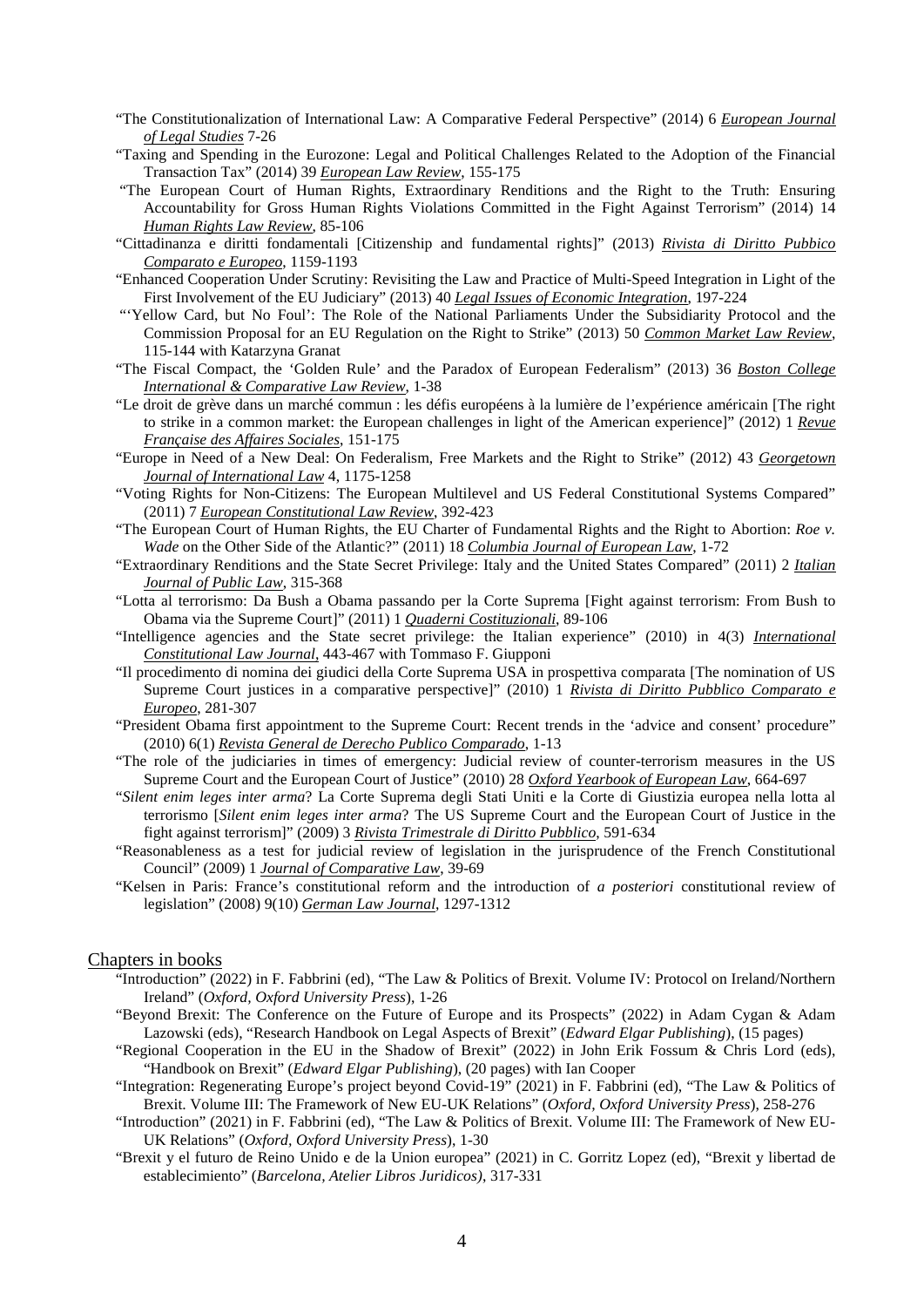- "EU Data Protection Law between Sovereignty and Extraterritoriality" (2021) in F. Fabbrini, E. Celeste & J. Quinn (eds) "Data Protection Beyond Borders: Transatlantic Perspectives on Extraterritoriality and Sovereignty" (*Oxford, Hart Publishing*), 9-26, with Edoardo Celeste
- "Introduction" (2021) in F. Fabbrini, E. Celeste & J. Quinn (eds) "Data Protection Beyond Borders: Transatlantic Perspectives on Extraterritoriality and Sovereignty" (*Oxford, Hart Publishing*), 1-8 with Edoardo Celeste and John Quinn
- "Competing Jurisdictions Data Privacy Across the Borders" (2020) in G. Fox, T. Lynn and L. van der Werff (eds), "Data Privacy and Trust in Cloud Computing" (*Palgrave MacMillan*), (15 pages) with Edoardo Celeste
- "The Future of the EU after Brexit and Covid-19" (2020) in F. Fabbrini (ed), "The Law & Politics of Brexit. Volume II: The Withdrawal Agreement" (*Oxford, Oxford University Press*), 274-296
- "Extension" (2020) in F. Fabbrini (ed), "The Law & Politics of Brexit. Volume II: The Withdrawal Agreement" (*Oxford, Oxford University Press*), 66-82 with Rebecca Schmidt
- "Introduction" (2020) in F. Fabbrini (ed), "The Law & Politics of Brexit. Volume II: The Withdrawal Agreement" (*Oxford, Oxford University Press*), 1-36
- "Strengthening the EU Through Institutional Reforms: Constitutional Engineering Done Right" (2020) in M. Buti, G. Giudice & J. Leandro (eds), "Strengthening the Institutional Architecture of the Economic and Monetary Union" (*CEPR Press VoxEU.org e-book*), 59-63
- "Fiscal Capacity" (2019) in F. Fabbrini & M. Ventoruzzo (eds), "Research Handbook on EU Economic Law" (*Edward Elgar Publishing*), 107-135
- "Introduction" (2019) in F. Fabbrini & M. Ventoruzzo (eds), "Research Handbook on EU Economic Law" (*Edward Elgar Publishing*) with Marco Ventoruzzo, 1-9
- "Constitutional Identity in Italy" (2019) in C. Calliess & G. van der Schyff (eds), "Constitutional Identity in Europe" (*Cambridge, Cambridge University Press*), 201-221 with Oreste Pollicino
- "The Institutional Origin of Europe's Crises: Grexit, Brexit and the EU Form of Government" (2019) in T. Ginsburg, M. Rosen & G. Vanberg (eds), "Liberal Constitutions during Times of Financial Crises" (*Cambridge, Cambridge University Press*), 204-226
- "Fundamental Rights and Federalism in the European Union and the United States: Challenges, Transformations and Normative Questions" (2018) in A. Baraggia & L. Violini (eds.), "The Fragmented Landscape of Fundamental Rights Protection in Europe: The Role of Judicial and Non-Judicial Actors" (*Cheltenham, Edward Elgar Publishing*), 25-41
- "The Principle of Subsidiarity" (2018) in R. Schütze & T. Tridimas (eds.), "Oxford Principles of European Union Law" (*Oxford, Oxford University Press*), 221-242
- "Brexit and the Reform of Economic & Monetary Union" (2018) in N. da Costa Cabral, J. Renato Gonçalves & N. Cunha Rodrigues (eds), "After Brexit: Consequences for the European Union" (*London, Palgrave MacMillan*), 129-146
- "Brexit and the Future of Europe: Seizing the Opportunity to Complete the European Union" (2017) in Proceedings of the ECB Legal Conference 2017 "Shaping a New Legal Order For Europe: A Tale of Crisis and Opportunities" (*Frankfurt, European Central Bank Publications*) 180-199
- "Brexit and EU Treaty Reform: A Window of Opportunity for Constitutional Change?" (2017) in F. Fabbrini (ed), "The Law & Politics of Brexit" (*Oxford, Oxford University Press*), 267-292
- "Introduction" (2017) in F. Fabbrini (ed), "The Law & Politics of Brexit" (*Oxford, Oxford University Press*), 1-22
- "Supranational Constitutional Courts" (2017) in "Max Planck Encyclopedia of Comparative Constitutional Law" (*Oxford, Oxford University Press*) with Miguel Maduro, 1-17 ad vocem
- "The Euro-Crisis, the EMU and the Perils of Centralization" (2017) in L. Daniele, P. Simone & R. Cisotta (eds.), "Democracy in the EMU in the Aftermath of the Crisis" (*Vienna, Springer*), 121-140
- "Institutional Reforms in the EU: Rethinking the Relations between the European Council and the Council" (2017) in I. Pernice, L. Papadopoulou & J.H.H. Weiler (eds.), "Legitimacy Issues of the European Union: Lessons from the Financial Crisis" (*Baded-Baden, Nomos*), 319-340
- "Transatlantic Negotiations for Transatlantic Rights: Why an EU-US Agreement is the Best Option for Protecting Privacy against Cross-Border Surveillance" (2017) in D. Cole, F. Fabbrini & S. Schulhofer (eds.), "Surveillance, Privacy and Transatlantic Relations" (*Oxford, Hart Publishing*), 197-214 with David Cole
- "Introduction" (2017) in D. Cole, F. Fabbrini & S. Schulhofer (eds.), "Surveillance, Privacy and Transatlantic Relations" (*Oxford, Hart Publishing*), 1-10 with David Cole and Stephen Schulhofer
- "The Political Side of EU Citizenship in the Context of EU Federalism" (2017) in D. Kochenov (ed.), "EU Citizenship Rights Shaping EU Federalism" (*Cambridge, Cambridge University Press*), 271-293
- "Reciprocal Privacy: Towards a Transatlantic Agreement" (2016) in F. Fabbrini & V. Jackson (eds.), "Constitutionalism Across Borders in the Struggle against Terrorism" (*Cheltenham, Edward Elgar Publishing*), 169-189 with David Cole
- "Introduction" (2016) in F. Fabbrini & V. Jackson (eds.), "Constitutionalism Across Borders in the Struggle against Terrorism" (*Cheltenham, Edward Elgar Publishing*), 1-12 with Vicki Jackson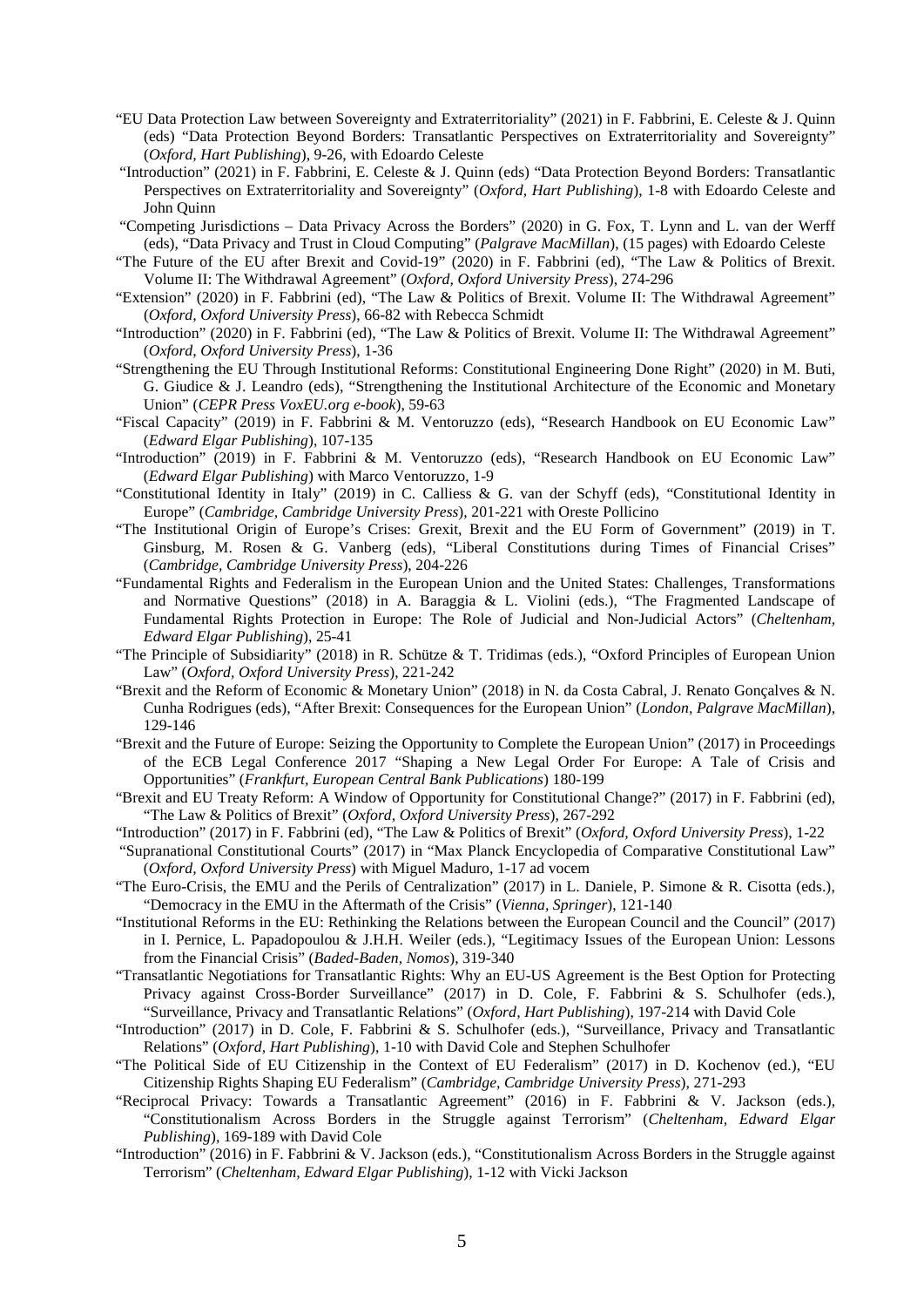- "The EU Charter of Fundamental Rights and the Right to Data Privacy: the ECJ as a Human Rights Court" (2015) in S. de Vries, U. Bernitz & S. Weatherill (eds.), "The EU Charter of Fundamental Rights as a Binding Instrument" (*Oxford, Hart Publishing*), 261-286
- "From Executive Federalism to Executive Government: Current Problems and Future Prospects in the Governance of EMU" (2015) in F. Fabbrini, E. Hirsch Ballin & H. Somsen (eds.), "What Form of Government for the European Union and the Eurozone?" (*Oxford, Hart Publishing*), 289-306
- "Introduction. A New Look at the Form of Government of the European Union and the Eurozone" (2015) in F. Fabbrini, E. Hirsch Ballin & H. Somsen (eds.), "What Form of Government for the European Union and the Eurozone?" (*Oxford, Hart Publishing*), 1-13 with Ernst Hirsch Ballin and Han Somsen
- "The Interaction of Terrorism Laws with Human Rights" (2015) in G. Lennon & C. Walker (eds.), "Routledge Handbook of Law and Terrorism" (*London, Routledge*) 85-98
- "The New Architecture of EMU and the Role of the Courts: Lessons from the Crisis" (2015) in E. Dubout et al. (eds.), "Union européenne et fédéralism économique" (*Bruxelles, Bruylant*) 291-312
- "From Fiscal Constraints to Fiscal Capacity: the Future of EMU and its Challenges" (2014) in M. Adams, F. Fabbrini and P. Larouche (eds.), "The Constitutionalization of European Budgetary Constraints" (*Oxford, Hart Publishing*) 399-418
- "Introduction" (2014) in M. Adams, F. Fabbrini and P. Larouche (eds.), "The Constitutionalization of European Budgetary Constraints" (*Oxford, Hart Publishing*) 1-16 with Maurice Adams and Pierre Larouche
- "Global Counter-Terrorism Sanctions and European Due Process Rules: The Dialogue Between the CJEU and the ECtHR" (2014) in M. Avbelj, F. Fontanelli and G. Martinico (eds.), "Kadi on Trial: A Multifaceted Analysis of the Kadi Judgment" (*London, Routledge*) 135-155 with Joris Larik
- "GPS Surveillance and Human Rights Review: The European Court of Human Rights and the US Supreme Court in Comparative Perspective" (2013) in F. Davis, N. McGarrity and G. Williams (eds.), "Surveillance, Counter-Terrorism and Comparative Constitutionalism" (*London, Routledge*), 134-151 with Mathias Vermeulen
- "Global Sanctions, State Secrets and Supranational Review: Seeking Due Process in an Interconnected World" (2013) in D. Cole, F. Fabbrini and A. Vedaschi "Secrecy, National Security and the Vindication of Constitutional Law" (*Cheltenham, Edward Elgar Publishing*), 284-301
- "Introduction" (2013), in D. Cole, F. Fabbrini and A. Vedaschi "Secrecy, National Security and the Vindication of Constitutional Law" (*Cheltenham, Edward Elgar Publishing*), 1-9, with David Cole and Arianna Vedaschi
- "*Melki & Abdeli*: The Relationship between French Constitutional Review and EU Principles" (2012) in S. Cassese et al. (eds.), "Global Administrative Law: Cases, Materials, Issues – GAL Casebook" (*New York, International Institute for Law & Justice - New York University, 3rd ed.*) chapter VI.B.9, 103-110
- "The Italian Constitutional Court, the ECHR and the Enactment of 'Interpretative Acts'" (2012) in S. Cassese et al. (eds.), "Global Administrative Law: Cases, Materials, Issues – GAL Casebook" (*New York, International Institute for Law & Justice - New York University, 3rd ed.*) chapter VI.B.12, 127-135
- "Il giudizio della Corte Europea dei Diritti dell'Uomo sugli atti di Comunità ed Unione Europea [Judicial review of European Community and European Union's acts by the European Court of Human Rights]" (2011) in "Atti del Convegno Internazionale 'Lo strumento costituzionale dell'ordine pubblico europeo' in occasione del 60° anniversario della Convenzione Europea dei Diritti dell'Uomo, Bologna 5 marzo 2010 [Proceedings of the International Conference 'The Constitutional Instrument of the European Public Order' on occasion of the 60th anniversary of the European Convention on Human Rights, Bologna March 5, 2009]" (*Turin, Giappichelli*), 519-542
- "Diritti fondamentali e lotta al terrorismo [Fundamental rights and the fight against terrorism]", (2010) in A. Morrone (ed.), "Il diritto costituzionale nella giurisprudenza e nelle fonti [Constitutional Law: cases and legislation]" (*Padua, Cedam*), 206-216
- "C'è ancora un giudice a Berlino? Sanzioni del Consiglio di Sicurezza delle Nazioni Unite e dialogo tra corti nel sistema europeo di tutela dei diritti fondamentali [Is it still there a judge in Berlin? UN counter-terrorism sanctions and the dialogue among courts in the European multilevel system of human rights protection]", (2010) in A. Viterbo et al. (eds.), "La funzione giurisdizionale nell'ordinamento internazionale e nell'ordinamento comunitario. Atti del VII Convegno dei giovani cultori delle materie internazionalistiche, Torino 9-10 ottobre 2009 [The Role of Courts in the International Legal Order and in the European Community Legal Order. Proceedings of the Conference of the Italian Association of Young International Lawyers, Turin October 9/10, 2009]" (*Naples, Edizioni Scientifiche Italiane*), 49-82
- "Judicial Review of UN counter-terrorism sanctions in the European multilevel system of human rights protection: a case study in ineffectiveness", (2009) in G. Martinico & F. Fontanelli (eds.), "Shaping Rule of Law through Dialogue" (*Groningen, Europa Law Publishing*), 147-190

### Case notes and commentaries

"Damaging Trust: Is there still a way for a Negotiated Brexit?" (2020) 36 *The European: Security and Defense Union*, 14-15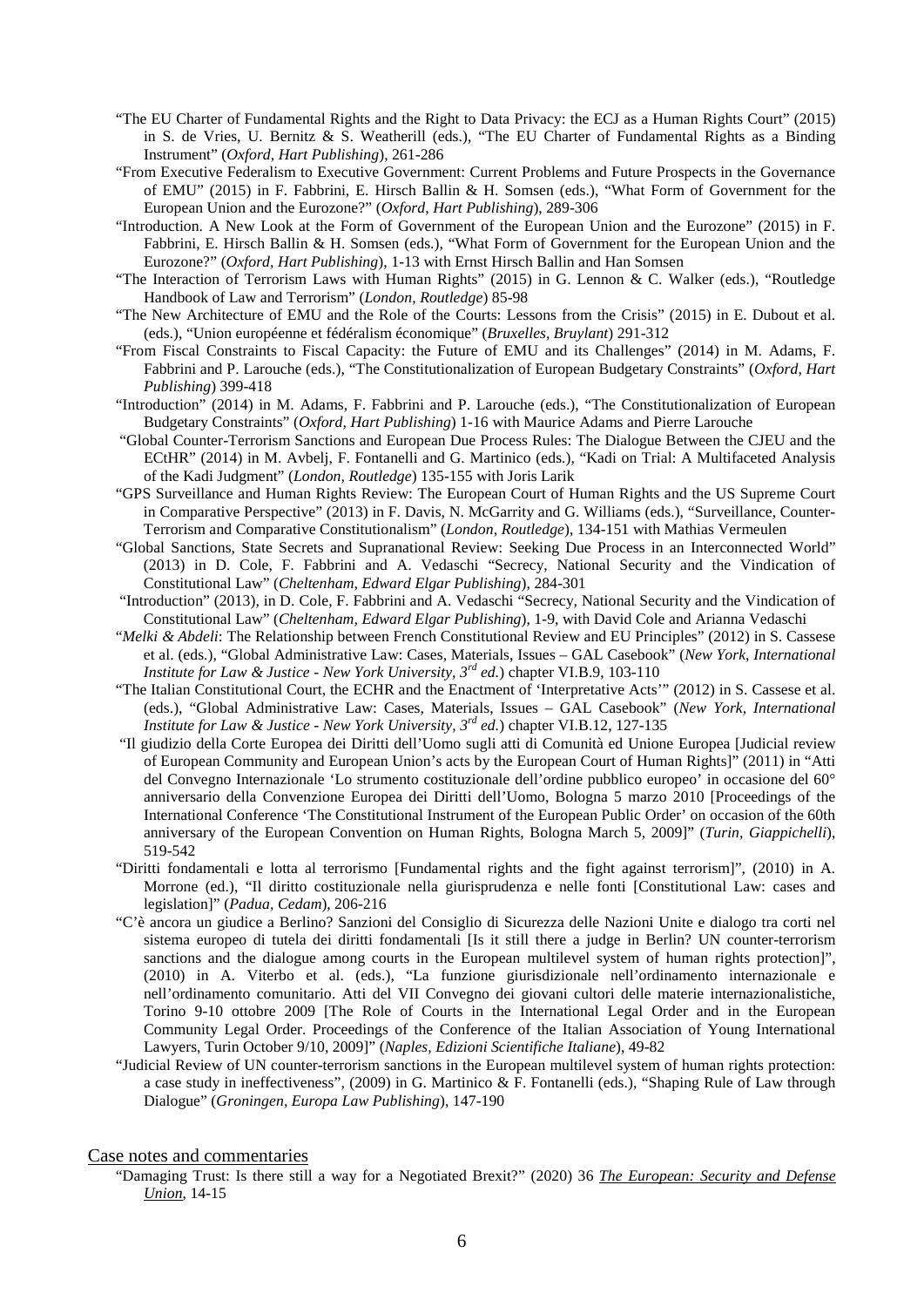- "*Ad Kalendas Graecas*: The Future of Brexit and its Consequences for the EU" (2019) 32 *The European: Security and Defense Union*, 10-11
- "EU-UK Security Cooperation after Brexit: Opportunities but Challenges" (2018) 30 *The European: Security and Defense Union*, 10-11
- "La responsabilità civile dei magistrati ed il diritto dell'UE [The liability in torts of the members of the judiciary and the law of the EU]", (2012) 6 *Giornale di diritto amministrativo*, 626-632
- "Il *Fiscal Compact*: Un primo commento [The Fiscal Compact: A First Comment]", (2012) 2 *Quaderni Costituzionali*, 434-438
- "Il silenzio del giudice Thomas durante le udienze della Corte Suprema degli Stati Uniti [The silence of Justice Thomas during the hearings before the US Supreme Court]", (2012) 1 *Rivista Trimestrale di Diritto Pubblico*, 277 -278
- "Il pareggio di bilancio nelle costituzioni europee [A bilance budget requirement in the Constitutions of the EU Member States]", (2011) 4 *Quaderni Costituzionali*, 933-935
- "La composizione del Parlamento Europeo dopo il Trattato di Lisbona [The composition of the European Parliament after the Lisbon Treaty]", (2011) 3 *Rivista Trimestrale di Diritto Pubblico*, 859-874
- "Prime Minister Berlusconi, the judiciary and the duty of loyal cooperation in a recent decision of the Italian Constitutional Court", (2011) 2 *Tijdschrift voor Constitutioneel Recht – Dutch Journal of Constitutional Law*, 214-222
- "The Appointment of the US Supreme Court Justices: the 'Advice and Consent' Procedure Revisited", (2011) (forthcoming) *Estudios Constitucionales – Revista Chilena de Derecho Constitucional* (10 pages)
- "La nomina del giudice Kagan alla Corte Suprema degli Stati Uniti [The nomination of Justice Kagan to the US Supreme Court]", (2010) 4 *Rivista Trimestrale di Diritto Pubblico*, 1160-1161
- "Sulla 'legittimità comunitaria' del nuovo modello di giustizia costituzionale francese: la pronuncia della Corte di Giustizia nel caso *Melki* [On the compatibility of the new French system of constitutional review of legislation with EU law: the ECJ decision in the *Melki* case]", (2010) 4 *Quaderni Costituzionali*, 840-843
- "Il diritto europeo e la tutela dell'indipendenza delle autorità nazionali garanti della protezione dei dati personali: nota alla sentenza *Commissione c. Germania* [EU law and the safeguard of the independence of the National data protection authorities: comment to Case *Commission v. Germany*], (2010) 10 *Giornale di diritto amministrativo*, 1028-1034
- "Pregiudizialità costituzionale: la riforma francese è contraria al diritto dell'Unione europea? [Constitutional review of legislation: is the French reform compatible with European Union law?]", (2010) in 2 *Quaderni Costituzionali*, 382-386
- "New challenges for the ECJ after Lisbon" (2010) 1 *EUI Review*, Spring Issue, 19-20
- "La Corte di Giustizia e la cittadinanza dell'Unione: nota alla sentenza *Rottmann* [The ECJ and European Union citizenship: the *Rottmann* Case]" (2010) 7 *Giornale di diritto amministrativo*, 702-710
- "Lotta al terrorismo e tutela dei diritti fondamentali: la *Rivista Italiana di Intelligence* [Fight against terrorism and the protection of fundamental rights: the *Italian Intelligence Review*]" (2010) 1 *Rivista Trimestrale di Diritto Pubblico*, 328-330
- "La *loi organique* sul controllo di costituzionalità in via incidentale ed il suo scrutinio preventivo da parte del *Conseil Constitutionnel* [The French organic law on *a posteriori* constitutional review of legislation and its preliminary review by the Constitutional Council]" (2010) 1 *Quaderni Costituzionali*, 123-126
- "Lotta al terrorismo e tutela dei dati personali alla luce della sentenza '*Irlanda c. Parlamento e Consiglio*'" [Fight against terrorism and protection of personal data in the light of the ECJ's judgment in '*Ireland v. Parliament and Council*'], (2009) 2 *Quaderni Costituzionali*, 419-422
- "'*The Constitution is designed to survive, and remain in force, in extraordinary times*': la sentenza *Boumediene v. Bush*" ['The Constitution is designed to survive, and remain in force, in extraordinary times': the *Boumediene v. Bush* decision], (2009) 1 *Quaderni Costituzionali*, 105-108
- "La riforma del controllo di costituzionalità in Francia: tra innovazione e conservazione [The reform of constitutional review of legislation in France: between innovation and conservation]", (2009) *Astrid Rassegna* n. 97 (27/7/2009) (available at: http://www.astrid-online.it/Dossier--R2/Studi--ric/Lariforma/Fabbrini\_riforma-conseil\_testo-rivisto\_intervento-seminario-Astrid\_27\_05\_09.pdf ) (22 pages)
- "Il nuovo modello di giustizia costituzionale francese" [The new French model of constitutional review], (2008) 4 *Quaderni Costituzionali*, 894-897
- "Poteri e contropoteri nel nuovo assetto costituzionale della V Repubblica francese" [Balance of powers in the new constitutional framework of the French Fifth Republic], (2008), *Forum di Quaderni Costituzionali* (available at: http://www.forumcostituzionale.it/site/images/stories/pdf/documenti\_forum/telescopio/0008\_fabbrini.pdf) (5 pages)
- "Francia: è arrivata l'ora dell'*exception d'inconstitutionnalité*?" [France: is it time for the *exception d'inconstitutionnalité*?], (2008) 1 *Quaderni Costituzionali*, 150-154
- "I diritti in tempo di guerra: intervista al prof. John Yoo" [Rights in War-time: an Interview with prof. John Yoo] (with A. La Malfa) (2006) *Studiare a Trento* [Official Bulletin of the University of Trento], May 8, number 400 [Special edition], 5-6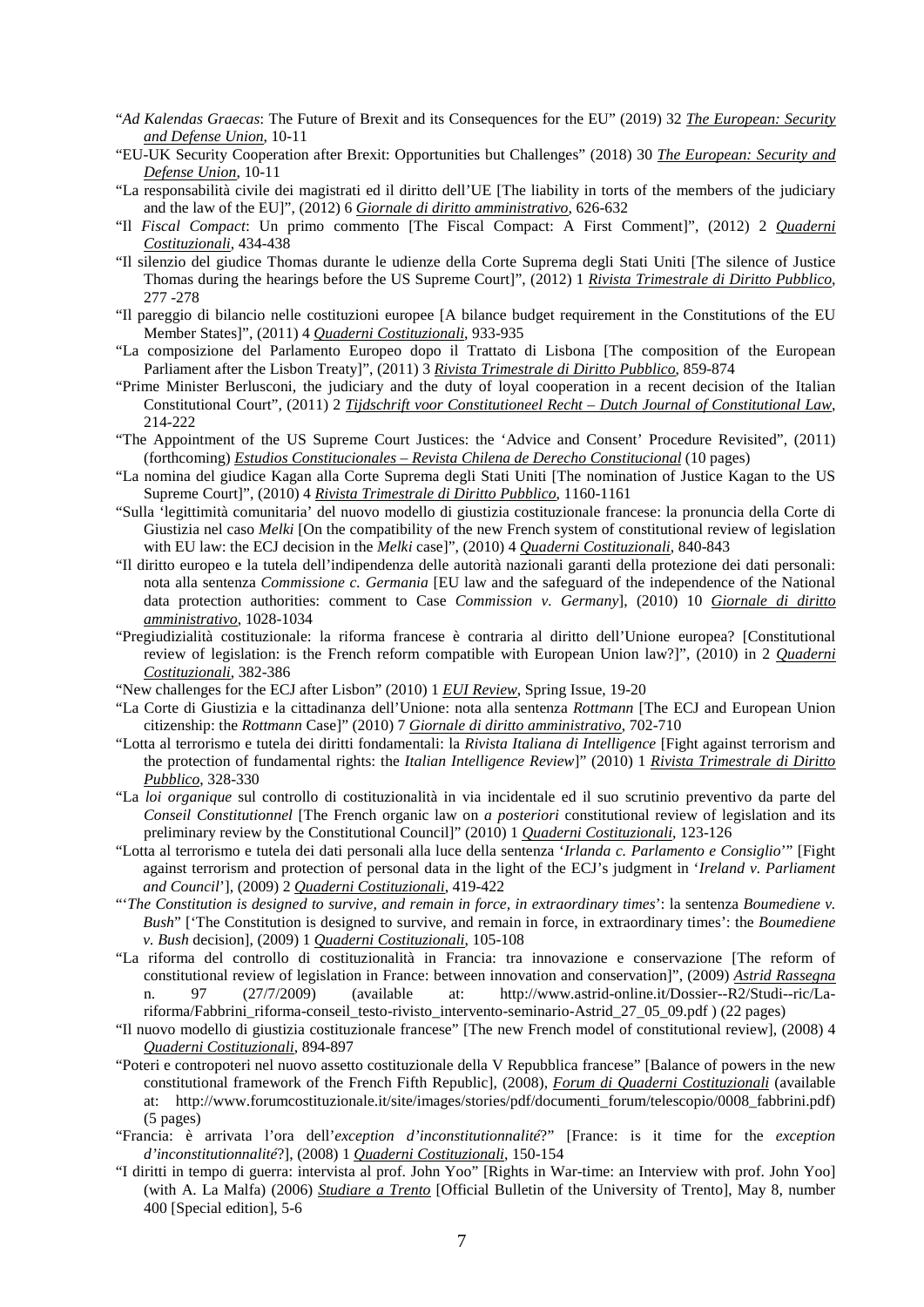#### Institutional reports

- "Europe's Economic and Monetary Union Beyond Covid-19": report commissioned by the Department of Finance of Ireland / Presidency of the Eurogroup (June 2021)[: https://www.gov.ie/en/publication/7b196-europes](https://www.gov.ie/en/publication/7b196-europes-economic-monetary-union-beyond-covid-19/)[economic-monetary-union-beyond-covid-19/](https://www.gov.ie/en/publication/7b196-europes-economic-monetary-union-beyond-covid-19/)
- "Possible Avenues for Further Political Integration in Europe": report commissioned by the European Parliament Constitutional Affairs Committee and presented to the AFCO Committee (June 2020): [https://www.europarl.europa.eu/RegData/etudes/STUD/2020/651849/IPOL\\_STU\(2020\)651849\\_EN.pdf](https://www.europarl.europa.eu/RegData/etudes/STUD/2020/651849/IPOL_STU(2020)651849_EN.pdf)
- "A Fiscal Capacity for the Eurozone: Constitutional Perspectives": report commissioned by the European Parliament Constitutional Affairs Committee and presented to the AFCO Committee (February 2019): [https://www.europarl.europa.eu/RegData/etudes/IDAN/2019/608862/IPOL\\_IDA\(2019\)608862\\_EN.pdf](https://www.europarl.europa.eu/RegData/etudes/IDAN/2019/608862/IPOL_IDA(2019)608862_EN.pdf)
- "Institutional Consequences of a 'Hard Brexit'": report commissioned by the European Parliament Constitutional Affairs Committee and presented to the AFCO Committee (April 2018):
	- [http://www.europarl.europa.eu/RegData/etudes/IDAN/2018/604961/IPOL\\_IDA\(2018\)604961\\_EN.pdf](http://www.europarl.europa.eu/RegData/etudes/IDAN/2018/604961/IPOL_IDA(2018)604961_EN.pdf)
- "The Law of Economic Policy of the EU": paper commissioned by the Legal Service of the European Parliament, and presented also to the Legal Services of the European Commission and the Council (2015)
- "Parliamentary Oversight of Security and Intelligence Agencies": report on Italy commissioned by EU Parliament Civil Liberties Committee (written with T.F. Giupponi) (2011)
- "La legislazione elettorale per l'elezione del Parlamento Europeo": studio commissionato per la Corte Costituzionale [The elctoral legislation for the European Parliament: report commissioned by the Italian Constitutional Court] (written with S. Battini) (2010)
- "Comparative Legal Study on Assessment of Data Protection Measures and Relevant Institution": report commissioned by the Fundamental Rights Agency of the European Union (written with M. Scheinin, N. Kyriakou, T. Ojanen and M. Tzanou) (2009)

### Academic reports

- "4th Brexit report, 23 June 2021: 5 years since the Brexit referendum, 5 months since the Trade and Cooperation Agreement", written and edited with Ian Cooper, Katherine Martin and Matteo Bottero (2021): <http://dcubrexitinstitute.eu/wp-content/uploads/2021/06/Annual-Report-2021-Final-1.pdf>
- "3<sup>rd</sup> Brexit report, 23 June 2020: 4 years since the Brexit referendum, 5 months since the UK withdrawal", written and edited with Ian Cooper, Katherine Martin and Giovanni Zaccaroni (2020): [http://dcubrexitinstitute.eu/wp](http://dcubrexitinstitute.eu/wp-content/uploads/2020/06/3rd-Brexit-Report.pdf)[content/uploads/2020/06/3rd-Brexit-Report.pdf](http://dcubrexitinstitute.eu/wp-content/uploads/2020/06/3rd-Brexit-Report.pdf)
- "2<sup>nd</sup> Brexit report, 23 June 2019: 3 years since the Brexit referendum, 1 month since the European Elections Brexit continued", written and edited with Ian Cooper and Eadaoin Scully (2019): [http://dcubrexitinstitute.eu/wp-content/uploads/2019/06/2nd\\_brexit\\_report.pdf](http://dcubrexitinstitute.eu/wp-content/uploads/2019/06/2nd_brexit_report.pdf)
- "Brexit report, 23 June 2018: 2 years since the Brexit referendum, 1 year since the establishment of the DCU Brexit Institute", written and edited with Ian Cooper and Andreja Pegan (2018): [http://dcubrexitinstitute.eu/wp](http://dcubrexitinstitute.eu/wp-content/uploads/2018/06/brexit_report_spread.pdf)[content/uploads/2018/06/brexit\\_report\\_spread.pdf](http://dcubrexitinstitute.eu/wp-content/uploads/2018/06/brexit_report_spread.pdf)

### Policy papers

- "Targeted Surveillance: Can Privacy and Surveillance be Reconciled?" in Sergio Carrera, Deirdre Curtin & Anthony Geddes (eds), "20 Years Anniversary of the Tampere Programme: Europeanisation Dynamics of the EU Area of Freedom Security and Justice" (*European University Institute* 2020), 295-308 with Edoardo Celeste [https://cadmus.eui.eu/bitstream/handle/1814/66986/MPC-Tampere-Programme](https://cadmus.eui.eu/bitstream/handle/1814/66986/MPC-Tampere-Programme-final.pdf?sequence=1&isAllowed=y)[final.pdf?sequence=1&isAllowed=y](https://cadmus.eui.eu/bitstream/handle/1814/66986/MPC-Tampere-Programme-final.pdf?sequence=1&isAllowed=y)
- "Europe Beyond Brexit: Scenarios for the Future" (2019) *Gulbenkian Foundation* Policy Paper (available at: [https://content.gulbenkian.pt/wp-content/uploads/2019/03/21165801/Policy-papers\\_EN\\_Para-onde-vai-a-](https://content.gulbenkian.pt/wp-content/uploads/2019/03/21165801/Policy-papers_EN_Para-onde-vai-a-Europa_web.pdf)[Europa\\_web.pdf\)](https://content.gulbenkian.pt/wp-content/uploads/2019/03/21165801/Policy-papers_EN_Para-onde-vai-a-Europa_web.pdf)
- "Brexit by Design or by Default?" (2018) *German Marshal Fund* Mercator European Dialogue (available at: [https://www.mercatoreuropeandialogue.org/download-file/702/\)](https://www.mercatoreuropeandialogue.org/download-file/702/)
- "Reforming Economic and Monetary Union: Legislation and Treaty Change" (2017) *Bertelsmann Stiftung* Spotlight Europe 01/2017 (available at: [http://www.bertelsmann](http://www.bertelsmann-stiftung.de/en/publications/publication/did/spotlight-europe-012017-reforming-economic-and-monetary-union-legislation-and-treaty-change/)[stiftung.de/en/publications/publication/did/spotlight-europe-012017-reforming-economic-and-monetary-union](http://www.bertelsmann-stiftung.de/en/publications/publication/did/spotlight-europe-012017-reforming-economic-and-monetary-union-legislation-and-treaty-change/)[legislation-and-treaty-change/\)](http://www.bertelsmann-stiftung.de/en/publications/publication/did/spotlight-europe-012017-reforming-economic-and-monetary-union-legislation-and-treaty-change/)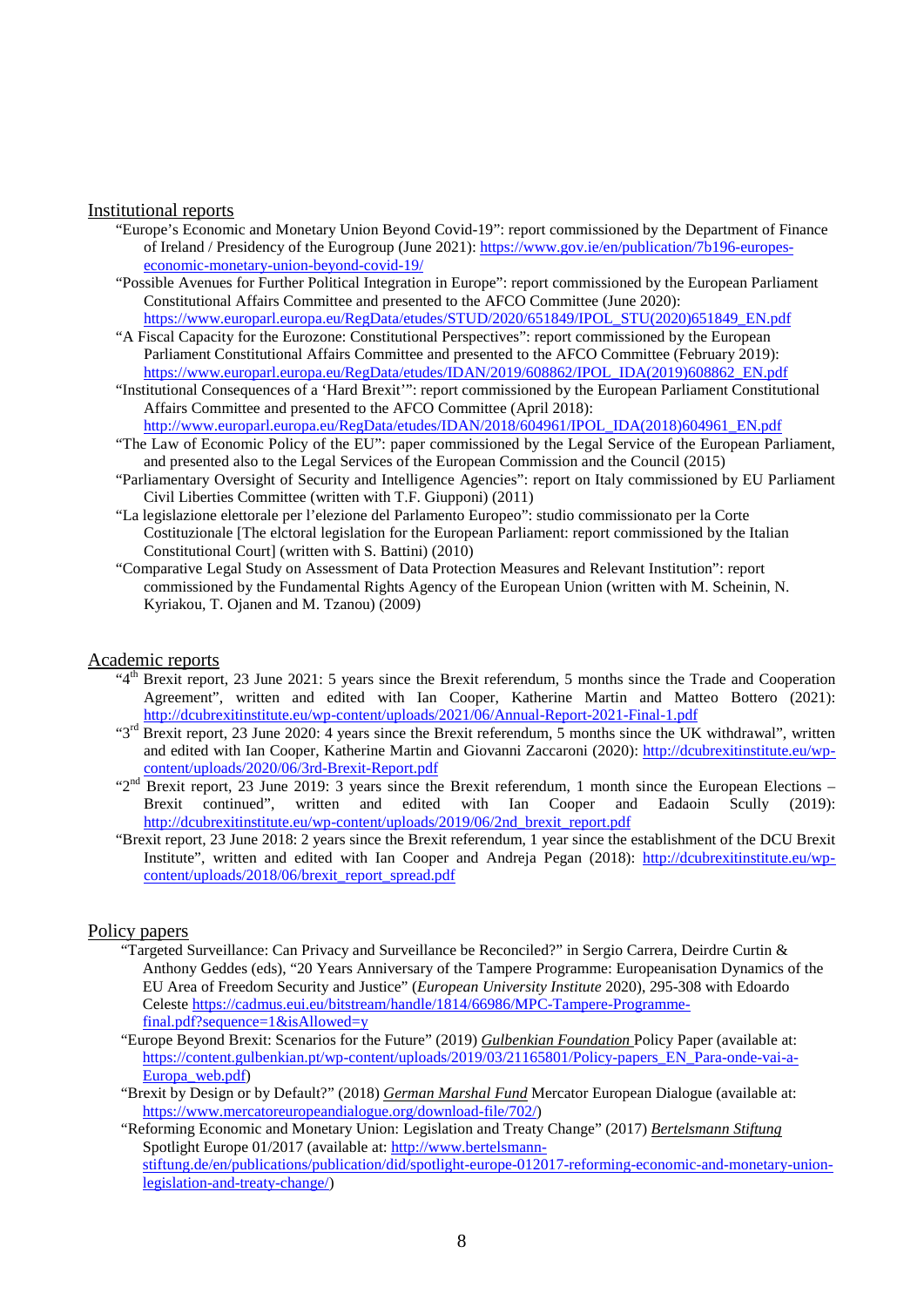"How Brexit Creates a Window of Opportunity for Treaty Reform in the EU" (2016) *Bertelsmann Stiftung*  Spotlight Europe 01/2016 (available at: [http://www.bertelsmann](http://www.bertelsmann-stiftung.de/en/publications/publication/did/how-brexit-opens-a-window-of-opportunity-for-treaty-reform-in-the-eu/)[stiftung.de/en/publications/publication/did/how-brexit-opens-a-window-of-opportunity-for-treaty-reform-in](http://www.bertelsmann-stiftung.de/en/publications/publication/did/how-brexit-opens-a-window-of-opportunity-for-treaty-reform-in-the-eu/)[the-eu/\)](http://www.bertelsmann-stiftung.de/en/publications/publication/did/how-brexit-opens-a-window-of-opportunity-for-treaty-reform-in-the-eu/), also translated in German as: "Brexit als Möglichkeit für eine Vertragsreform in der EU" (available at[: https://www.bertelsmann-stiftung.de/de/publikationen/publikation/did/spotlight-europe-012016-der-brexit](https://www.bertelsmann-stiftung.de/de/publikationen/publikation/did/spotlight-europe-012016-der-brexit-als-moeglichkeit-fuer-eine-vertragsreform-in-der-eu/)[als-moeglichkeit-fuer-eine-vertragsreform-in-der-eu/\)](https://www.bertelsmann-stiftung.de/de/publikationen/publikation/did/spotlight-europe-012016-der-brexit-als-moeglichkeit-fuer-eine-vertragsreform-in-der-eu/)

"The Financial Transaction Tax: Legal and Political Challenges Towards a Euro-zone Fiscal Capacity", (2013) *Centro Studi sul Federalismo Research Paper* (available at: [http://www.csfederalismo.it/attachments/2536\\_CSF-RP\\_FFabbrini\\_FTT\\_Oct2013.pdf\)](http://www.csfederalismo.it/attachments/2536_CSF-RP_FFabbrini_FTT_Oct2013.pdf) (25 pages)

#### Research and working papers

- "Brexit and the Future of European Integration" (2021) *EU3D Working Paper n. 17* (available at https://papers.ssrn.com/sol3/papers.cfm?abstract\_id=3909924) (25 pages)
- "The German Presidency of the Council of the EU: A Decisive Moment for the Future of Europe", (2020) in Matteo Scotto (ed), "La Presidenza tedesca del Consiglio dell'Unione europea 2020", *Vigoni Paper n. 5/2020*, 45-86
- "The Conference on the Future of Europe: A New Model to Reform the EU?" (2019) *Charlemagne Prize Academy & Brexit Institute Working Paper No. 12/2019* (available https://papers.ssrn.com/sol3/papers.cfm?abstract\_id=3515188) (20 pages)
- "Constitutional Identity in Italy: European Integration as the Fulfilment of the Constitution", (2017) *EUI – Law Working Paper n. 6/2017* (available at: http://cadmus.eui.eu//handle/1814/45605) (25 pages) with Oreste Pollicino
- "Fundamental Rights and Federalism in the European Union and the United States", (2017) *Centro Studi sul Federalismo Research Paper* (available at: http://csfederalismo.it/it/pubblicazioni/research-paper/1229 fundamental-rights-and-federalism-in-the-european-union-and-the-united-states-challenges-transformationsand-normative-questions) (16 pages)
- "On Banks, Courts and International Law: A Critical Analysis of the Draft International Agreement on the Functioning of the Single Resolution Fund", (2014) *Centro Studi sul Federalismo Research Paper* (available at: http://www.csfederalismo.it/attachments/2579\_CSF-RP\_Fabbrini\_Banks-Courts-InternationalLaw\_Feb2014.pdf (18 pages)
- "Dialoguing for Due Process: *Kadi*, *Nada* and the EU Accession to the ECHR", (2013) *Leuven Global Governance Working Paper No. 125/2013* (available at: http://ghum.kuleuven.be/ggs/publications/working\_papers/new\_series/wp121-130/wp125-larik-fabbrini.pdf) (26 pages) with Joris Larik
- "The Enhanced Cooperation Procedure: A Study in Multispeed Integration", (2012) *Centro Studi sul Federalismo Research Paper* (available at: http://www.csfederalismo.it/attachments/2433 CSF-RP\_Fabbrini\_ENHANCED%20COOPERATION\_October2012.pdf) (20 pages)
- "The European Multilevel System for the Protection of Fundamental Rights: A 'Neo-Federalist' Perspective", (2010) *Jean Monnet Working Paper No. 15/2010* (available http://centers.law.nyu.edu/jeanmonnet/papers/10/101501.html) (62 pages)
- "The European Court of Human Rights, the EU Charter of Fundamental Rights and the Right to Abortion: *Roe v. Wade* on the Other Side of the Atlantic?", (2011) paper presented at the 9<sup>th</sup> Jean Monnet Seminar organized by the University of Zagreb on the "The First Year of the Treaty of Lisbon: Consolidation and Enlargement" – Dubrovnik, 15 April 2011 (available at: http://www.pravo.hr/EJP/jean\_monnet\_projekt/dubrovnik\_2011) (50 pages)
- "The right to vote for non-citizens the European multilevel system of fundamental rights protection. A case study in inconsistency?", (2010) *Eric Stein Working Paper No. 4/2010* (available at: http://www.ericsteinpapers.eu/papers/2010/4.html) (39 pages)
- "From *Hamdi* to *Kadi*: Comparing the role of the American and European judiciaries in times of emergencies", (2009) in M. Scheinin (ed.), "Security and Law: Facing the Dilemma", *EUI - Law Working Paper No. 11/2009*, 65-80
- "Il Consiglio Costituzionale e lo sviluppo della forma di governo della V Repubblica francese [The Constitutional Council and the developments in the framework of government of the French Fifth Republic]", (2009) *Paper di Astrid Online* (available at: http://www.astrid-online.it/Dossier--R2/Studi--ric/Fabbrini\_Consiglio-Costituzionale-e-forma-di-governo.pdf) (6 pages)
- "The US Supreme Court and the fight against terrorism: taking fundamental rights seriously?", (2009) *Sant'Anna Legal Studies STALS Research Paper No. 1/2009* (available at: http://stals.sssup.it/site/files/stals\_Fabbrini.pdf ) (23 pages)
- "Kelsen a Parigi: approvato in prima lettura il progetto di riforma che introduce un controllo di costituzionalità delle leggi *a posteriori*" [Kelsen in Paris: first parlamentary approval of the reform project introducing *a*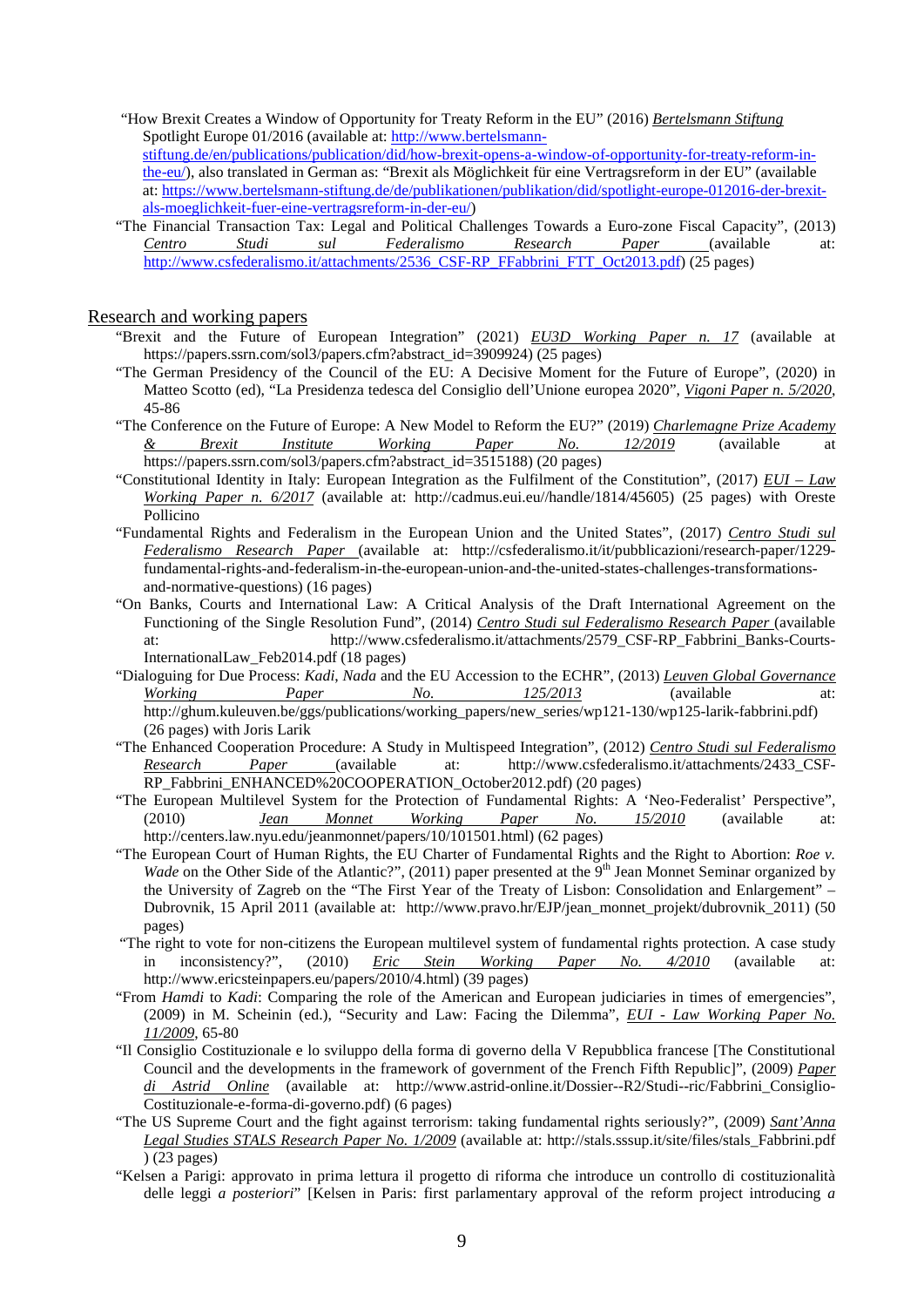*posteriori* judicial review of legislation], (2008) *Forum di Quaderni Costituzionali* (available at : http://www.forumcostituzionale.it/site/images/stories/pdf/documenti\_forum/paper/0052\_fabbrini.pdf) (11 pages)

"Il progetto di riforma costituzionale del Comité Balladur e la proposta di introdurre in Francia un controllo di costituzionalità delle leggi *a posteriori*" [The constitutional reform of the Comité Balladur and the proposal to introduce in France *a posteriori* constitutional review of legislation], (2007) *Forum di Quaderni Costituzionali* (available at:  $\overline{a}$ ) and  $\overline{a}$  at:  $\overline{a}$  at:  $\overline{a}$  at:  $\overline{a}$  at:  $\overline{a}$  at:  $\overline{a}$ 

http://www.forumcostituzionale.it/site/images/stories/pdf/documenti\_forum/paper/0011\_fabbrini.pdf) (11 pages)

### Book reviews

Michel Barnier, "La grande illusion: Journal secret du Brexit", in (2022) *European Law Review* (2 pages)

### Newspapers Op-Eds

- 2020-6-30: "Prawnicy: Sądy krajowe nie mogą rościć sobie pierwszeństwa wobec TSUE" (with Dan Kelemen and other 20 signatories), in *Rzeczpospolita* [https://www.rp.pl/Opinie/306019989-Prawnicy-Sady-krajowe](https://www.rp.pl/Opinie/306019989-Prawnicy-Sady-krajowe-nie-moga-roscic-sobie-pierwszenstwa-wobec-TSUE.html)[nie-moga-roscic-sobie-pierwszenstwa-wobec-TSUE.html](https://www.rp.pl/Opinie/306019989-Prawnicy-Sady-krajowe-nie-moga-roscic-sobie-pierwszenstwa-wobec-TSUE.html)
- 2020-5-30: "National Courts Cannot Override CJEU Judgments" (with Dan Kelemen and other 20 signatories), in *The Irish Times*: [https://www.irishtimes.com/opinion/national-courts-cannot-override-cjeu-judgments-](https://www.irishtimes.com/opinion/national-courts-cannot-override-cjeu-judgments-1.4265831)[1.4265831](https://www.irishtimes.com/opinion/national-courts-cannot-override-cjeu-judgments-1.4265831)
- 2020-5-30: "La supremacia del derecho comunitario" (with Dan Kelemen and other 20 signataries), in *El Pais*: <https://elpais.com/opinion/2020-05-30/la-supremacia-del-derecho-comunitario.html>
- 2020-5-30: "Il diritto UE batte quello dei singoli stati" (with Dan Kelemen and other 20 signataries), in *Il Sole 24 Ore*, pag 21
- 2020-5-8: "With One Court Decision, Germany may be plunging Europe into a constitutional crisis" (with Daniel Kelemen), *The Washington Post*: [https://www.washingtonpost.com/politics/2020/05/07/germany-may-be](https://www.washingtonpost.com/politics/2020/05/07/germany-may-be-plunging-europe-into-constitutional-crisis/)[plunging-europe-into-constitutional-crisis/](https://www.washingtonpost.com/politics/2020/05/07/germany-may-be-plunging-europe-into-constitutional-crisis/)
- 2019-1-11: "Is the EU prepared if the UK were to stay?" (with Miguel Maduro) in *EuNews*, available at: <https://www.eunews.it/en/2019/01/10/eu-prepared-if-the-uk-were-to-stay-bremain/112827>

# Blogs

| 2022-2-28:        | "The War in Ukraine and the Future of the European Union": DCU Brexit Institute blog available at:             |
|-------------------|----------------------------------------------------------------------------------------------------------------|
|                   | https://dcubrexitinstitute.eu/2022/02/war-in-ukraine-future-european-union/                                    |
| $2022 - 2 - 8$ :  | "A che punto è la Conferenza sul futuro dell'Europa?": CSF Comment, available at                               |
|                   | https://www.csfederalismo.it/it/pubblicazioni/commenti/a-che-punto-e-la-conferenza-sul-futuro-dell-            |
|                   | europa                                                                                                         |
| $2022 - 2 - 3$ :  | "Rebuilding Europe after Covid-19", REBUILD blog, available at                                                 |
|                   | https://rebuildcentre.eu/2022/02/rebuilding-europe-after-covid-19/                                             |
| $2022 - 1 - 25$ : | "The French Presidency of the Council of the EU": DCU Brexit Institute blog available at                       |
|                   | https://dcubrexitinstitute.eu/2022/01/french-presidency-council-eu/ with Christy Petit                         |
| 2022-1-12:        | "Brexit after 2021": DCU Brexit Institute blog available at https://dcubrexitinstitute.eu/2022/01/brexit-      |
|                   | after-2021/ also published as The Progressive Post available at https://progressivepost.eu/brexit-in-2022/     |
| $2022 - 1 - 10$ : | "Il ventennale dell'euro e la riforma della governance economica dell'UE": CSF Comment, available at           |
|                   | https://www.csfederalismo.it/it/pubblicazioni/commenti/il-ventennale-dell-euro-e-la-riforma-della-             |
|                   | governance-economica-dell-ue                                                                                   |
|                   | 2021-12-15: "L'Unione europea verso il 2022": CSF Comment, available at                                        |
|                   | http://www.csfederalismo.it/it/pubblicazioni/commenti/1650-l-unione-europea-verso-il-2022                      |
|                   | 2021-10-14: "Of No Deals, Deals and New Deals: the Commission's proposal on the Protocol on Ireland / Northern |
|                   | Ireland": DCU Brexit Institute blog available at https://dcubrexitinstitute.eu/2021/10/no-deal-new-deal-ni-    |
|                   | protocol/                                                                                                      |
| $2021 - 6 - 10$ : | "Saving the BVerfG from itself: The Commission infringement proceeding against Germany and its                 |
|                   | significance": BRIDGE blog, available at: https://bridgenetwork.eu/2021/06/10/saving-the-bverfg-from-          |
|                   | itself-the-commission-infringement-proceedings-against-germany-and-its-significance/translated in              |
|                   | Italian as "Salvare la Corte Costituzionale da se stessa" CSF Comment, available at:                           |
|                   | http://www.csfederalismo.it/it/pubblicazioni/commenti/1606-salvare-la-corte-costituzionale-tedesca-da-         |
|                   | se-stessa                                                                                                      |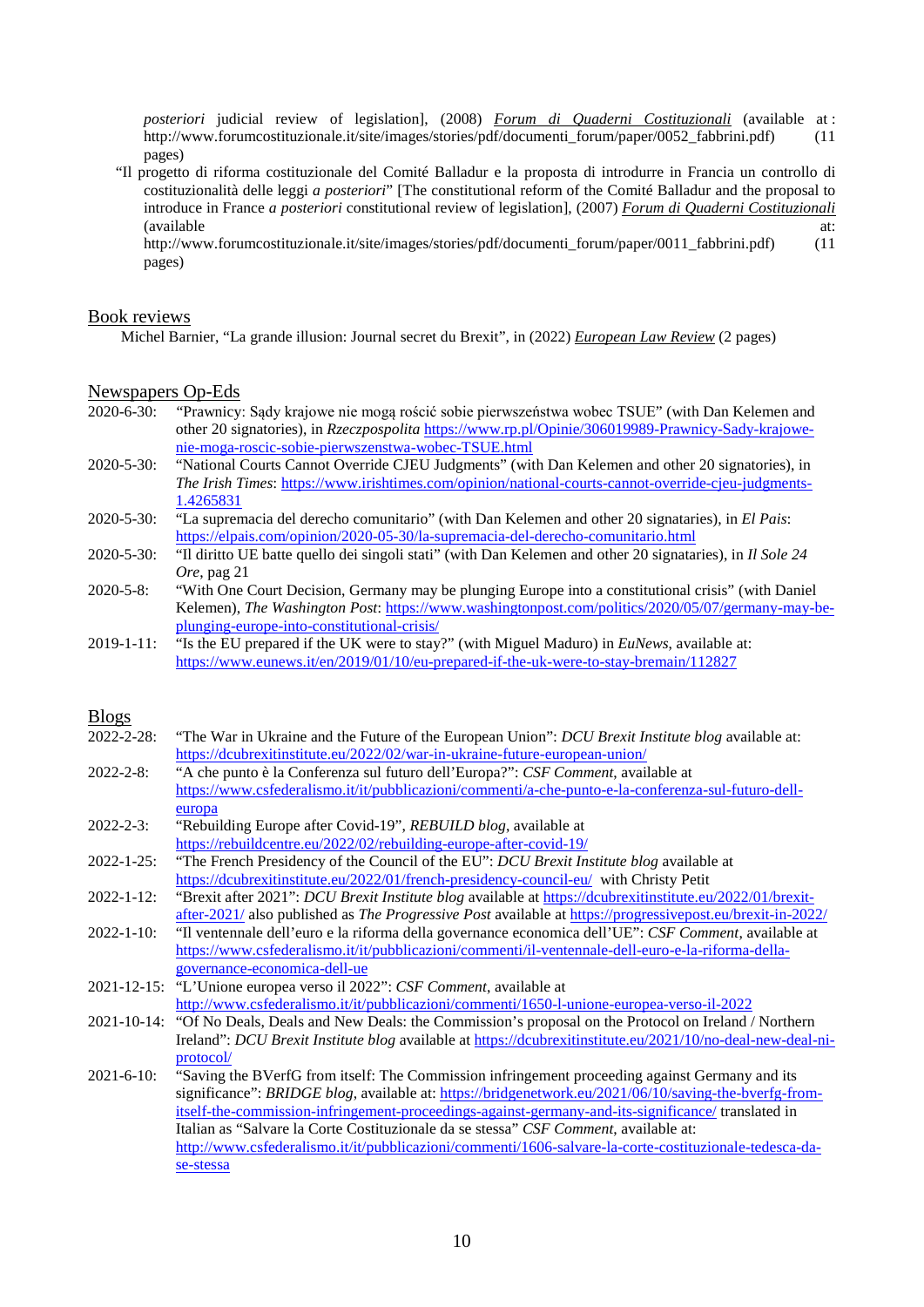- 2021-3-10: "The Conference on the Future of Europe: Relaunching the EU After Brexit and Covid-19": *DCU Brexit Institute blog* available at [http://dcubrexitinstitute.eu/2021/03/the-conference-on-the-future-of-europe](http://dcubrexitinstitute.eu/2021/03/the-conference-on-the-future-of-europe-relaunching-the-eu-after-brexit-and-covid-19/)[relaunching-the-eu-after-brexit-and-covid-19/](http://dcubrexitinstitute.eu/2021/03/the-conference-on-the-future-of-europe-relaunching-the-eu-after-brexit-and-covid-19/)
- 2021-1-4: "New Year, but the Brexit Story is Not Over": *DCU Brexit Institute blog*, available at <http://dcubrexitinstitute.eu/2021/01/new-year-but-the-brexit-story-is-not-over/>
- 2020-12-24: "Christmas' Eve Brexit Deal": *DCU Brexit Institute blog*, available at <http://dcubrexitinstitute.eu/2020/12/christmas-eve-brexit-deal/>
- 2020-12-3: "La Conferenza sul Futuro dell'Europa: Se non ora quando?", *CSF Commento*, available at [http://www.csfederalismo.it/it/pubblicazioni/commenti/1557-la-conferenza-sul-futuro-dell-europa-se](http://www.csfederalismo.it/it/pubblicazioni/commenti/1557-la-conferenza-sul-futuro-dell-europa-se-non-ora-quando)[non-ora-quando](http://www.csfederalismo.it/it/pubblicazioni/commenti/1557-la-conferenza-sul-futuro-dell-europa-se-non-ora-quando)
- 2020-5-26: "National Courts Cannot Override CJEU Judgments: A Joint Statement in Defense of the EU Legal Order", *Verfassungsblog*, available at: [https://verfassungsblog.de/national-courts-cannot-override-cjeu](https://verfassungsblog.de/national-courts-cannot-override-cjeu-judgments/)[judgments/](https://verfassungsblog.de/national-courts-cannot-override-cjeu-judgments/) with Dan Kelemen, Piet Eeckhout, Laurent Pech and Renata Uitz.
- 2020-5-13: "Suing the BVerfG", *Verfassungsblog*, available at:<https://verfassungsblog.de/suing-the-bverfg/><br>2020-5-5: "Eurozone auf wiedersehen?" BRIDGE blog. available at: https://bridgenetwork.eu/2020/05/05/1
- 2020-5-5: "Eurozone auf wiedersehen?" *BRIDGE blog*, available at[: https://bridgenetwork.eu/2020/05/05/1369/](https://bridgenetwork.eu/2020/05/05/1369/) translated in Italian as "Eurozona e diritto dell'Unione: verso la battaglia decisiva" *CSF Comment*, available at: [http://www.csfederalismo.it/it/pubblicazioni/commenti/1504-eurozona-e-diritto-dell-unione](http://www.csfederalismo.it/it/pubblicazioni/commenti/1504-eurozona-e-diritto-dell-unione-verso-la-battaglia-decisiva)[verso-la-battaglia-decisiva](http://www.csfederalismo.it/it/pubblicazioni/commenti/1504-eurozona-e-diritto-dell-unione-verso-la-battaglia-decisiva) ; translated in French as "Auf wiedersehen Eurozone?", *Telos*, available at: <https://www.telos-eu.com/fr/auf-wiedersehen-eurozone.html>
- 2020-3-19: "Brexit at the Time of Coronavirus": *DCU Brexit Institute blog*, available at: <http://dcubrexitinstitute.eu/2020/03/brexit-at-the-time-of-coronavirus/>
- 2020-1-31: "The Future of Europe Beyond Brexit": *DCU Brexit Institute blog*, available at: <http://dcubrexitinstitute.eu/2020/01/the-future-of-europe-beyond-brexit/>and *BRIDGE blog*, available at: <https://bridgenetwork.eu/2020/01/31/the-future-of-europe-beyond-brexit/>
- 2019-12-13: "Brexit: the End, the Beginning of the End, or Just the End of the Beginning? ": *DCU Brexit Institute blog*, available at: <http://dcubrexitinstitute.eu/2019/12/for-brexit-this-is-just-the-end-of-the-beginning/> also translated in Italian as "Brexit: La fine, l'inizio della fine o la fine dell'inizio", *CSF Comment*, available at: [http://www.csfederalismo.it/it/pubblicazioni/commenti/1454-brexit-la-fine-l-inizio-della-fine-o-la](http://www.csfederalismo.it/it/pubblicazioni/commenti/1454-brexit-la-fine-l-inizio-della-fine-o-la-fine-dell-inizio)[fine-dell-inizio](http://www.csfederalismo.it/it/pubblicazioni/commenti/1454-brexit-la-fine-l-inizio-della-fine-o-la-fine-dell-inizio)
- 2019-07-04: "The New EU Top Jobs and the Future of Europe": *DCU Brexit Institute blog*, available at: <http://dcubrexitinstitute.eu/2019/07/the-new-eu-top-jobs-and-the-future-of-europe/>
- 2019-05-27: "May Day: Brexit and the Future of Europe" *DCU Brexit Institute blog*, available at: <http://dcubrexitinstitute.eu/2019/05/may-day-brexit-the-future-of-europe/>
- 2019-05-06: "The Future of Europe: From Rhetoric to Reality", *Dahrendor Forum – Debating Europe*, available at: <https://www.dahrendorf-forum.eu/the-future-of-europe-from-rhetoric-to-reality/>
- 2019-04-16: "*Ad Kalendas Graecas*: The Future of Brexit and Its Consequences for the EU", *DCU Brexit Institute blog*, available at: [http://dcubrexitinstitute.eu/2019/04/ad-kalendas-graecas-the-future-of-brexit-its](http://dcubrexitinstitute.eu/2019/04/ad-kalendas-graecas-the-future-of-brexit-its-consequences-for-the-eu/)[consequences-for-the-eu/](http://dcubrexitinstitute.eu/2019/04/ad-kalendas-graecas-the-future-of-brexit-its-consequences-for-the-eu/)
- 2019-02-28: "The Show Must Go On: Understanding the Brexit Theater", *DCU Brexit Institute blog*, available at <http://dcubrexitinstitute.eu/2019/02/the-show-must-go-on-understanding-the-brexit-theatre/>
- 2019-02-11: "Brexit: Through the Looking Glass", *Oxford University Press Brexit Hub Blog*, available at <http://oxcon.ouplaw.com/page/Brexit-through-the-looking-glass>
- 2019-01-16: "Brexit: What Next?", *DCU Brexit Institute blog*, available at: [http://dcubrexitinstitute.eu/2019/01/brexit](http://dcubrexitinstitute.eu/2019/01/brexit-what-next/)[what-next/](http://dcubrexitinstitute.eu/2019/01/brexit-what-next/)
- 2018-11-27: "The Art of the Deal: the European Council and Brexit", *DCU Brexit Institute blog*, available at: <http://dcubrexitinstitute.eu/2018/11/the-art-of-the-deal-the-european-council-and-brexit/>
- 2018-11-15: "The Brexit Deal", *DCU Brexit Institute blog*, available at[: http://dcubrexitinstitute.eu/2018/11/the-brexit](http://dcubrexitinstitute.eu/2018/11/the-brexit-deal/)[deal/](http://dcubrexitinstitute.eu/2018/11/the-brexit-deal/)
- 2018-09-14: "Brexit: What Happens Next?", *The National Interest*, available at: [https://nationalinterest.org/feature/brexit-we-asked-18-worlds-leading-experts-what-happens-next-](https://nationalinterest.org/feature/brexit-we-asked-18-worlds-leading-experts-what-happens-next-31217?page=0%2C3)[31217?page=0%2C3](https://nationalinterest.org/feature/brexit-we-asked-18-worlds-leading-experts-what-happens-next-31217?page=0%2C3)
- 2018-06-28: "Brexit, Ireland and the June European Council", *DCU Brexit Institute blog*, available at: <http://dcubrexitinstitute.eu/2018/06/brexit-ireland-and-the-june-european-council/>
- 2018-05-25: "The Implications for a Hard Brexit on the Island of Ireland", *UK in a Changing Europe blog*, available at: [http://ukandeu.ac.uk/the-implication-of-a-hard-brexit-for-the-island-of-ireland-challenges-and-possible](http://ukandeu.ac.uk/the-implication-of-a-hard-brexit-for-the-island-of-ireland-challenges-and-possible-solutions/)[solutions/](http://ukandeu.ac.uk/the-implication-of-a-hard-brexit-for-the-island-of-ireland-challenges-and-possible-solutions/)
- 2017-12-06: "Sufficient Progress? Ireland's Brexit Conundrum", *DCU Brexit Institute blog*, available at: <http://dcubrexitinstitute.eu/people/federico-fabbrini/> also published as *RTE Brainstorm Commentary*, available at:<https://www.rte.ie/eile/brainstorm/2017/1206/925405-irelands-brexit-conundrum/> and *CSF Comments* n. 121, available at: [http://www.csfederalismo.it/images/commenti/CommentCSF121\\_Ireland-](http://www.csfederalismo.it/images/commenti/CommentCSF121_Ireland-Brexit_FFabbrini_6Dec2017.pdf)[Brexit\\_FFabbrini\\_6Dec2017.pdf](http://www.csfederalismo.it/images/commenti/CommentCSF121_Ireland-Brexit_FFabbrini_6Dec2017.pdf)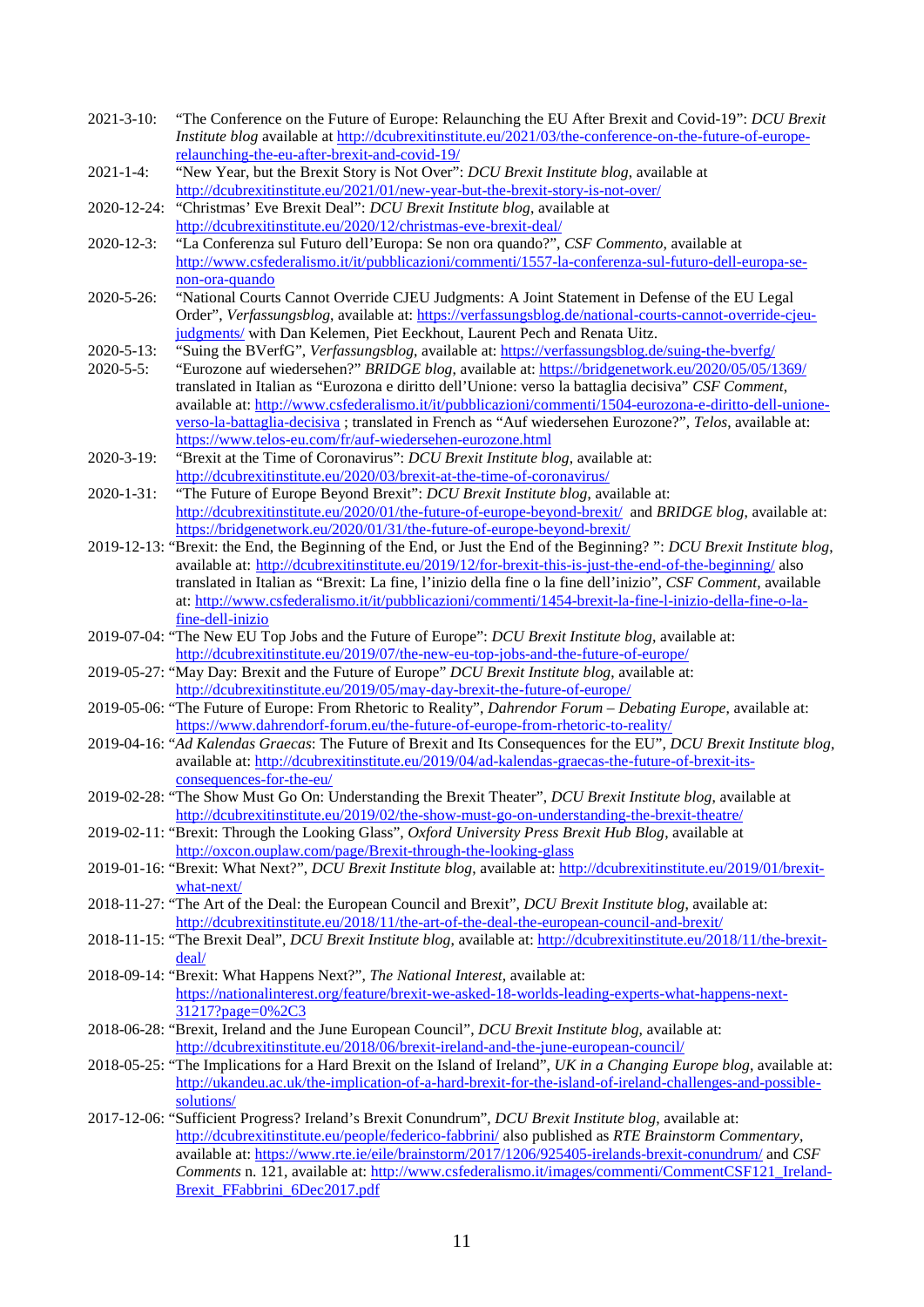- 2017-08-22: "EU Unity Beyond Brexit", *Carnegie Europe – Strategic Europe commentaries*, available at: <http://carnegieeurope.eu/strategiceurope/72874>
- 2017-05-12: "Five Takeways from Analyzing Brexit", *Bertelsmann Stiftung* Flashlight Europe 05/2017, available at: [http://www.bertelsmann-stiftung.de/de/publikationen/publikation/did/flashlight-europe-052017-five](http://www.bertelsmann-stiftung.de/de/publikationen/publikation/did/flashlight-europe-052017-five-takeaways-from-analysing-brexit/)[takeaways-from-analysing-brexit/](http://www.bertelsmann-stiftung.de/de/publikationen/publikation/did/flashlight-europe-052017-five-takeaways-from-analysing-brexit/)
- 2017-04-06: "The Italian Constitutional Court, the European Court of Justice and the Relation between National Constitutional Identities and European Constitutional Tradition", *European Central Bank Institutional Law Analysis Newsletter* (with Oreste Pollicino)
- 2017-03-30: "The Rome Manifesto: An Initiative to Re-launch the Project of European Integration", *CSF Comment*, available at: [http://www.csfederalismo.it/it/pubblicazioni/commenti/1265-the-rome-manifesto-an](http://www.csfederalismo.it/it/pubblicazioni/commenti/1265-the-rome-manifesto-an-initiative-to-re-launch-the-project-of-european-integration)[initiative-to-re-launch-the-project-of-european-integration](http://www.csfederalismo.it/it/pubblicazioni/commenti/1265-the-rome-manifesto-an-initiative-to-re-launch-the-project-of-european-integration) (with Matteo Scotto)
- 2017-01-27: "Brexit according to the UK Supreme Court: the *Miller* Judgment", *CSF Comment*, available at: [http://csfederalismo.it/it/pubblicazioni/commenti/1238-brexit-accordin-to-the-uk-supreme-court-the](http://csfederalismo.it/it/pubblicazioni/commenti/1238-brexit-accordin-to-the-uk-supreme-court-the-miller-judgment)[miller-judgment](http://csfederalismo.it/it/pubblicazioni/commenti/1238-brexit-accordin-to-the-uk-supreme-court-the-miller-judgment)
- 2016-10-03: "Referendum ungherese: ora di far rispettare i principi UE", *Affarinternazionali*, available at: <http://www.affarinternazionali.it/articolo.asp?ID=3636>
- 2016-07-23: "Il Referendum di Orban che danneggia l'Italia", *Affarinternazionali*, available at: <http://www.affarinternazionali.it/articolo.asp?ID=3557>
- 2016-02-03: "President Tusk's Proposal for a New Settlement for the UK in the EU: Fueling Not Taming EU Disintegration", *Verfassungsblog*, available at: [http://verfassungsblog.de/president-tusks-proposal-for-a](http://verfassungsblog.de/president-tusks-proposal-for-a-new-settlement-for-the-uk-in-the-eu-fueling-not-taming-eu-disintegration/)[new-settlement-for-the-uk-in-the-eu-fueling-not-taming-eu-disintegration/](http://verfassungsblog.de/president-tusks-proposal-for-a-new-settlement-for-the-uk-in-the-eu-fueling-not-taming-eu-disintegration/)
- 2015-12-02: "Quale governo per l'Unione europea e l'Eurozona?", *Affarinternazionali*, available at: <http://www.affarinternazionali.it/libromese.asp?ID=150>
- 2015-03-21: "The Greek Crisis and the Need for Constitutional Reform in the Eurozone", *Verfasungsblog*, available at: [http://verfassungsblog.de/making-elections-matter-again-the-greek-crisis-and-the-need-for-constitutional](http://verfassungsblog.de/making-elections-matter-again-the-greek-crisis-and-the-need-for-constitutional-reforms-in-the-eurozone/)[reforms-in-the-eurozone/](http://verfassungsblog.de/making-elections-matter-again-the-greek-crisis-and-the-need-for-constitutional-reforms-in-the-eurozone/)

## Academic Interviews

- 2018-12-12: "European Law in the 21st Century: A Conversation with Professor Federico Fabbrini", in 14 *Journal of Contemporary European Research*, available at:<https://jcer.net/index.php/jcer/article/view/1048/815>
- 2017-09-14: "Brexit and Freedom of Movement in the EU: A Legal Primer", in *Bertelsmann Stiftung* Flashlight Europe 07/2017 available at[: http://www.bertelsmann-stiftung.de/de/publikationen/publikation/did/brexit-and](http://www.bertelsmann-stiftung.de/de/publikationen/publikation/did/brexit-and-freedom-of-movement-in-the-eu-a-legal-primer/)[freedom-of-movement-in-the-eu-a-legal-primer/](http://www.bertelsmann-stiftung.de/de/publikationen/publikation/did/brexit-and-freedom-of-movement-in-the-eu-a-legal-primer/)
- 2017-07-01: "Brexit: Fine dell'Unione o Finestra di Opportunità?", interview by Matteo Scotto in *Il Foglio* available at: [http://www.ilfoglio.it/eurotomane/2017/07/01/news/brexit-fine-dell-unione-o-finestra-di-opportunita](http://www.ilfoglio.it/eurotomane/2017/07/01/news/brexit-fine-dell-unione-o-finestra-di-opportunita-intervista-con-federico-fabbrini-142558/)[intervista-con-federico-fabbrini-142558/](http://www.ilfoglio.it/eurotomane/2017/07/01/news/brexit-fine-dell-unione-o-finestra-di-opportunita-intervista-con-federico-fabbrini-142558/)
- 2017-03-16: "Brexit and Multi-Speed Europe: A Lawyer's Perspective", in *Bertelsmann Stiftung* Flashlight Europe 03/2017 available at[: https://www.bertelsmann-stiftung.de/en/publications/publication/did/flashlight-](https://www.bertelsmann-stiftung.de/en/publications/publication/did/flashlight-032017-brexit-and-a-multi-speed-europe-a-lawyers-perspective/)[032017-brexit-and-a-multi-speed-europe-a-lawyers-perspective/](https://www.bertelsmann-stiftung.de/en/publications/publication/did/flashlight-032017-brexit-and-a-multi-speed-europe-a-lawyers-perspective/)
- 2014-04-21: "Fundamental Rights in Europe", in *New Books in Law*, available at: [http://newbooksinlaw.com/2014/04/21/federico-fabbrini-fundamental-rights-in-europe-challenges-and](http://newbooksinlaw.com/2014/04/21/federico-fabbrini-fundamental-rights-in-europe-challenges-and-transformations-in-comparative-perspective-oxford-university-press-2014-2/)[transformations-in-comparative-perspective-oxford-university-press-2014-2/](http://newbooksinlaw.com/2014/04/21/federico-fabbrini-fundamental-rights-in-europe-challenges-and-transformations-in-comparative-perspective-oxford-university-press-2014-2/)
- 2013-09-23: "The Euro-Crisis and the Courts" in *I-Connect*, available at: [https://soundcloud.com/richardalbert/i](https://soundcloud.com/richardalbert/i-connect-new-scholarship-2)[connect-new-scholarship-2](https://soundcloud.com/richardalbert/i-connect-new-scholarship-2)

# Newspapers interviews and media appearances

Newspaper: Bloomberg, Politico Europe, Corriere della Sera, Irish Times, Le Monde, El Pais, La Libre Belgique, BBC, Los Angeles Times, The Times of London, Il Sole 24 Ore, Il Foglio, L'Avvenire, L'Adige, The Telegraph, Luxembourg Times, Weekendavisen (DK), Kristelig Dagblad, Sunday Business Post, EuNews, Euronews, IQ (Lithuania), Postimees (Estonia), Observador (PT), Diario de Noticias (PT), El Mercurio (Chile), Christian Science Monitor, Straits Times, NewsChannel Asia, La Croix, La Tercera (Chile), Correio Braziliense,Veja Magazine (Brazil), Radio: Rai Radio 1 (TG Parlamento), Radio FM Ireland, Today FM (Last Word), Radio France International [RFI], Radiotelevisione svizzera (Modem, Laser), RTE (Drivetime, Late Debate), Sky Radio UK, Sputnik Radio Russia, Radio in blu, Radio TV Portugal Antena 1, ITW Luxembourg radio,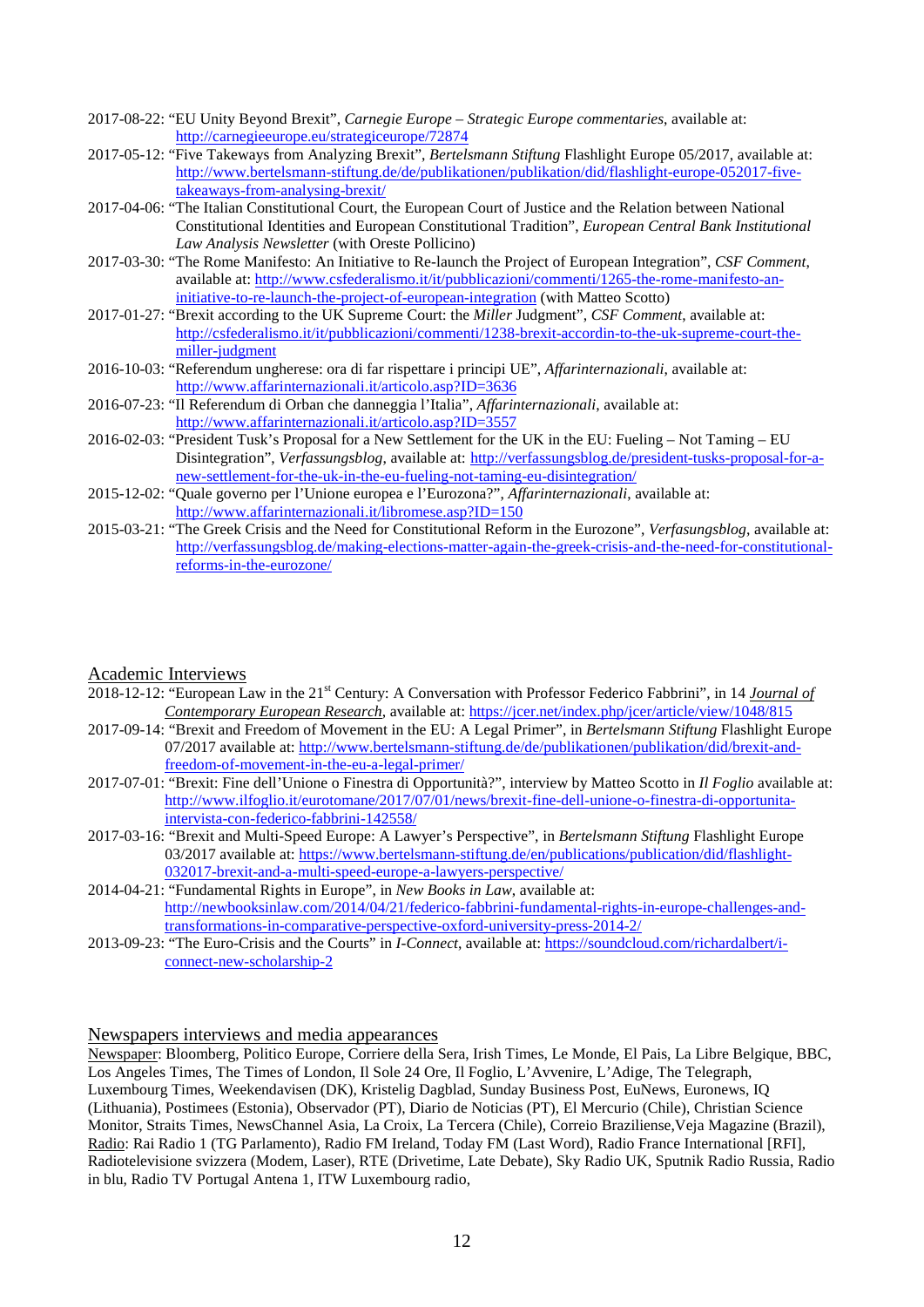TV: Euronews, Deutsche Welle, RTE, CTV News Channel (Canada), China Global Television Network, TRT World (Turkey), V Digital Portugal, Radio France International Video, Radio TV Evropa e Lire [Radio Free Europe] (Albania), Indus News Lahore (Pakistan)

### Student papers

- "Abiding by the Law of Nations: the Incorporation of Customary International Law in the domestic legislation of Italy and the United States seen from a Law & Economics perspective", (2009) 1 *Journal of European and Transnational law/Rivista di diritto europeo e transnazionale*, 67-80
- "Breaking from tradition: reshaping France's system of constitutional review", (2008) 2 *Washington Undergraduate Law Review* 2, 1-17
- "Diritto europeo e transnazionale: le ragioni di una rivista" [European and transnational law: what are the reasons to create a new review], (2007) 1 *Journal of European and Transnational law/Rivista di diritto europeo e transnazionale*, 7-11
- "The United States Supreme Court and the Italian Constitutional Court: a comparative study", (2006) 1 *California Legal Studies Journal*, 39-50

### **Translations**

- D. Cole, "Should Corporations have Greater Speech Rights than Human Rights Activists? The Robert's Court and the First Amendment" [Lotta al terrorismo e libertà di manifestazione del pensiero: la sentenza della Corte Suprema nel caso *Holder v. Humanitarian Law Project*]" (from English to Italian): in *Quaderni Costituzionali* 4 (2010), 852-857
- P. Carozza, "Human Rights, the 'Art' of Democracy and the 'Taste for Local Freedom' [I diritti umani, l''arte' della democrazia e il 'gusto per la libertà locale']" (from English to Italian): in M. Carabia e L. Simoncini (eds.), "La sostenibilità della democrazia [The sustainability of democracy]" (*Bologna, Il Mulino*, 2009), 121-156

### Membership in scientific organizations

- Since 2014: *Member* of the International Society of Constitutional Law [\(https://icon-society.org/](https://icon-society.org/)). The ICON-S aims to provide the leading academic forum for discussing the most pressing contemporary global questions of European, constitutional and international law.
- Since 2013: *Member* of the European Constitutional Law Network [\(http://www.ecln.net/\)](http://www.ecln.net/). The Network aims at facilitating, encouraging and fostering the ever growing interest in the idea of European Constitutionalism by strengthening the communication and the exchange of ideas between top-level scholars around the EU.
- Since 2013: *Member* of the International Association of Constitutional Law [\(http://www.iacl-aidc.org/en/\)](http://www.iacl-aidc.org/en/). The Association constitutes the leading organization for international and comparative constitutional studies world-wide, is open to scholars and judges of all continents and aims to provide a forum for discussing the most pressing global constitutional questions we face today.
- Since 2010: *Member* of the Founding Board of the European research network on "EU Fundamental Rights" [\(http://www.rneufundamentalrights.eu/\)](http://www.rneufundamentalrights.eu/). The Research Network connects several dozens European young scholars and researchers working in the field of fundamental rights law and allows, through an innovative on-line platform (with a forum, a mailing list and a web-site) exchange of information and circulation of ideas to create the critical mass needed in the field of EU human rights law.
- 2010-2020: *Member* of Astrid Fondazione per l'analisi, gli studi e le ricerche sulla riforma delle istituzioni democratiche. Astrid is the leading Italian academic network engaging in scholarly and policy analysis of constitutional developments at national and European level.
- 2018-2010: *Coordinator* of Research Group on "Constitutional Responses to Terrorism" of the International Association of Constitutional Law [\(http://www.iacl-aidc.org/?page\\_id=48\)](http://www.iacl-aidc.org/?page_id=48). The Group addresses a range of issues related to terrorism and counter-terrorism legislation in a comparative, global perspective. Since 2017 it is chaired by prof. Kim Lane Scheppele (Princeton University) while between 2012 and 2016 it was chaired by prof. David Cole (Georgetown University, now the National Legal Director of American Civil Liberties Union - ACLU) and until 2012 by Martin Scheinin (EUI and former UN Special Rapporteur). The Group runs a listserv with 200 registered members and, since 2009, convenes a workshop every year. Previous events took place inter alia in Milan (Bocconi University, December 1-2, 2011: "Secrecy, National Security and the Vindication of Constitutional Law"), Sydney (UNSW, December 10-11, 2012: "State of Surveillances: Counter-Terrorism and Comparative Constitutionalism"), Boston (Harvard Law School, March 6-7, 2014: "Constitutionalism across Borders in the Struggle against Terrorism"), Brussels (ULB, 12-13 March 2015: "Surveillance, Privacy and Transnational Relations in the Digital Era") London (King's College, 10-11 March 2016: "Accountability for Transnational Counter-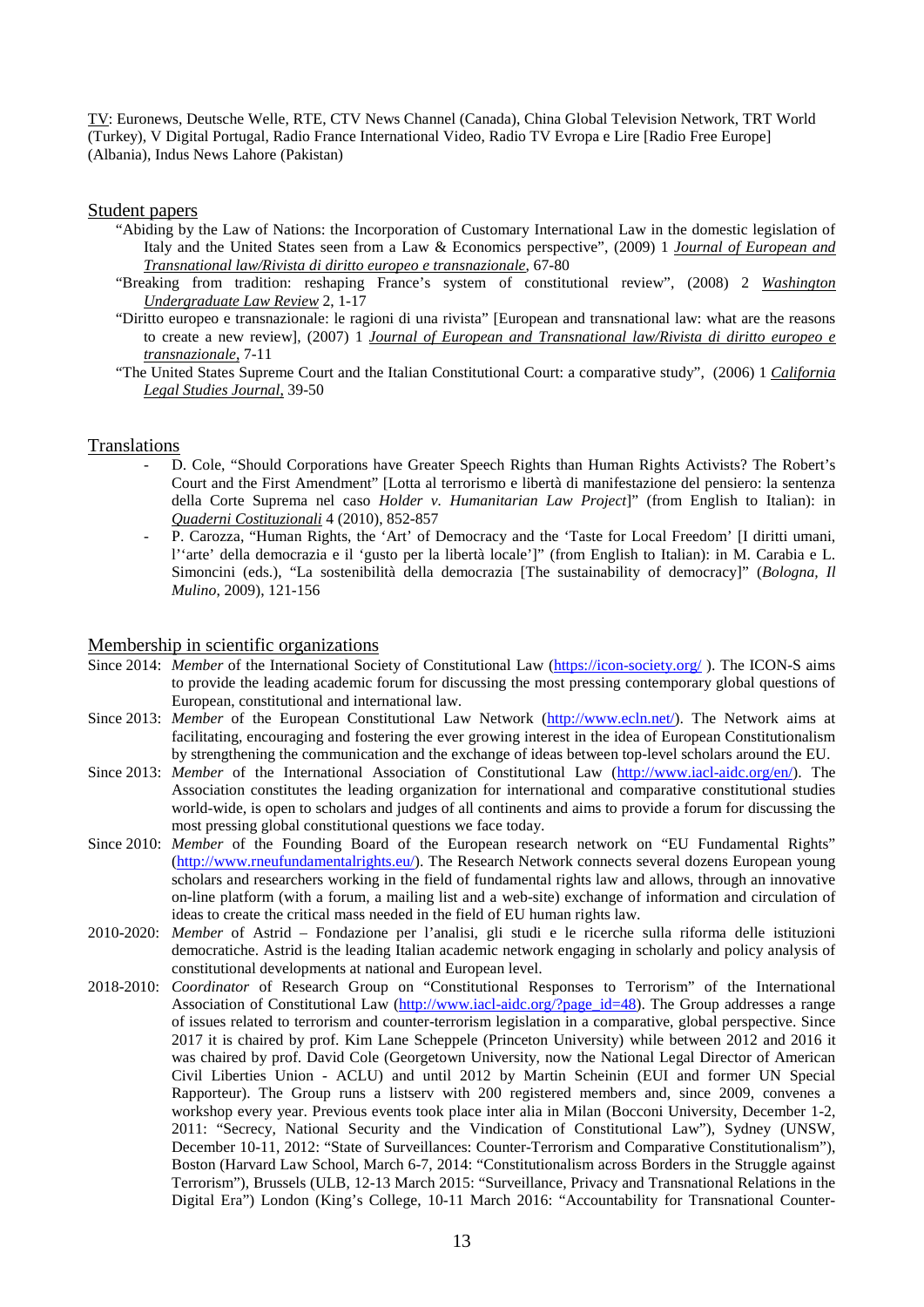Terrorism Operations"), as well as during the World Congresses of the International Association of Constitutional Law in Mexico City (2010), Oslo (2014) and Seoul (2018).

2008-2003: *Member* of ELSA (European Law Students Association) – Trento

### Membership in editorial boards of law journals

- Since 2021: Member of the Editorial Board of *European Law Journal*
- Since 2019: Member of the Advisory Board of the *Zeitschrift für öffentliches Recht* (founded by Hans Kelsen)
- Since 2012: Peer reviewer of book proposals for *Oxford University Press*, *Hart Publishing*, *Cambridge University Press*, *Edward Elgar Publishing*, and *Routledge*.
- Since 2012: Member of the Editorial Board of the law journal *Quaderni Costituzionali* section "Note dall'Europa". The section focuses on submissions dealing with subjects related with European Union law.
- Since 2010: Member of the Editorial Board of the legal blog *Diritti Comparati* [\(http://diritto.typepad.com/diritto/\)](http://diritto.typepad.com/diritto/). The blog offers a wide coverage of judicial and legislative developments in the field of fundamental rights and constitutional law in Europe and world-wide with timely comments and critical discussions.
- Since 2010: Peer reviewer of articles for *iCon – International Journal of Constitutional Law*, the *American Journal of Comparative Law*, the *Rivista Trimestrale di Diritto Pubblico*, the *European Law Journal*, the *Journal Européen de Droits de l'Homme*, the *Italian Journal of Public Law* and the *Maastrich Journal of European & Comparative Law*
- 2007-2006: Founder and Editor in Chief of the first Italian students-run law review: "Journal of European and Transnational law/Rivista di diritto europeo e transnazionale" (Jet/Det)

### Organization of international workshops and conferences

- 2022: Organizer of the kick-off Conference of the Jean Monnet Centre of Excellence REBUILD (Recovery of Europe, Budget of the Union: Integration, Law & Democracy) at **Dublin City University** (**online**, 24-25 February). The event featured an opening keynote speech by Paschal Donohoe (President of the Eurogroup and Minister of Finance of Ireland) and introductory remarks by Florentine Hopmeier (member of the Cabinet of European Commission President Ursula von der Leyen, with responsibility on the RRF portfolio).
- 2022: Co-organizer of the partner conference of the Jean Monnet Network project BRIDGE (Brexit Research and Interchange on Differentiated Governance in Europe) on "The Rule of Law Crisis and the Future of EU Governance" at the **Central European University Democracy Institute** (**online**, 27-28 January). The 2-day event featured a keynote speech by Adam Bodnar (former ombudsman of Poland)
- 2021: Organizer of the event "Financial Services After Brexit" at the **DCU Brexit Institute (online**, 16 September). The event, sponsored by Eversheds Sutherland featured as keynote speaker Lord Jonathan Hill (former European Commissioner for Financial Services, Financial Stability and Capital Markets Union, and chairman of the UK Listing review) and was moderated by John Peet (The Economist)
- 2021: Organizer of the book conference "The Protocol on Ireland / Northern Ireland" at the **DCU Brexit Institute (online**, 18-19 November). The event, which resulted in the publication of fourth volume of "The Law & Politics of Brexit" book series at Oxford University Press, featured also an opening statement by Simon Coveney (Minister of Foreign Affairs of Ireland) and a keynote speech by Maros Sefcovic (Vice President of the European Commission and EU lead Brexit negotiator).
- 2021: Organizer of the network conference of the Jean Monnet Network project BRIDGE (Brexit Research and Interchange on Differentiated Governance in Europe) on "Differentiated Governance in Post-Crises EU" at the **DCU Brexit Institute (online**, 11-12 October). The 2-day event hosted in cooperation with the partners of the BRIDGE network – University of Copenhagen, University of Bolzano, and Central European University – featured also a final high-level keynote speech by Jean-Claude Piris (former Director General of the Council Legal Service).
- 2021: Organizer of the event "Cross Border Data Protection After Brexit" at the **DCU Brexit Institute (online**, 16 September). The event involved also the Cross Border Data Protection Network funded by the ESCR-IRC UK-Ireland Networking Grant, featured as keynote speaker Viviane Reding (former Vice President of the European Commission) and was moderated by Karlin Lillington (Irish Times)
- 2021: Co-organizer of the multiplier event of the Jean Monnet Network project BRIDGE (Brexit Research and Interchange on Differentiated Governance in Europe) on "Post-Pandemic EU Political System: State-of-Play two years into the new institutional cycle" at, and in cooperation with, the **European Parliament (Research Service) (online**, 1 July). The event featured a keynote address by Danuta Hubner (Member of the European Parliament) and also involved Richard Corbett (Secretariat of the Conference on the Future of Europe)
- 2021: Co-organizer of the partner conference of the Jean Monnet Network project BRIDGE (Brexit Research and Interchange on Differentiated Governance in Europe) on "Solidarity, Identity and Populism in the EU" at the **University of Copenhagen** (**online**, 7-8 June). The 2-day event featured a concluding keynote speech by Pat Cox (former President of the European Parliament)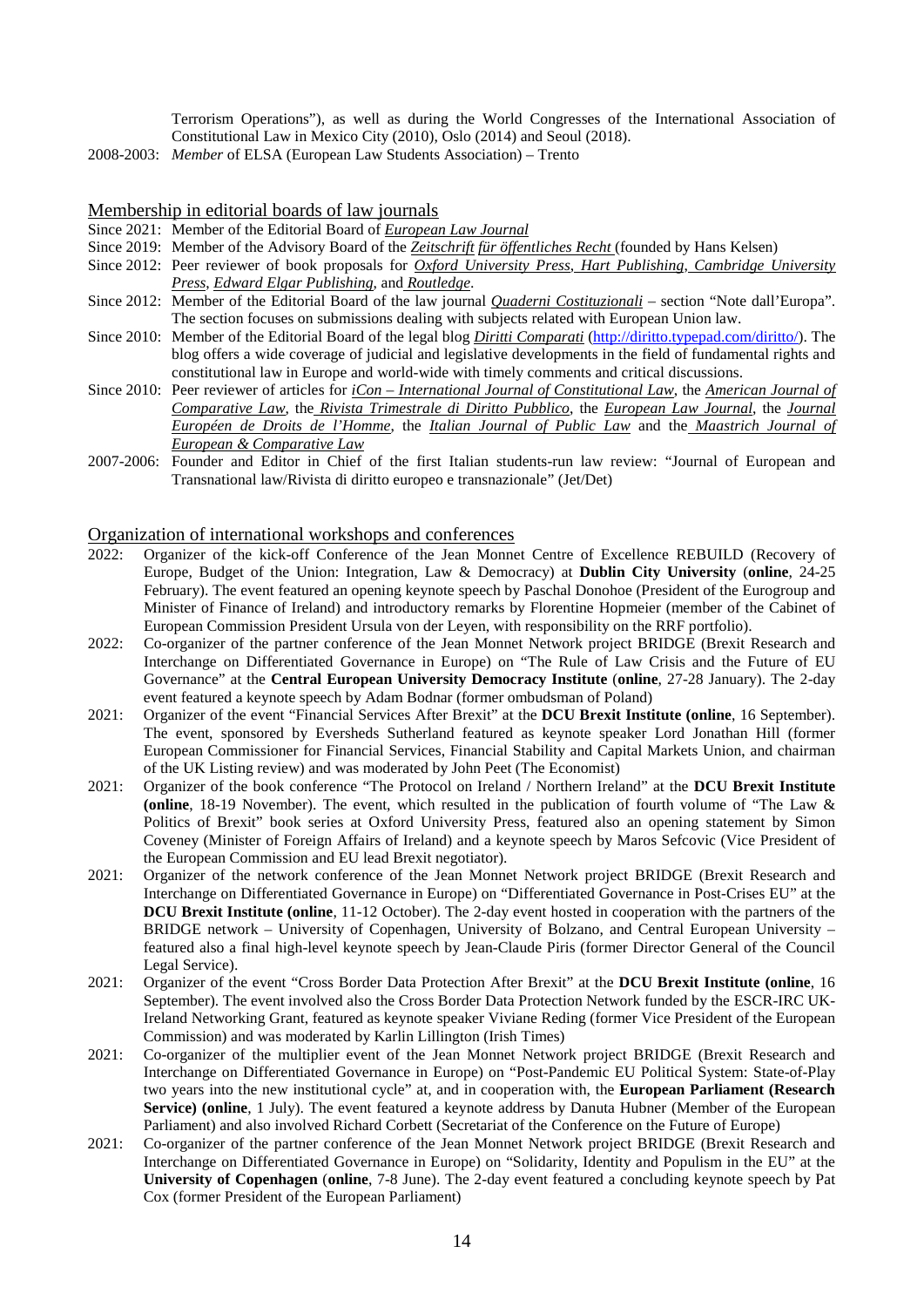- 2021: Organizer of the event "Brexit and European Foreign Policy" at the **DCU Brexit Institute (online**, 6 May). The event featured as speakers inter alia Javier Solana (former EU High Representative for Foreign Policy), Marta Dassù (former Deputy Minister of Foreign Affairs of Italy), Kim Darroch (former UK Ambassador to the US) and was moderated by Steven Erlanger of the New York Times.
- 2021: Organizer of the conference "An Economy that works for the People beyond Brexit and Covid-19" at the **DCU Brexit Institute (online**, 14 April). The event, which was organized in the framework of the Jean Monnet Project RELAY, featured an opening statement by European Commissioner Paolo Gentiloni, a high level debate between 4 members of the European Parliament – Gwendoline Delbos-Corfield, Danuta Hubner, Sandro Gozi and Domenec Ruiz Devesa – and was attended also by the President of Ireland Michael D. Higgins.
- 2021: Organizer of the book conference "The Framework of New EU-UK Relations" at the **DCU Brexit Institute (online**, 4-5 March). The event, which resulted in the publication of third volume of "The Law & Politics of Brexit" book series at Oxford University Press, featured also a high level debate with Sir Ivan Rogers (former UK Perm Rep to the EU) and Amb. Tom Hanney (Perm Rep of Ireland to the EU).
- 2021: Organizer of the seminar "Data Retention, Digital Sovereignty and the Future of Privacy Law" at the **DCU Law Research Centre (online**, 3 February). The event, sponsored by Grant Thornton, featured also a keynote speech by Maciej Szpunar (Advocate General at the European Court of Justice)
- 2021: Organizer of the network conference of the Jean Monnet Network project BRIDGE (Brexit Research and Interchange on Differentiated Governance in Europe) on "Migration and Differentiation in EU Law & Governance" at the **DCU Brexit Institute (online**, 14-15 January). The 2-day event hosted in cooperation with the partners of the BRIDGE network – University of Copenhagen, University of Bolzano, and Central European University – featured also a final high-level policy dialogue with Miguel Maduro (former Deputy Prime Minister of Portugal) and Ferdinando Nelli Feroci (former EU Commissioner)
- 2020: Co-organizer of the multiplier event of the Jean Monnet Network project BRIDGE (Brexit Research and Interchange on Differentiated Governance in Europe) on "Post-Pandemic EU Economic Governance" at, and in cooperation with, the **European Central Bank (Legal Service) (online**, 15 December). The event featured a welcome address by Frank Elderson (Member of the ECB Executive Board responsible for Legal Services) and a keynote speech by Philip Lane (Member of the ECB Executive Board and ECB Chief Economist)
- 2020: Organizer of the event on "Beyond the Transition Period: Brexit and the Conference on the Future of Europe" at the **DCU Brexit Institute (online**, 26 November). The event featured as keynote speaker Thomas Byrne, Minister of State for European Affairs of Ireland.
- 2020: Organizer of the event on "Brexit, the US Presidential Elections and the Future of Transatlantic Relations" at the **DCU Brexit Institute (online**, 15 October). The event, which was sponsored by Eversheds Sutherland, featured among others Nicholas Burns (Director of the Harvard Kennedy School of Government and former Undersecretary of State for Politics at the US State Department)
- 2020: Co-organizer of the partner conference of the Jean Monnet Network project BRIDGE (Brexit Research and Interchange on Differentiated Governance in Europe) on "Beyond the Euro-Crisis: Covid-19 and the Future of Europe" at the **University of Bolzano / Bozen** (**Bolzano & online**, 1-2 October). The 2-day event, hosted in cooperation with the partners of the BRIDGE network featured a concluding high level debate with among others Pier-Carlo Padoan MP (former Finance Minister of Italy)
- 2020: Organizer of the event on "Brexit, the Judgment of the German Constitutional Court in Weiss and the Future of Europe" at the **DCU Brexit Institute (online**, 11 June). The event, which was sponsored by Cleary Gottlieb Paris, featured among others Lord John Thomas (former Lord Chief Justice of England & Wales and Member of the House of Lords EU Committee).
- 2020: Organizer of the event on "Brexit, Covid-19 and the Transition Period" at the **DCU Brexit Institute (online**, 11 June). The event featured as speakers among others Stefaan De Rynck (European Commission Brexit Task Force), Colin Hunt (CEO of AIB) and Michael McAteer (Managing Partner of Grant Thornton).
- 2020: Co-organizer of the Book Conference on "Data Protection Imperialism and Digital Sovereignty" organized by the **DCU Law Research Center** (**Dublin**, 5-6 March). The Conference which was hosted by Grant Thornton featured leading academics from the EU and the US including Judge Steve Smith (Stanford Law School) and will result in the publication of a book.
- 2020: Organizer of the event on "Brexit and Banking" at the **DCU Brexit Institute (Dublin**, 30 January). The event, organized with the support of GSK Stockmann, on the day before Brexit, featured a keynote speech by Sir Jonathan Faull (former Director General of the European Commission and Head of the EU Task Force on the Brexit referendum 2016)
- 2019: Organizer of the event on "Brexit and the New EU Institutional Cycle" at the **DCU Brexit Institute** (**Dublin**, 12 December). The event, organized in partnership with Villa Vigoni and with the support of the European Parliament information office in Dublin, took place on the day of the UK elections and featured as keynote speaker Hans-Gert Pöttering (former President of the European Parliament)
- 2019: Organizer of the kick-off conference of the Jean Monnet Network project BRIDGE (Brexit Research and Interchange on Differentiated Governance in Europe) at the **DCU Brexit Institute** (**Dublin**, 30-31 October). The 2-day event, hosted in cooperation with the partners of the BRIDGE network – University of Copenhagen,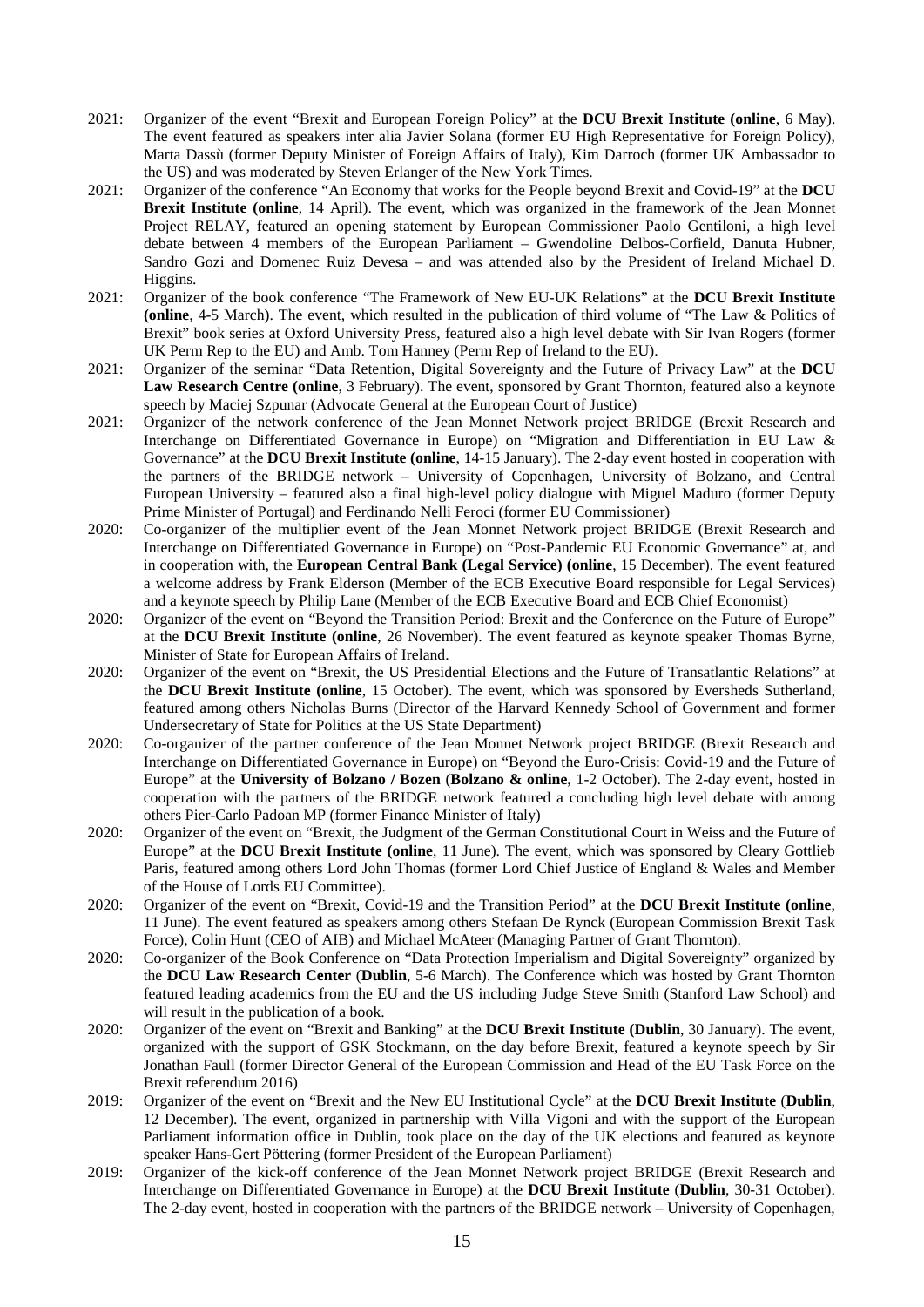University of Bolzano, and Central European University – featured an opening keynote speech by Ed Sibley (Deputy Governor of the Central Bank of Ireland) and a final high-level policy dialogue with Ernst Hirsch Ballin (former Minister of Justice of the Netherlands) and Julie Smith (member of the House of Lords)

- 2019: Organizer of the event on "Brexit, and Data Protection" at the **DCU Brexit Institute** (**Dublin**, 17 October). The event featured an opening keynote speech by Helen Dixon (Head of the Irish Data Protection Commission) and a concluding keynote speech by Peter Hustinx (first European Data Protection Supervisor).
- 2019: Organizer of the event on "Brexit, the Irish Economy and the Future of European Fintech" at the **DCU Brexit Institute** (**Dublin**, 16 September). The event featured an opening keynote speech by Paschal Donohoe (Minister of Finance as well as of Public Expenditure and Reform of Ireland).
- 2019: Co-organizer with the Irish Embassy to France of the DCU Brexit Institute workshop on "Brexit and the Future of Europe: French and Irish Perspectives" hosted by the **Irish Embassy to France (Paris**, 25 June). The workshop, opened by Patricia O'Brien (Ambassador of Ireland to France) featured a debate between Sylvie Goulard (Deputy Governor of the Bank of France) and Neale Richmond (Chairman of the Irish Seanad Brexit Committee) with Federico Fabbrini, moderated by Stephen Carroll (France 24).
- 2019: Organizer of the event on "Which Brexit After the European Parliament Elections 2019?" at the **DCU Brexit Institute** (**Dublin**, 14 May). The event featured a keynote speech of Mark Speich (State Secretary for Federal, European and International Affairs, i.e. Minister of EU Affairs, of the German Land North Rhine Westphalia).
- 2019: Organizer of the event on "Brexit & the European Parliament Elections 2019" at the **DCU Brexit Institute (Dublin**, 16 May). The event, which took place a week before the EP elections and was hosted in the premises of the European Parliament Information Office & European Commission representation to Ireland, featured a debate between the 3 lead candidates of the 3 lead parties competing for the EP elections in Ireland – Barry Andrews (Fianna Fail / ALDE), Frances Fitzgerald (Fine Gael / EPP), Alex White (Labout / S&D).
- 2019: Organizer of the High Level Policy Dialogue on "Brexit & the Future of Europe" at the **DCU Brexit Institute (Dublin**, 4 April). The dialogue featured a debate between Georgios Papaconstantinou (former Finance Minister of Greece) and Denis McShane (former Europe Minister of the UK).
- 2019: Organizer of the book Conference "Brexit & the Terms of Withdrawal" at the **DCU Brexit Institute (Dublin**, 29 March). The event examined the terms of the UK withdrawal from the EU and was opened by a keynote speech of Mary McAleese (former President of Ireland), and its proceedings will be published as a book.
- 2019: Organizer of the Workshop "Brexit & Agri-Food" at the **DCU Brexit Institute (Dublin**, 31 January). The event examined the implications of Brexit for the agri-food sector and featured the keynote speech by Micheline Calmy-Rey (former President of Switzerland) and Brian Hayes (Member of the EP).
- 2018: Organizer of the Workshop "Brexit, the Backstop and the Island of Ireland" at the **DCU Brexit Institute (Dublin**, 13 December). The event which was convened with the Center for Constitutional Changes, examined the implications of Brexit for island of Ireland, including in the effect of the backstop agreed in the withdrawal agreement, and featured the keynote speech by John Bruton (former Taoiseach of Ireland) and Giuliano Amato (former Prime Minister of Italy, former Vice-President of the Constitutional Convention, currenty Justice of the Italian Constitutional Court), as well as a panel of experts including Bobby McDonagh (DFA).
- 2018: Co-organizer of the Book Conference on "European Economic Law" organized by the DCU Law Research Center together with the Legal Studies Department of Bocconi University and jointly hosted by the **Max Planck Institute and the University of Luxembourg (Luxembourg**, 29-30 November). The Conference, which was sponsored by GSK Stockmann featured speeches by lawyers from academia, private practice and the EU institutions, including the Legal Services of the Commission, Council, ECB and ESMA, and resulted in the publication of a book with Elgar.
- 2018: Organizer of the Workshop "Brexit and Aviation" at the **DCU Brexit Institute (Dublin**, 15 November). The event which was hosted by Grant Thornton and sponsored by Dublin Airport Central, examined the implications of Brexit for the aviation sector, including in the context of a no-deal, and featured a keynote speech by Wolfgang Schussels (former Chancellor of Austria) as well as presentations by Cathy Mannion (Irish Aviation Commission) and Vincent Harris (Dublin Airport Authority)
- 2018: Organizer of the Workshop "Brexit and International Development Cooperation" at the **DCU Brexit Institute (Dublin**, 11 October). The event, organized in partnership with the European Center for Development Policy Management, and hosted by the European Parliament Information Office in Ireland, examined the implications of Brexit for development cooperation and international humanitarian aid and featured keynote speeches by Ciaran Cannon (Irish Minister of State for International Development) and Linda McAvan (Chairwoman of the European Parliament Development Committee) as well as speakers from academia and NGOs
- 2018: Co-organizer with the Irish Embassy to Germany of the DCU Brexit Institute workshop on "Brexit and the Future of EU Foreign Policy" hosted by the **Irish Embassy to Germany (Berlin**, 27 September). The workshop, opened by Michael Collins (Ambassador of Ireland to Germany) featured a keynote speech by Roderich Kiesewetter (Member of the Bundestag Foreign Affairs Committee) and a panel discussion moderated by Jochen Bittner (Die Zeit) with Katherina Gnath (Bertelsmann Stiftung) and Jana Puglierin (DGAP).
- 2018: Organizer of the Round-table on "Brexit" at the **DCU Brexit Institute (Dublin**, 20 September) with David Lidington, UK Minister for the Cabinet Office. The event featured the participation of academics from the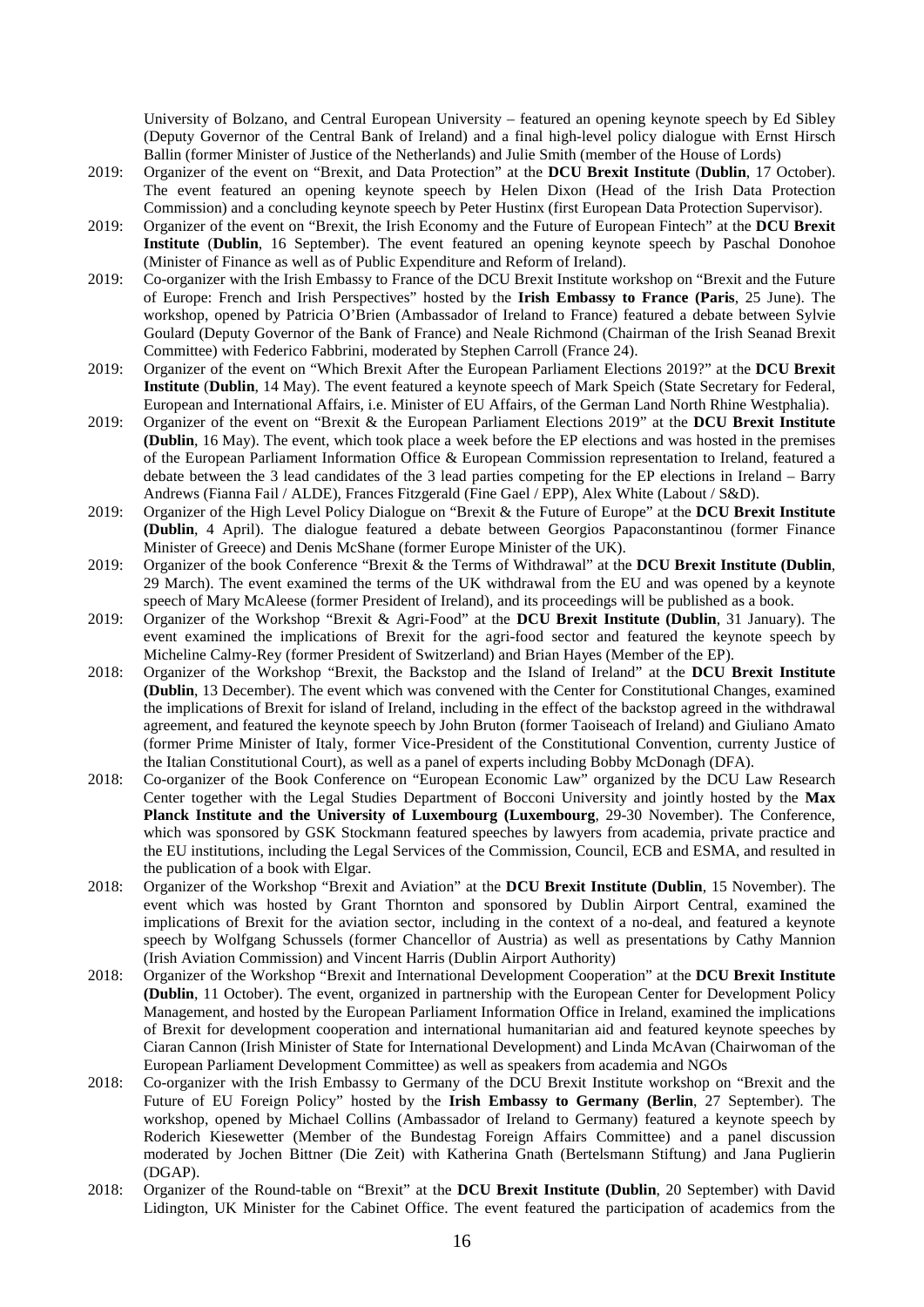Brexit Institute and its stakeholders and a presentation under Chatham House rules of the de facto no. 2 in the chain of command of the UK Government after the Prime Minister.

- 2018: Organizer of the Workshop "Brexit by Design or by Default? Assessing the State of the Withdrawal Process" at the **DCU Brexit Institute (Dublin**, 6 September). The event, organized in partnership with the Mercator Stiftung European Dialogue program, examined the state of the Brexit negotiations and featured a panel of MPs from the Czech Republic, Ireland, the Netherlands, and the United Kingdom, as well as a keynote speech of Danuta Hubner (Chairwoman of the European Parliament Constitutional Affairs Committee).
- 2018: Organizer of the Workshop "Brexit, Customs and Trade" at the **DCU Brexit Institute (Dublin**, 14 June). The workshop, which was organized with the sponsorship of the British-Irish Chamber of Commerce, examined the impact of Brexit on trade and customs operation, including the problem of the Northern Ireland border. The event was opened by a keynote speech of Michael Russell (Minister of EU Affairs of Scotland) and concluded by a keynote speech of Laszlo Andor (former European Commissioner for Social Affairs).
- 2018: Organizer of the Workshop "Brexit, Medicines and Public Health" at the **DCU Brexit Institute (Dublin**, 3 May). The workshop, which was organized with the sponsorship of IQVIA, examined the impact of Brexit on public health, the production of medicines and medical devises. The event was opened by a debate between Baroness Alison Suttie (Member of the UK House of Lords EU Affairs Committee) and Paulo Rangel (Member of the EU Parliament Constitutional Affairs Committee).
- 2018: Organizer of the Workshop "Brexit and Financial Services" at the **DCU Brexit Institute (Dublin**, 12 April). The workshop, which was organized with the sponsorship of GSK Luxembourg and hosted in the headquarters of Arthur Cox solicitors, examined the impact of Brexit on financial services. The event was opened by a keynote speech by Joaquin Almunia (former European Commissioner for Economic & Financial Affair) and concluded by a keynote speech of Ed Sibley (Deputy Governor of the Central Bank of Ireland) and featured a panel of academics and practitioners, including Niamh Moloney (Professor of Financial Markets at LSE).
- 2018: Co-organizer with the Permanent Representation or Ireland to the European Union of the DCU Brexit Institute workshop on "Brexit and the Future of EU-UK Relations" hosted by the **Permanent Representation of Ireland to the European Union (Brussels**, 9 April). The workshop, opened by Declam Kelleher (Ambassador of Ireland to the EU) featured a keynote speech by Phil Hogan (European Commissioner) and a panel discussion with Stefaan de Rynck (Member of the European Commission Article 50 Task Force).
- 2018: Co-organizer with the Irish Embassy to the United Kingdom of the DCU Brexit Institute workshop on "Brexit and the Future of EU-UK Relations" hosted by the **Irish Embassy to the United Kingdom (London**, 26 March). The workshop, opened by Adrian O'Neill (Ambassador of Ireland to the UK) featured a keynote speech by Keir Starmer (UK Shadow Secretary of State for Exiting the EU) and a panel discussion with Catherine Barnard (Professor at Cambridge) and Henry Newman (Director of Open Europe).
- 2018: Co-Organizer of the Conference "Legal Disintegration in the European Union" at the **University of Copenhagen (Copenhagen**, 15-16 March). The Conference – funded by the EURECO project of the University of Copenhagen, and hosted in cooperation with the University of Aarhus and Dublin City University – discussed questions of legal disintegration in the EU by bringing together a select group of academics, including Paul Craig (Professor of Law at Oxford University) and Deirdre Curtin (Professor of Law at the European University Institute) and will result in a book publication.
- 2018: Co-organizer of the Workshop "Brexit, Climate and Energy Policy" at the **DCU Brexit Institute (Dublin**, 15 February). The workshop, which was organized with the sponsorship of the Irish Environmental Protection agency and hosted in the headquarters of Arthur Cox solicitors, examined the impact of Brexit on energy policy and climate change. The event featured academics like Diarmuid Torney (DCU) and was opened by a keynote speech of Enrico Letta (former Prime Minister of Italy) and concluded by a high-level debate between Baroness Brown of Cambridge (Deputy Chair of the UK Climate Change Committee and Member of the UK House of Lords EU Committee) and Laura Burke (Director of the Irish Environmental Protection Agency)
- 2018: Co-organizer with the Irish Embassy to Italy of the DCU Brexit Institute workshop on "Brexit and the Future of Europe: Irish and Italian Perspectives" hosted by the **Irish Embassy to Italy (Rome**, 1 February). The workshop, opened by Colm O Floinn (Ambassador of Ireland to Italy) featured a keynote speech by Sandro Gozi (Minister of State for European Affairs of Italy) and a panel discussion with Brigid Laffan (Director of the RSCAS at EUI) and Michele Valensise (former Secretary General of the Italian Ministry of Foreign Affairs and President of Villa Vigoni)
- 2018: Organizer of the Official Launch of the DCU Brexit Institute with the Conference on "Brexit, Ireland and the Future of Europe" at the **DCU Brexit Institute (Dublin**, 25 January). The Conference addressed the topic of Brexit, Ireland and the future of Europe and featured as keynote speakers his Excellency the President of Ireland Michael D. Higgins, the Chairman of the UK House of Lords Select Committee on Exiting the EU Hilary Benn, the First President of the European Council Herman van Rompuy, the Irish Minister of State for European Affairs Helen McEntee and the Irish Deputy Prime Minister and Minister of Foreign Affairs and Trade with a Special Responsibility for Brexit Simon Coveney. The event, which was covered live by TV, radios and newspapers, also featured a high-level panel of scholars and civil society, including Dan Kelemen (Rutgers University), Etain Tannam (TCD) and Noeall O'Connel (European Movement Ireland).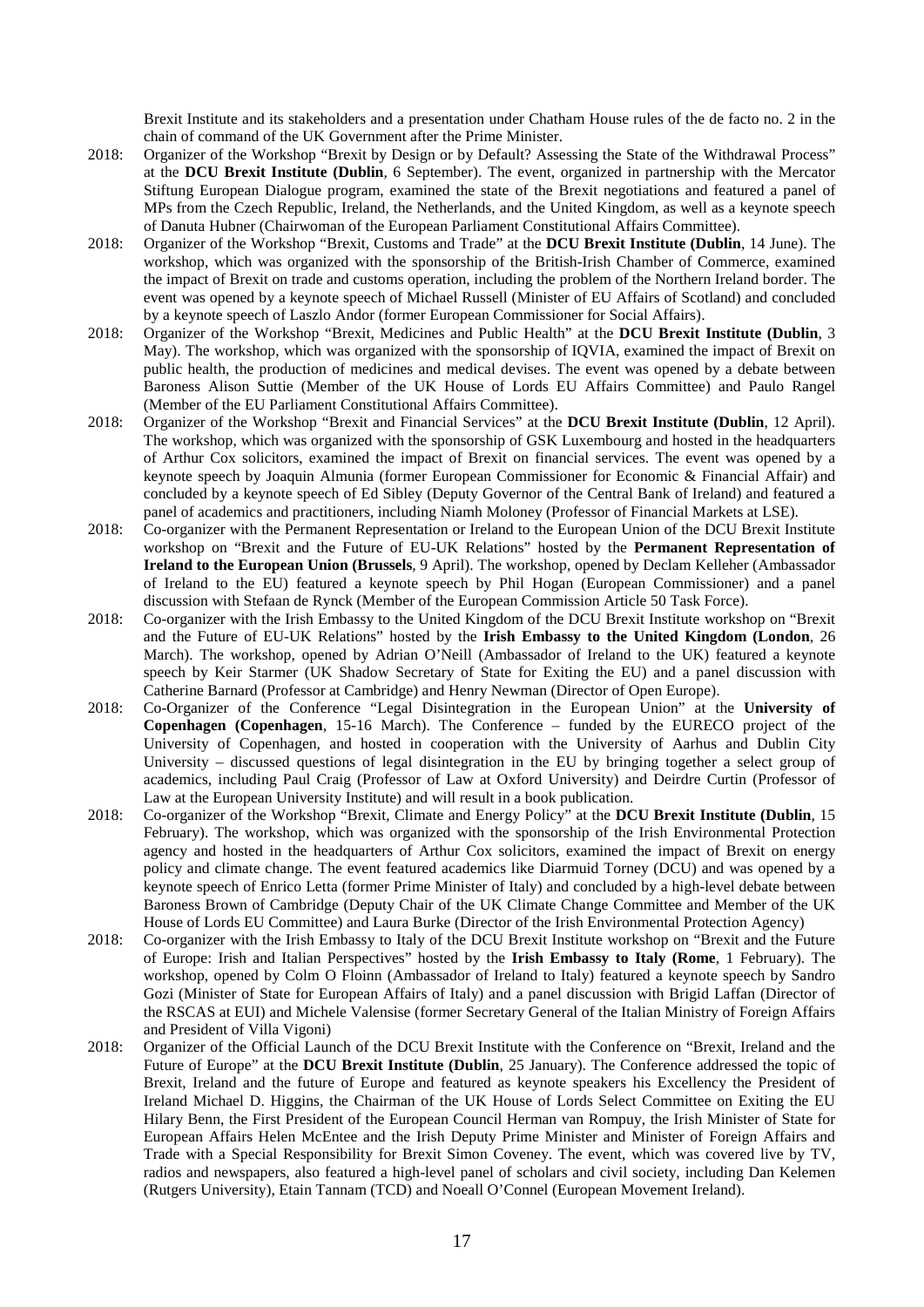- 2017: Organizer of the Workshop "Moving on? From Divorce to Future EU-UK Relations" at the **DCU Brexit Institute (Dublin**, 7 December). The workshop, which was organized in partnership with IBEC, examined, just one week ahead of the European Council, the question whether sufficient progress in the negotiations between the EU and the UK had taken place to justify the beginning of a discussion on the terms of future relations. The event featured the participations of academics and policy-makers like Karen Banks (Deputy Director General of the European Commission Legal Service) and was opened by the keynote speech of Pat Cox (former President of the European Parliament) and closed by that of Alojz Peterle (former Prime Minister of Slovenia).
- 2017: Organizer of the Workshop "Brexit, the Financial Settlement and the Future of EU Finances" at the **DCU Brexit Institute** (**Dublin**, 23 November). The workshop, which was organized in partnership with the European Parliament information office in Ireland examined specifically the issue of the financial settlement in the Brexit negotiations and the implications that Brexit will have on the future EU budget. The event featured the participation of academics like Kim Lane Scheppele (Princeton University) and Michael Keating (University of Aberdeen), and was opened by the keynote speech of Baroness Falkner (Chairwoman of the UK House of Lords Sub-Committee on EU Financial Affairs) and closed by the keynote speech of Mairead McGuinness (First Vice-President of the European Parliament)
- 2017: Organizer of the Workshop "Brexit, the Border and the Internal Market" at the **DCU Brexit Institute** (**Dublin,** 5 October). The workshop, which was hosted at the European Commission representation in Ireland, examined specifically the issue of the border between Ireland and Northern Ireland, and the related issues of UK access to the EU internal market – which constitutes one of the 3 main items in the negotiation currently ongoing between the European Commission and the UK Government. The event featured the participation of academics like Dagmar Schieck (Queens University Belfast), and Carlos Closa (Centro de Estudio Politicos Madrid) and was closed by the keynote speech of Pascal Lamy (former Director General of the World Trade Organization).
- 2017: Organizer of the Workshop "Brexit, Citizens' Rights and their Protection" at the **DCU Brexit Institute**  (**Dublin,** 5 October). The workshop, which was hosted at the European Parliament information office in Ireland examined specifically the issue of how to protect the rights of EU citizens in the UK, and UK citizens in the EU after Brexit – which constitutes one of the 3 main items in the negotiation currently ongoing between the European Commission and the UK Government. The event featured the participation of academics like Dimitry Kochenov (University of Groningen) and Ciaran Burke (University of Jena) and was opened by the keynote speech of Bertie Ahern (former Prime Minister of Ireland).
- 2017: Organizer of the Conference "Which Brexit After the UK Elections?" opening the activities of the **DCU** Brexit Institute (Dublin, 14 September). The Conference examined the implications of the June 2017 UK parliamentary elections on the withdrawal of the UK, and more generally the Brexit-effect on the future of Europe. The event featured the participation of academics like Iain Begg (London School of Economics) and Emily Jones (University of Oxford) and policy-makers like Thomas Beukers (Ministry of Foreign Affairs of the Netherlands), Ana Gouveia (Ministry of Finance of Portugal), Kristien Michoel (Legal Service of the Council of the EU) and Rory Montgomery (Department of Foreign Affairs of Ireland). Moreover, the event featured the keynote speeches of Helen McEntee (Irish Minister of EU Affairs), Baroness Armstrong of Hill Top (Member of the UK House of Lords Select Committee on the EU) and Georgios Katrougalos (Minister of Foreign Affairs of Greece).
- 2017: Organizer of the Book Conference "The Law and Politics of Brexit" hosted by the **School of Law & Government of Dublin City University** (**Dublin**, 20-21 April). The Conference focused on the politics, process and prospects of Brexit, discussing the constitutional challenges Brexit poses from a domestic, regional and European perspective. It featured the keynote speeches by Charles Flanagan (Minister of Foreign Affairs of Ireland) and Danuta Hubner (President of the Constitutional Affairs Committee of the European Parliament) as well as the speeches by leading lawyers, economists and political scientists, including Paul Craig (Oxford), Giorgio Sacerdoti (Bocconi), Deirdre Curtin (EUI), Michele Chang (College of Europe), Uwe Puetter (CEU), Marlene Wind (Copenhagen) and Kalypso Nicolaidis (Oxford). It resulted in the publication of a book with Oxford University Press.
- 2017: Organizer of the keynote speech by Ann Power-Forde (Judge of the European Court of Human Rights) concluding the module "International Human Rights Law" at the **School of Law & Government Dublin City University** (**Dublin** 12 April).
- 2017: Organizer of the keynote speech by Peter Charleton (Judge of the Supreme Court of Ireland) concluding the module "Comparative Law" at the **School of Law & Government Dublin City University** (**Dublin** 12 April).
- 2016: Organizer of the first *H*iCourts Judges Dialogue, with prof. Guido Calabresi (Judge of the United States Court of Appeals for the 2nd Circuit) at **iCourts, Faculty of Law University of Copenhagen** (**Copenhagen**, 3 May). The event consisted of a public interview of Judge Calabresi, which I run, and it inaugurated a series of similar events designed to garner an insider perspective on the work of the transnational judiciary.
- 2016: Co-Organizer of the Conference of the IACL Research Group on Constitutional Responses to Terrorism on "*Accountability for Transnational Counter-Terrorism Operations*" hosted at **King's College** (**London**, March 10-11). The Conference discussed measures to ensure accountability of counter-terrorism measures both in Europe and overseas, and featured the participation of a number of key academics and policy makers including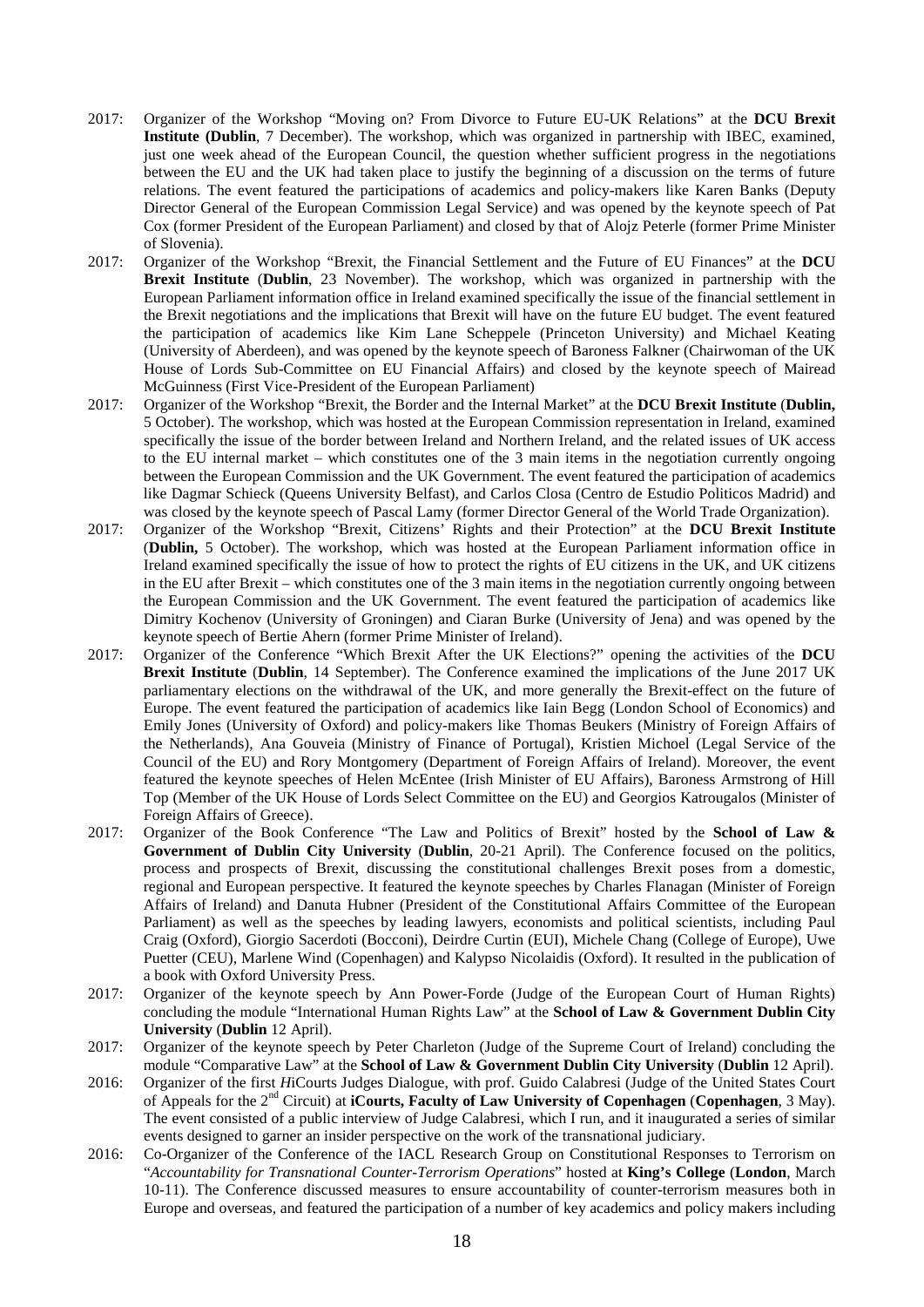David Anderson (UK Independent Revie of Counter Terrorism Operations), Aziz Huq (University of Chicago Law School) and Amrit Singh (Open Society Foundation), and resulted in the publication of a book.

- 2015: Organizer of the Conference "The European Court of Justice, the European Central Bank and the Supremacy of EU Law" hosted by **iCourts, Faculty of Law University of Copenhagen** (**Copenhagen**, September 17- 18). The Conference examined the ruling of the ECJ in the OMT case, dealing with the powers of the ECB in responding to the Euro-crisis, and answering the first ever preliminary reference procedure by the German Constitutional Court. With a view to discuss the role of the preliminary reference procedure, and the principle of the supremacy of EU law, the event brought together leading scholars of EU law and constitutional law, as well as judges from the highest courts of several member states, including Peter Charleton (Judge of the Supreme Court of Ireland), Zdenek Kuhn (Judge of the Council of State of the Czech Republic) and Silvana Sciarra (Judge of the Constitutional Court of Italy), and resulted in the publication of a Special Journal Issue
- 2015: Co-Organizer of the Conference of the IACL Research Group on Constitutional Responses to Terrorism on "*Surveillance, Privacy and Transnational Relations in the Digital Era*" hosted at **Université Libre de Bruxelles** (**Brussels**, March 12-13). The Conference discussed challenges posed by digital technology and mass government surveillance on individual privacy, and addressed the constitutional issues at stake from a comparative and international law perspective, by featuring among others Christiane Hohn (Legal Advisor of the EU Counter-Terrorism Coordinator), Peter Hustinx (former EU Data Protection Supervisor) and Marc Rotenberg (Electronic Privacy Information Center), and will result in the publication of a book.
- 2014: Organizer of the Global Law Keynote Speech by prof. Akiko Ejima (Meiji Law School Tokyo) on "*The Globalization of Human Rights: Transnational Trends in Multilevel Protection*" at the inauguration of the academic year of the Global Law Bachelor at **Tilburg Law School** (**Tilburg**, September 8).
- 2014: Co-Organizer of Workshop No. 1 on "*Constitutional Responses to Terrorism*" at the **World Congress of the International Association of Constitutional Law** (**Oslo**, 17 June). The workshop discussed latest developments in the field of terrorism and counter-terrorism and convened a number of top scholars in the field of national security and comparative constitutional law, including David Cole (Georgetown), Lech Garlicki (former Justice at the European Court of Human Rights), and Arianna Vedaschi (Bocconi University).
- 2014: Organizer of the Conference "*What Form of Government for the European Union and the Eurozone?*" hosted at **Tilburg Law School** (**Tilburg**, June 6-7). The Conference discussed the proposal for institutional reform of the EU and the Euro-zone and featured the participation of several top scholars and policy-makers, including prof. Christian Calliess (Free University Berlin), prof. Daniel Kelemen (Rutgers University), Sylvie Goulard (Member of the European Parliament, ECON Committee), and Enzo Moavero Milanesi (former Minister of EU Affairs of Italy) and resulted in the publication of a book.
- 2014: Co-Organizer of the Conference of the IACL Research Group on Constitutional Responses to Terrorism on "*Constitutionalism Across Borders in the Struggle Against Terrorism*" hosted at **Harvard Law School** (**Boston**, March 6-7). The Conference discussed transnational challenges in the fight against terrorism and featured the participation of several distinguished academics, practitioners and judges, including prof. Erika de Wet (University of Pretoria), prof. Marcelo Figuereido (University of São Paulo), prof. Kim Lane Scheppele (Princeton), prof. Mark Tushnet (Harvard Law School), and Savvas Papasavvas (Justice of the General Court of the EU), and resulted in the publication of a book.
- 2013: Organizer of the Conference on "*The Constitutionalization of European Budgetary Constraints: Comparative and Interdisciplinary Perspectives*" hosted at **Tilburg Law School** (**Tilburg**, May 30-31). The Conference featured the participation of more than 20 international scholars and policy-makers, including prof. Paul Craig (Oxford), prof. Renaud Dehousse (Science Po), prof. Peter Lindseth (Connecticut Law School), prof. Ingolf Pernice (Hmboldt's University Berlin), and prof. Miguel Poiares Maduro (Minister Adjunct to the Prime Minister of Portugal and formerly Professor of EU Law, European University Institute and Advocate General, European Court of Justice) and resulted in the publication of a book.
- 2012: Co-Organizer of the Conference of the IACL Research Group on Constitutional Responses to Terrorism on "*States of Surveillance: Counter-Terrorism and Global Constitutionalism*" hosted at the **University of New South Wales** (**Sydney**, December 13-14). The Conference featured the participation of 20 scholars from 10 countries world-wide, including Anthony Whealy (Justice of the High Court of Australia), David Scharia (UN Counter-Terrorism Coordinator), prof. Akiko Ejima (Meiji University Tokyo), prof. Ujjval Singh (University of Delhi), and resulted in the publication of a book.
- 2012: Organizer of the Workshop of the European Constitutional Law Working Group on "*The Age of 'New Rights'*" hosted at the **European University Institute** (**Florence**, March 16). The workshop featured the participation of prof. Marta Cartabia (Justice of the Italian Constitutional Court).
- 2011: Organizer of the Conference of the IACL Research Group on Constitutional Responses to Terrorism on "*Secrecy, National Security and the Vindication of Constitutional Law*" hosted at the **Bocconi University** (**Milan**, December 1-2). The Conference featured the participation of 20 scholars from 12 countries worldwide, including Daphne Barak-Erez (Justice at the Supreme Court of Israel), Lech Garlicki (Justice at the European Court of Human Rights), Stephen Sedley (Lord Justice at the Court of Appeals of England and Wales), prof. Deirdre Curtin (University of Amsterdam), prof. Kent Roach (University of Toronto), prof. Stephen Schulhofer (NYU) and resulted in the publication of a book.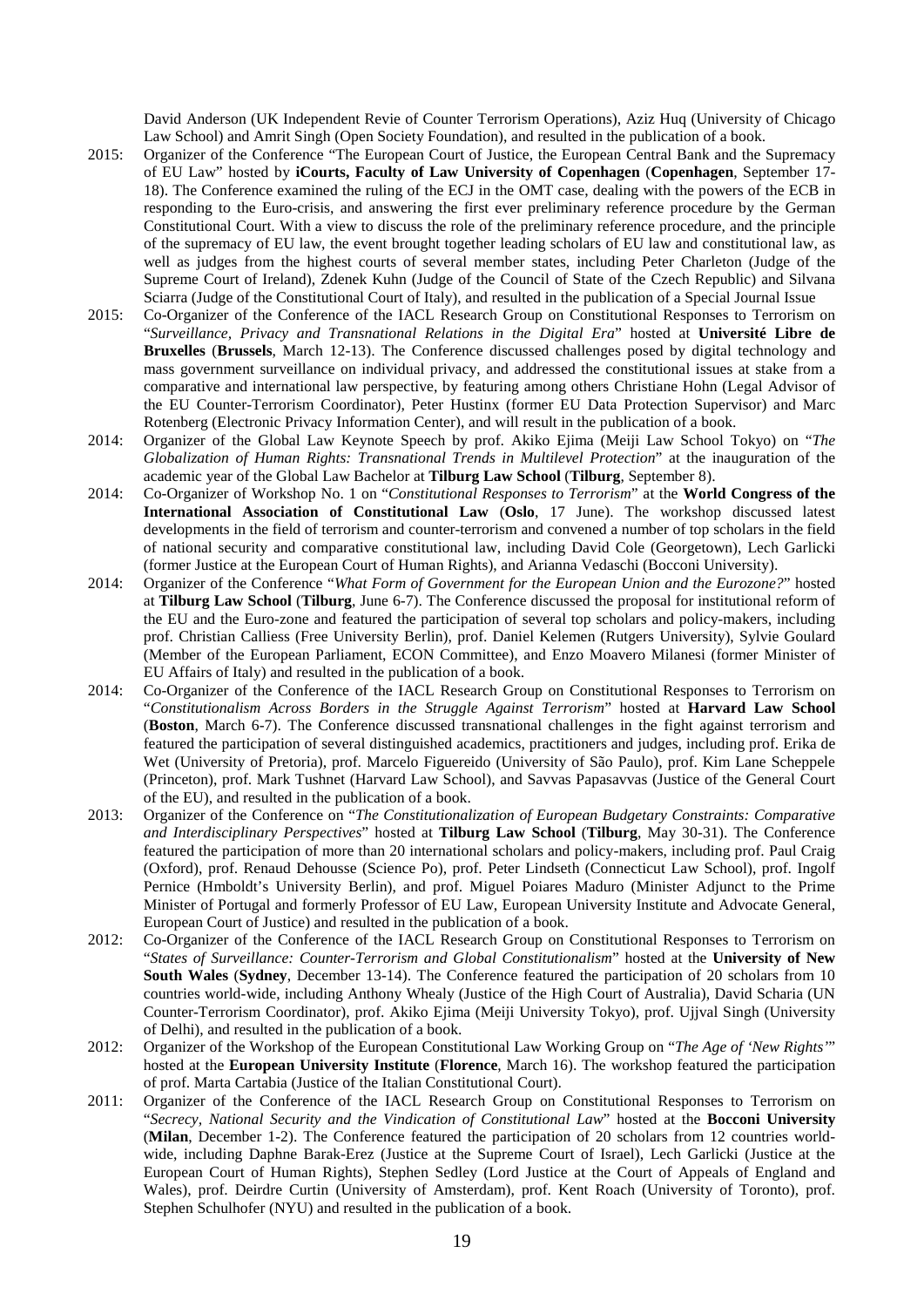2006: Organizer of the Workshop *"'Creating a new legal regime': the Bush Administration and the war on Terror*" hosted by the Faculty of Law of the **University of Trento** (**Trento**, May 24). The workshop featured the participation of prof. John Yoo (University of California at Berkeley).

### Participation as speaker in **high-level institutional** meetings, workshops and conferences

- 2021: Speaker at the **European Parliament** within the framework of the meeting of Committee on Constitutional Affairs and Committee on International Trade Joint Monitoring Group on the United Kingdom and the implementation of the Withdrawal Agreement (**online**, 8 December)
- 2021: Speaker at the round-table organized by the **Northern Ireland Human Rights Commission** on "Protocol Article 2, Free Movement Rights and Frontier Workers" (**online**, 7 December)
- 2021: Speaker at the second session of the European Citizens Panels of the **Conference on the Future of Europe** Panel 2 on "European Democracy / Values and rights, rule of law and security", stream on "Decision-Making" (**online**, 14 November)
- 2021: Speaker (presenting paper) at the **European Parliament** Research Service in the framework of the multiplier event on "Post-Pandemic EU Political System: State-of-play two years into the new institutional cycle" of the Jean Monnet Network project BRIDGE (Brexit Research and Interchange on Differentiated Governance in Europe) **(online**, 1 July)
- 2021: Speaker at the **European Parliament** within the framework of the meeting of the Committee on Civil Liberties, Justice and Home Affairs (LIBE) - Monitoring Group on Democracy, Rule of Law and Fundamental Rights (DRFMG) on "The Primacy of EU Law" (**online**, 3 June)
- 2021: Speaker (presenting report) at the **European Parliament** within the framework of the meeting of the Committee on Constitutional Affairs (AFCO) on "Possible Avenues towards Further Political Integration in Europe" (**online**, 25 February)
- 2020: Speaker (presenting paper) at the **European Central Bank** in the framework of the multiplier event on "Post-Pandemic Economic Governance" of the Jean Monnet Network project BRIDGE (Brexit Research and Interchange on Differentiated Governance in Europe) **(online**, 15 December).
- 2020: Speaker at the **Irish Parliament (Oireachtas)** Joint Committee on European Union hearing on "The Conference on the Future of Europe" (**online**, 11 November)
- 2020: Speaker at the **European Securities Market Authority (ESMA)**, launching their new LexTalk seminar series – seminar on "Brexit and the Future of Europe" (**online**, 6 November)
- 2020: Speaker at the **European Committee of the Regions** within the framework of the meeting of the Commission for Citizenship, Governance, Institutional and External Affairs (Civex) on "The impact of the Covid-19 crisis on the future of EU governance" (**online**, 22 September)
- 2020: Speaker at the **Heads of Mission Conference** the gathering of the Ambassadors of the EU27 organized by the Embassy of Malta to Ireland – seminar on "Brexit, the Future of Europe and the role of Ireland" (**Dublin**, 18 February)
- 2020: Speaker at the **Network of Ireland's Public Service Sector Data Protection Officers** seminar on "Brexit, the Future of EU-UK Relations and the Challenges of Data Protection" (**Dublin**, 12 February)
- 2020: Speaker at the **Department of Finance of Ireland** seminar on "The Future of EMU Post-Brexit" (**Dublin**, 29 January)
- 2019: Speaker (presenting book) at the **European Court of Auditor** on the occasion of the official launch of the "Research Handbook on EU Economic Law" (**Luxembourg**, 2 December)
- 2019: Speaker (presenting paper) at the **European Commission** within the workshop organized by the Directorate General for Economic and Financial Affairs (DG ECFIN) on "Strengthening the EMU institutional architecture" (**Brussels**, 25 September)
- 2019: Speaker at the **Embassy of Ireland to France** in the event of the DCU Brexit Institute on "Brexit and the Future of Europe: French and Irish Perspectives" **(Paris**, 25 June)
- 2019: Speaker (presenting report) at the **European Parliament** within the framework of the meeting of the Committee on Constitutional Affairs (AFCO) on "A Fiscal Capacity for the Eurozone" (**Brussels**, 7 March)
- 2018: Speaker (presenting book) at the **EFTA Court** seminar on "Brexit, the Future of EU-UK Relations and the Future of Europe" (**Luxembourg**, 3 December)
- 2018: Speaker at the **Law Reform Commission of Ireland** 2018 annual conference "Brexit and Law Reform in Ireland" – presentation on "Brexit, Ireland and the Future of EU Law" (**Dublin**, 14 November)
- 2018: Speaker at the **Embassy of Ireland to Germany** in the event of the DCU Brexit Institute on "Brexit and the Future of EU Foreign Policy" (**Berlin**, 27 September)
- 2018: Speaker (presenting book) at the **EFTA Surveillance Authority** seminar on "Brexit, the Future of EU-UK Relations and the Future of Europe" (**Brussels**, 12 June)
- 2018: Speaker (presenting report) at the **European Parliament** within the framework of the meeting of the Committee on Constitutional Affairs (AFCO) on "The Consequences for the EU of the Future Relationship Agreement with the UK" (**Brussels**, 24 May)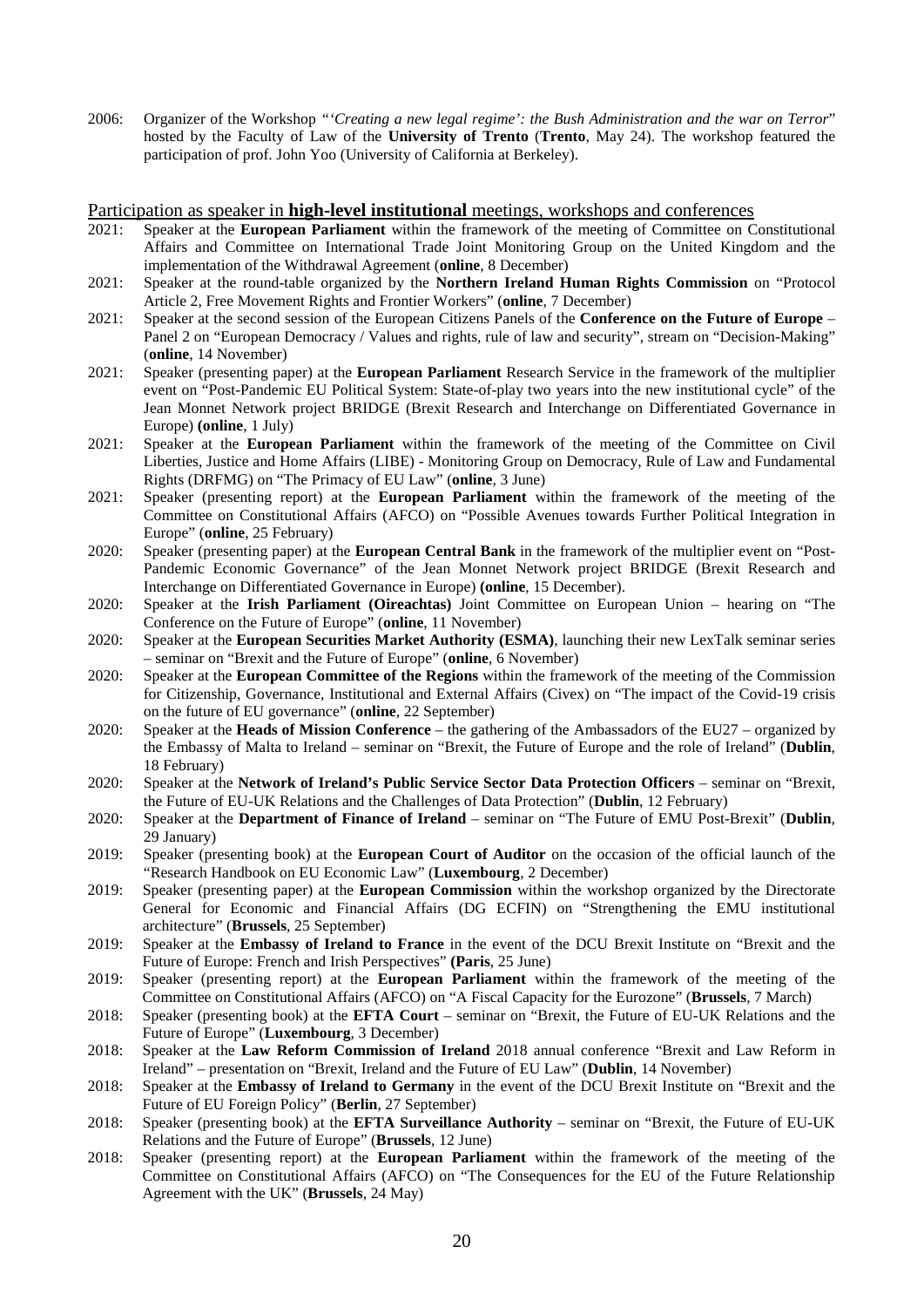- 2018: Speaker at conference on "Brexit's Influence on European Financial Landscape and China-EU Financial Cooperation" organized by the **Insurance and Pension Fund Supervisory Authority of Portugal** jointly with the Embassy of China to Portugal (**Lisbon**, 20 April)
- 2018: Speaker at the **Permanent Representation of Ireland to the European Union** in the event of the DCU Brexit Institute on "Brexit and the Future of EU-UK Relations" (**Brussels**, 9 April)
- 2018: Speaker at the **Embassy of Ireland to the United Kingdom** in the event of the DCU Brexit Institute on "Brexit and the Future of EU-UK Relations" (**London**, 26 March)
- 2018: Speaker at the **Ministry of Justice and Security of the Netherlands**, at a meeting on Brexit organized with the Ministry of Foreign Affairs of the Netherlands (**The Hague**, 22 March)
- 2018: Speaker (presenting paper) at the **Scientific Council for Government Policy of the Netherlands** seminar on "Brexit, the Future of EU-UK Relations and the Future of Europe" (**The Hague**, 22 March)
- 2018: Speaker (presenting paper) at the **European Parliament** within the framework of the joint meeting of the Committee on Budget (BUDG) and the Committee on Economic and Monetary Affairs (ECON) on "Fiscal Capacity to Strengthen and Enlarge the Euro-Area" (**Brussels**, 21 March)
- 2018: Speaker (presenting book) at the **Financial Conduct Authority of the United Kingdom** seminar on "Brexit, the Future of EU-UK Relations and the Future of Europe" (**London**, 22 February)
- 2018: Speaker at the **Embassy of Ireland to Italy** in the event of the DCU Brexit Institute on "Brexit and the Future of Europe: Irish and Italian Perspectives" (**Rome**, 1 February)
- 2017: Speaker (presenting book) at the **European Parliament** within the framework of the seminar on "Towards a New Constitutional Moment? Alternatives Scenario for a New Treaty Reform" organized by the S&D group in cooperation with Villa Vigoni (Italian-German Center of European Excellence) with the participation of MEP Mercedes Bresso and Italian former Prime Minister Giuliano Amato (**Brussels**, 27 November)
- 2017: Speaker at **Embassy of France to Ireland** at a meeting with the delegation of the French National Assembly charged with writing the report on "Les conventions democratiques" (**Dublin**, 10 November)
- 2017: Discussant (presenting paper) at the **European Central Bank** Legal Conference on "Shaping a New Legal Order for Europe: A Tale of Crises and Opportunities" – panel 3 "Brexit: Looking Inwards" (**Frankfurt**, 4 September) with the participation of ECB Executive Council Member Benoit Coeuré
- 2017: Speaker at the **EU Fundamental Rights Agency** within the context of the experts meeting on "The European Pillar of Social Rights" (**Vienna**, 7 July)
- 2017: Speaker (presenting book) at the **European Parliament** within the framework of the Privacy Platform on "Targeted Surveillance: Can Security and Privacy be Reconciled?" organized by the ALDE, with the participation of European Commissioner Julian King and MEP Sophie in 't Veld – speech on "Balancing Privacy and Surveillance" (**Brussels**, 31 May)
- 2017: Speaker (presenting paper) at the Conference "How Much of a Fiscal Union for the EMU?" hosted by the **Central Bank of Spain** within the framework of the project "A Dynamic Economic and Monetary Union" – panel on "a Treasury for the Banking Union?" (**Madrid**, 18 May)
- 2017: Speaker (presenting paper) at the **European Parliament** information office in Milan at the seminar on "The Future of Europe" organized by Villa Vigoni the Italian-German Center for European Excellence) and United Europe – speech on "Institutional Reforms in the EU" (**Milan**, 15 May)
- 2017: Speaker (presenting manifesto) at the **Embassy of Germany to Italy** for the launch of the "Rome Manifesto", a document drafted in the framework of the project coordinated by Villa Vigoni (the Italian-German Center for European Excellence) and United Europe, on the occasion of the 60<sup>th</sup> anniversary of the Treaties of Rome (**Rome**, 23 March)
- 2017: Speaker (presenting paper) at the **Ministry of Foreign Affairs of Greece** for the Conference on "The Future of Europe" at the presence of the Minister of Foreign Affairs of Greece Georgios Katrougalos – speech on "How Brexit creates a Window of Opportunity for Constitutional Change in the EU" (**Athens**, 13 March)
- 2016: Speaker (presenting paper) at the **European Parliament** within the framework of the seminar on "The Political Consequences after Brexit" organized by the EPP European Ideas Network, with the participation of MEPs Andrew Duff and Paulo Rangel and former Irish Prime Minister John Bruton – speech on "Constitutional Change after Brexit" (**Brussels**, 19 October)
- 2016: Speaker (presenting paper) at the **High Level Group on Own Resources** established by joint deliberation of the European Parliament, European Commission and Council of the EU, and chaired by Mr. Mario Monti – discussion on "Taxing and Spending in the EU" (**Brussels**, 18 October)
- 2016: Speaker (presenting book) at the **Supreme Court of Ireland** within the framework of the seminars organized by the Research Service – lecture on "Economic Governance in Europe" (**Dublin**, 30 June)
- 2016: Speaker (presenting book) at the **European Central Bank** within the framework of the Colloquium organized by the Legal Service of the European Central Bank and with the presence of the Legal Committee (representatives of legal department of all national central banks) on "Economic Governance in the EU – Developments and Challenges" – lecture on "Economic Governance in Europe" (**Frankfurt**, 14 April)
- 2016: Speaker (presenting book) at the **European Court of Justice** within the framework of the seminars of the Amicale des Référendaires – lecture on "Economic Governance in Europe: Some Reflection on the *Pringle* and *Gauweiler* judgments" (**Luxembourg**, 8 April)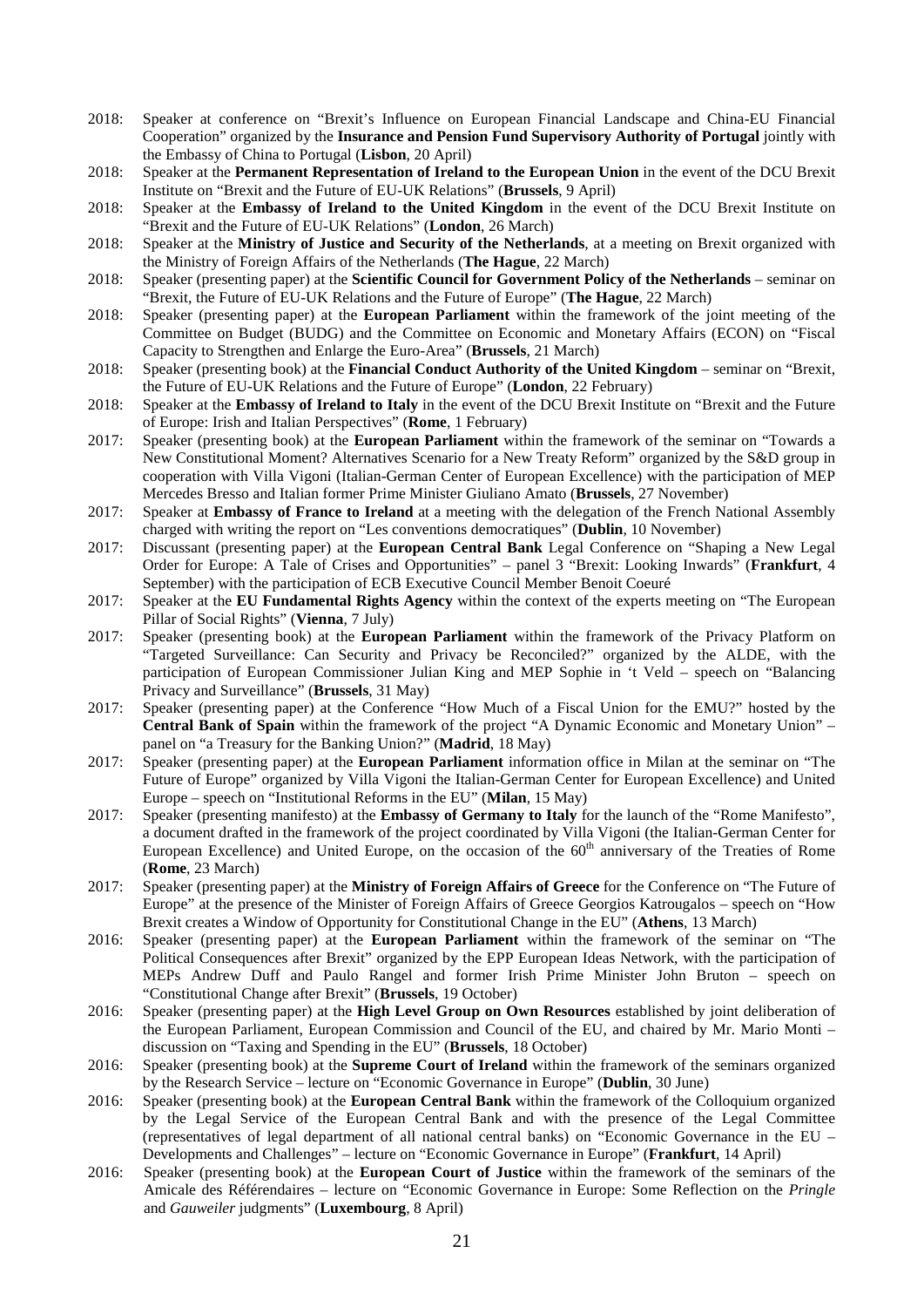- 2016: Speaker (presenting book) at the **European Commission** representation in Italy within the framework of the Seminar on "Governare il presente e disegnare il future dell'Unione Economica e Monetaria" – speech on "Le riforme istituzionali dell'UEM" (**Rome**, 17 February)
- 2015: Speaker (presenting book) at the **Ministry of Finance of the Netherlands** at the presence of the **President of the Eurogroup** Jeroen Dijsselbloem on the occasion of the official launch of the book "What Form of Government for the European Union and the Eurozone?" (**The Hague**, 8 September)
- 2015: Speaker (presenting paper) at the **European Parliament** within the framework of the workshop organized by the Legal Service of the EP, with the presence of the Legal Service of the Council and the Legal Service of the Commission, on "The Law of the Economic Policies of the Union" – lecture on "The Law of Economic Policy of the EU" (**Brussels**, 18 June)

### Participation as speaker in events organized by **political or private organizations**

- 2021: Keynote Speaker at the conference "Talenti senza frontiere: sfide e opportunità per il lavoro in Europa" organized by Umana and Confindustria (**online**, 30 June)
- 2021: Speaker (presenting book) at Linklaters Milano seminar on "Brexit: tra diritto e politica" (**online**, 16 April)
- 2020: Speaker at the business meeting of GSK Stockmann Luxembourg speech on "Brexit: State of Play in the Negotiations and Financial Services" (**online**, 20 November)
- 2019: Speaker at the business meeting of the AIB Brexit board speech on "Brexit: Challenges and Prospects" (**Dublin**, 29 August)
- 2019: Speaker at the summer university organized by the European Ideas Network of the European Peoples Party (EPP) on "Our common future: challenges and opportunities" – panel 3: "The EU new architecture – Learning from the Brexit Process" (**S. Sebastian**, 13 June)
- 2019: Speaker at the Irish Funds Annual Conference panel discussion on "Brexit" (**Dublin**, 23 May)
- 2019: Speaker (presenting book) at a lunch seminar of Arthur Cox solicitors speech on "Brexit, the Future of EU-UK Relations and the Future of Europe" (**Dublin**, 20 March)
- 2019: Speaker at the business conference organized by KPMG Italy on "Trade wars: le nuove dinamiche internazionali e la Guerra dei dazi" – speech on "Brexit, il future delle relazoni UE-UK e il future dell'Europa" (**Milan**, 6 February)
- 2019: Speaker at Ireland's National Manufacturing & Supply Chain Conference & Exhibition speech on "Brexit, the Future of EU-UK Relations and the Future of Europe" (**Dublin**, 17 January)
- 2018: Speaker (presenting book) at the national partners conference of Grant Thornton speech on "Brexit, the Future of EU-UK Relations and the Future of Europe" (**Dublin**, 12 October)
- 2018: Speaker at the forum of the European Policy Center on "EU and UK Citizens Post-Brexit: Where Next for Free Movement" (**Brussels**, 4 October)
- 2018: Speaker (presenting book) at the business meeting of the AIB Brexit board speech on "Brexit, the Future of EU-UK Relations and the Future of Europe" (**Dublin**, 15 May)
- 2018: Speaker (presenting book) at the business conference organized by the British Chamber of Commerce Italy on "Brexit: In Search of a Deep and Special Partnership" – speech on "Brexit, the Future of EU-UK Relations and the Future of Europe" (**Milan**, 10 May)
- 2017: Speaker (presenting paper) at the round table organized by the Foundation of European Progressives of the European Socialists & Democratic Party (S&D) on "The Future of European Integration" – speech on "Democracy & effectiveness of the European institutions" (**Madrid**, 11 July)
- 2017: Speaker (presenting paper) at the seminar organized by the European Ideas Network of the European Peoples Party (EPP) on "The Future of Europe", with the participation of MEPs Paulo Rangel and David Campbell and former Portuguese Prime Minister Pedro Passos Coelho – speech on "Brexit and Treaty Change" (**Oporto**, 4 May)

# Participation as speaker in **public debates**

- 2021: Speaker at the Italian-German Centre for European Excellence at Villa Vigoni event on "The Conference on the Future of Europe" (**online**, 4 June)
- 2021: Speaker at the Charlemagne Prix Academy event "Seize the Moment! What to Expect from the Conference on the Future of Europe?" with European Commissioner Dubravka Suica (**online**, 6 May)
- 2021: Speaker at the event of Fondazione PER "La Conferenza sul Futuro dell'Europa: La parola ai cittadini" (**online**, 19 April)
- 2021: Speaker at the event of Europe Direct Maiella "Verso la 'Conferenza sul Futuro dell'Europa'" (**online**, 28 January)
- 2020: Speaker at the Karlspreis Europa Summit organized by the Charlemagne Prix Academy of the Karslpreis Stiftung (**online**, 13 November)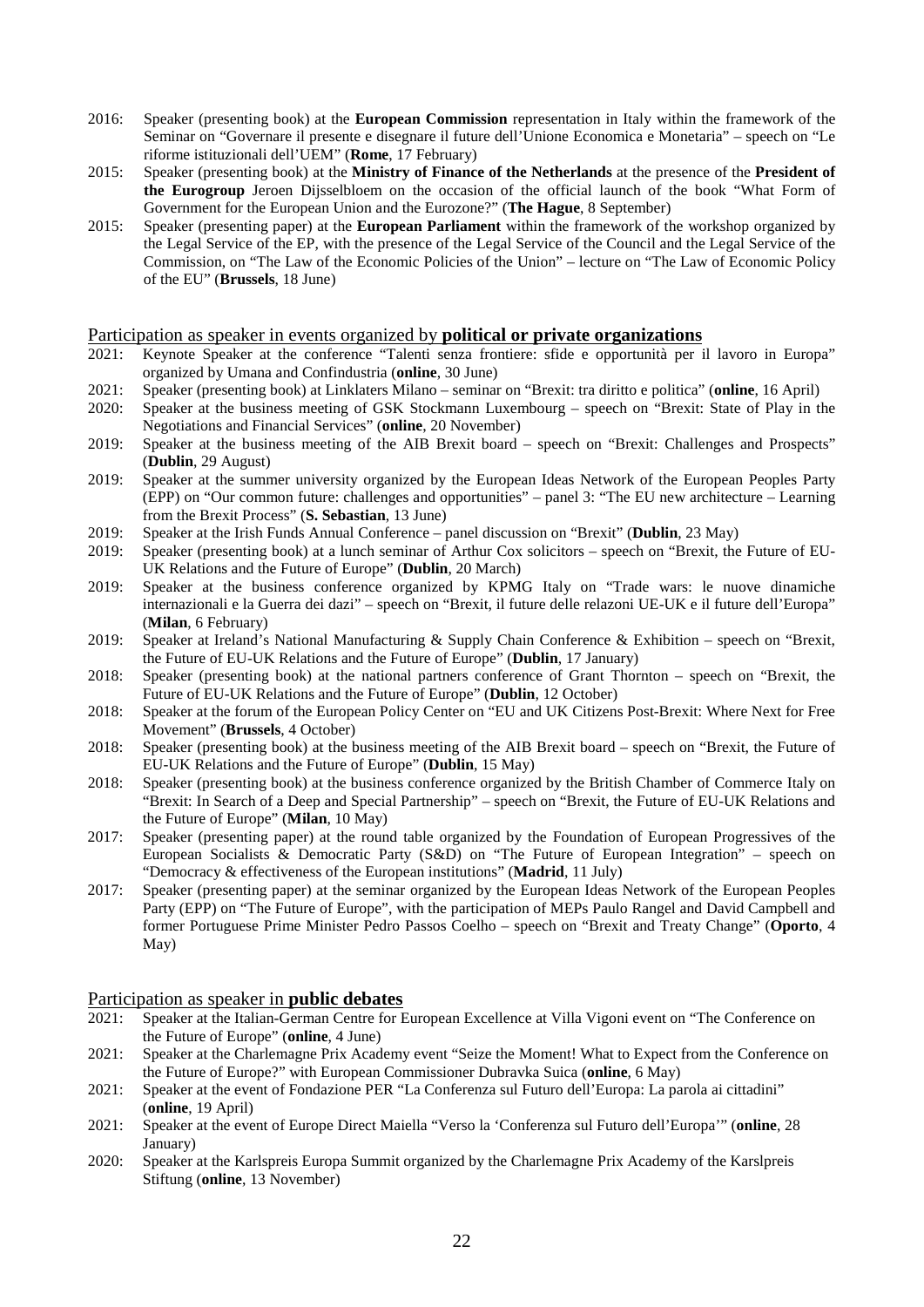- 2019: Speaker at the Karlspreis Europa Summit organized by the Charlemagne Prix Academy of the Karslpreis Stiftung (**Aachen**, 14 November)
- 2019: Speaker at the debate "Brexit e il futuro dell'Europa" organized by the Associazione Galileo (**Bergamo**, 18 March)
- 2019: Speaker at the debate on "Brexit or not Brexit: quelle est la question?" organized by the City of Strasbourg, Lieu d'Europe and the University of Strasbourg opening the series "Les Grands débats: l'Europe en question" (**Strasbourg**, 28 February)
- 2019: Speaker at the debate on "Brexit: ne valeva la pena?" organized by the Department of Economics of the University of Bologna with the publisher il Mulino (**Bologna**, 18 February)
- 2018: Speaker at the debate on "The Future of Europe: Brexit and Beyond" organized by the University of Limerick and the Communicating Europe Facility with the Minister of EU Affairs of Ireland Helen McEntee (**Limerick**, 4 December)

### Participation as speaker in **academic** workshops and conferences

- 2022: Speaker at the kick-off Conference of the Jean Monnet Centre of Excellence REBUILD (Recovery of Europe, Budget of the Union: Integration, Law & Democracy) - final round table on "The Future of NGEU" at Dublin City University (**online**, 25 February)
- 2022: Speaker at the partner conference of the Jean Monnet Network project BRIDGE (Brexit Research and Interchange on Differentiated Governance in Europe) on "The Rule of Law Crisis and the Future of EU Governance" at the Central European University Democracy Institute (**online**, 28 January)
- 2022: Speaker at the Annual Conference of the American Association of Law Schools European law session on "The Future of the EU: Brexit, Covid-19, and the Rise of Inequalities" (**online**, 6 January)
- 2021: Chair at the workshop "Deciphering the Genome of Constitutionalism: Essays on Constitutional Identity in Honor of Gay Jacobsohn" organized by the University of Texas at Austin and Reichman University IDC Herzliya – Panel II: Comparative Perspectives (**online**, 12 November)
- 2021: Speaker (presenting book) at the Conference on "The EU after Brexit: New Options for Differentiated Integration?" organized by the University of Salamanca in the framework of the Jean Monnet Network European Papers – Panel II.A (**online**, 29 October)
- 2021: Speaker (presenting book) at the Conference "L'Europa di ieri per l'Europa di domain" organized by the Università degli studi di Torino – session II: "L'Europa di oggi e le sue crisi" (**online**, 28 October)
- 2021: Speaker (presenting paper) at the network conference of the Jean Monnet Network project BRIDGE (Brexit Research and Interchange on Differentiated Governance in Europe) on "Differentiated Governance in Post-Crises EU" at the DCU Brexit Institute **(online**, 12 October).
- 2021: Speaker (presenting paper) at the Conference "Future of EU Constitutionalism" organized by Nova Univerza Ljubljana - panel 1: "EU Economic Constitution" (**online**, 24 September)
- 2021: Speaker (presenting paper) at the network conference of the Jean Monnet Network project BRIDGE (Brexit Research and Interchange on Differentiated Governance in Europe) on "Solidarity, Identity and Populism in the EU" at the University of Copenhagen (**online**, 8 June)
- 2021: Speaker at the workshop "Differentiation and external dominance" organized by Science Po Grenoble in the framework of the EU3D H2020 project – session 1 "The EU and the future relations with the UK" (**online**, 12 May)
- 2021: Speaker (presenting book) at the Conference of the Royal Irish Academy "International Politics in Times of Risk and Uncertainty: The Covid-19 Crisis and Beyond" – panel 2 "Regional Perspectives" (**online**, 29 April)
- 2021: Speaker at the conference of the DCU Brexit Institute "An Economy that works for the People beyond Brexit and Covid-19" organized in the framework of the Jean Monnet RELAY project – panel 2: "The European Economy and the Future of the Eurozone after Brexit" (**online**, 14 April)
- 2021: Speaker (presenting book) at the East-West Institute lecture on "Brexit and the Future of the EU" (**online**, 9 April)
- 2021: Speaker (presenting book) at the Academic Forum on "The Conference on the Future of Europe: Prospects, Ambitions and Pitfalls" organized by the New University Lubjana (**online**, 17 March)
- 2021: Speaker at the DiCE Networking Conference on "Brexit" hosted by the European University Institute roundtable "What Role for the United Kingdom in a post-Brexit world" (**online**, 12 March)
- 2021: Speaker (presenting paper) at the book conference of the DCU Brexit Institute on "The Framework of New EU-UK Relations" **(online**, 5 March).
- 2021: Speaker (presenting paper) at the network conference of the Jean Monnet Network project BRIDGE (Brexit Research and Interchange on Differentiated Governance in Europe) on "Migration and Differentiation in EU Law & Governance" at the DCU Brexit Institute (**online**, 15 January)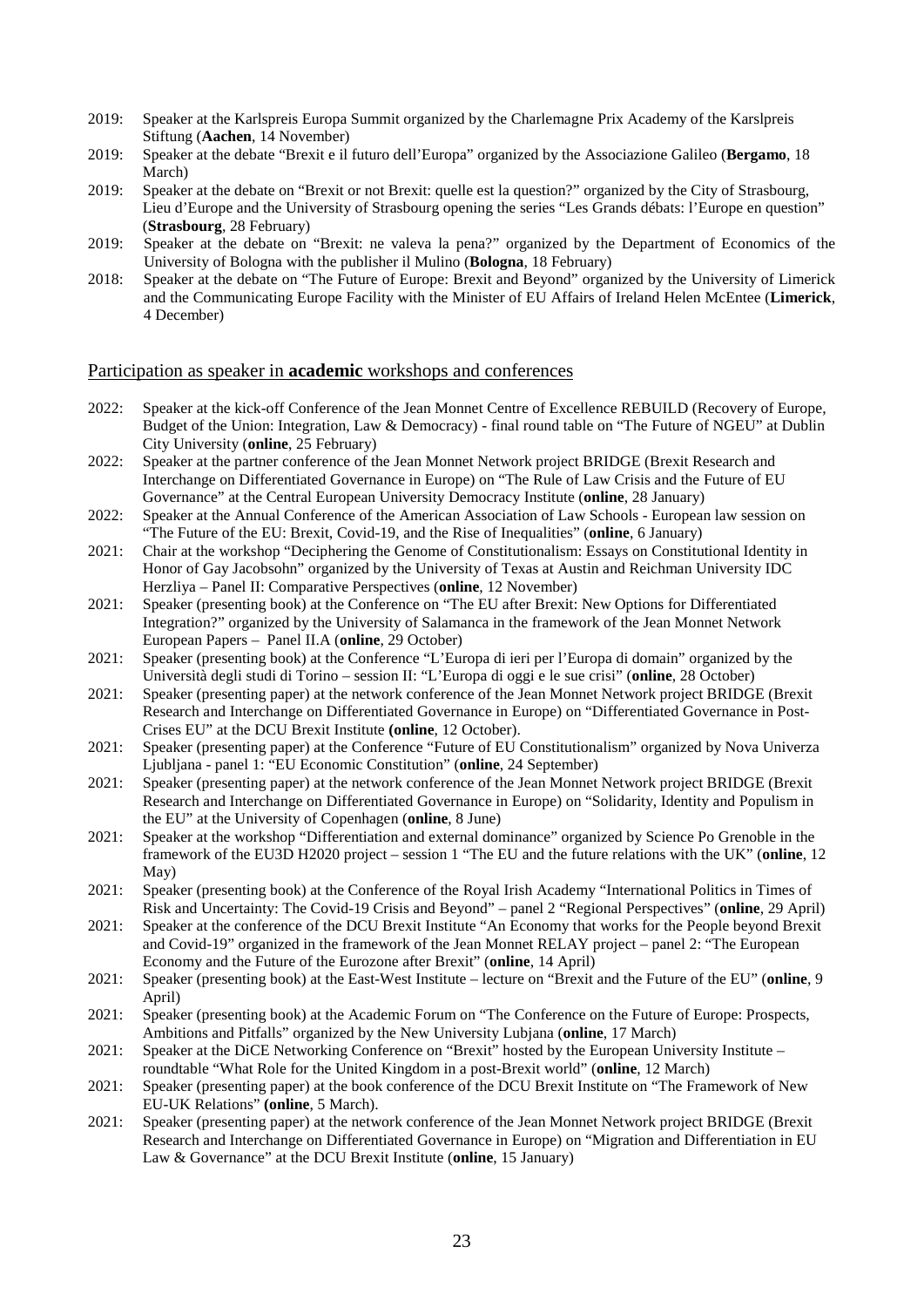- 2021: Speaker (presenting paper) at the Journal of Common Market Studies special issue workshop on "Macroeconomic policy coordination and domestic politics" organized within the framework of the Jean Monnet Network EUROSEM (The Politics of European Semester) (**online**, 8 January)
- 2020: Speaker (presenting book) at the kick-off Conference of the Jean Monnet Project RELAY " 'Europa' how will you tackle the main challenges you are facing?" – concluding panel on "The Impact of Covid-19 on the Commission Political Priorities" (**online**, 4 December)
- 2020: Speaker (presenting book) at the online Conference on "Brexit and Freedom of Establishment" organized by the Universitat Autonoma de Barcelona – panel 1 on "The Withdrawal of the UK from the EU" (**online**, 4 December)
- 2020: Speaker (presenting book) at the webinar of the Irish Center for European Law roundtable "Brexit, the Next Year and Beyond" closing the seminar series on the "Ireland – Northern Ireland Protocol to the Withdrawal Agreement" (**online**, 2 December)
- 2020: Speaker (presenting book) at the webinar of the DCU Brexit Institute on "Beyond the Transition Period: Brexit and the Conference on the Future of Europe" **(online**, 26 November)
- 2020: Speaker (presenting book) at the webinar "Brexit: 'Finale di partita'" organized by the Law Department of the University of Rome Tor Vergata (**online**, 25 November)
- 2020: Speaker (presenting paper) at the partner conference of the Jean Monnet Network project BRIDGE (Brexit Research and Interchange on Differentiated Governance in Europe) on "Beyond the euro-crisis: Covid-19 and the future of Europe" at the University of Bolzano **(online**, 1 October)
- 2020: Speaker at the 21<sup>st</sup> Conference of the Centre for Cross Border Studies "Reassessing and Reconfiguring North-South and Est-West Relations in a Changing Landscape" – panel 1 "The Protocol on Northern Ireland: Governance, Divergence, Convergence" (**online**, 25 September)
- 2020: Speaker at the webinar of the DCU Brexit Institute on "Brexit, the Judgment of the German Constitutional Court in Weiss and the Future of Europe" (**online**, 11 September)
- 2020: Speaker at the webinar of the Centre for the Study of Political Change of the University of Siena on "Tribunale costituzionale federale Tedesco contro Banca centrale europea?" (**online**, 15 May)
- 2020: Speaker at the Istituto Luigi Sturzo lecture on "Brexit, il future delle relazioni UE-UK, e il futuro dell'Europa" (**Rome**, 13 February)
- 2020: Speaker at the German National Academic Foundation (Studienstiftung) meeting on "Irish Perspectives on Brexit" (**Dublin**, 26 January)
- 2019: Speaker at the Conference "Ireland's European Future" organized by the Irish Association of Contemporary European Studies (IACES) – panel II "Rule of Law" (**Dublin**, 29 November)
- 2019: Speaker at the kick-off conference of the Jean Monnet Network project BRIDGE (Brexit Research and Interchange on Differentiated Governance in Europe) organized by the DCU Brexit Institute – panel 1: "The Future of Europe: Bridging the Challenges" (**Dublin**, 30 October)
- 2019: Guest invited speaker at the Seminar "Le conseguenze della Brexit" organized by the Centro Studi sul Federalismo and the Faculty of Political Science of Università Statale di Milan (**Milan**, 18 October)
- 2019: Speaker at the Conference "Is Norway a 'Model' for Brexit?" organized by the ARENA Centre for European Studies for the launch of the H2020 EU3D project "Differentiation, Dominance, Democracy" – panel on "Ins and Outs" (**Oslo**, 19 September)
- 2019: Speaker at the Forum Italo-Tedesco per Studenti organized by the German-Italian Centre for European Excellence at Villa Vigoni – panel on Brexit (**Menaggio** – Como, 9 September)
- 2019: Speaker at the Forum Italo-Tedesco per Studenti organized by the German-Italian Centre for European Excellence at Villa Vigoni – opening keynote speech on "United or Disunited? The Future of the EU" (**Menaggio** – Como, 8 September)
- 2019: Speaker at the Summer School of the European Public Law Organization (EPLO) lecture on "Where are we with Brexit?" (**online**, 27 July)
- 2019: Speaker at the Conference "Para onde vai a Europa?" organized by the Gulbenkian Foundation panel 2 "The European Union after Brexit: Centrifugal Tensions and Differentiated Integration" (**Lisbon**, 22 March)
- 2018: Guest invited speaker (presenting book) at the Seminar "Le conseguenze della Brexit" organized by the Centro Studi sul Federalismo and the Faculty of Political Science of Università Statale di Milan (**Milan**, 23 November)
- 2018: Speaker (presenting book) at the seminar on "The Law & Politics of Brexit" organized by Faculty of Law of the Sigmund Freud University (**Vienna**, 12 November)
- 2018: Speaker (presenting paper) at the at the Seminar of the Comparative Constitutional Law Working Group of the European University Institute (**Florence**, 7 November)
- 2018: Speaker (presenting book) at the workshop of the DCU National Center for Family Business on "Growing your Business in Changing Times" hosted at the DCU Business School (**Dublin**, 24 October)
- 2018: Speaker (presenting paper) in the first seminar of the DCU Law Research Center Seminar Series for Fall 2018 (**Dublin**, 26 September)
- 2018: Chairman moderating panel on "Brexit's Impact on Ireland" at the University of Notre Dame Keough-Naughton Institute for Irish Studies (**Dublin**, 21 September)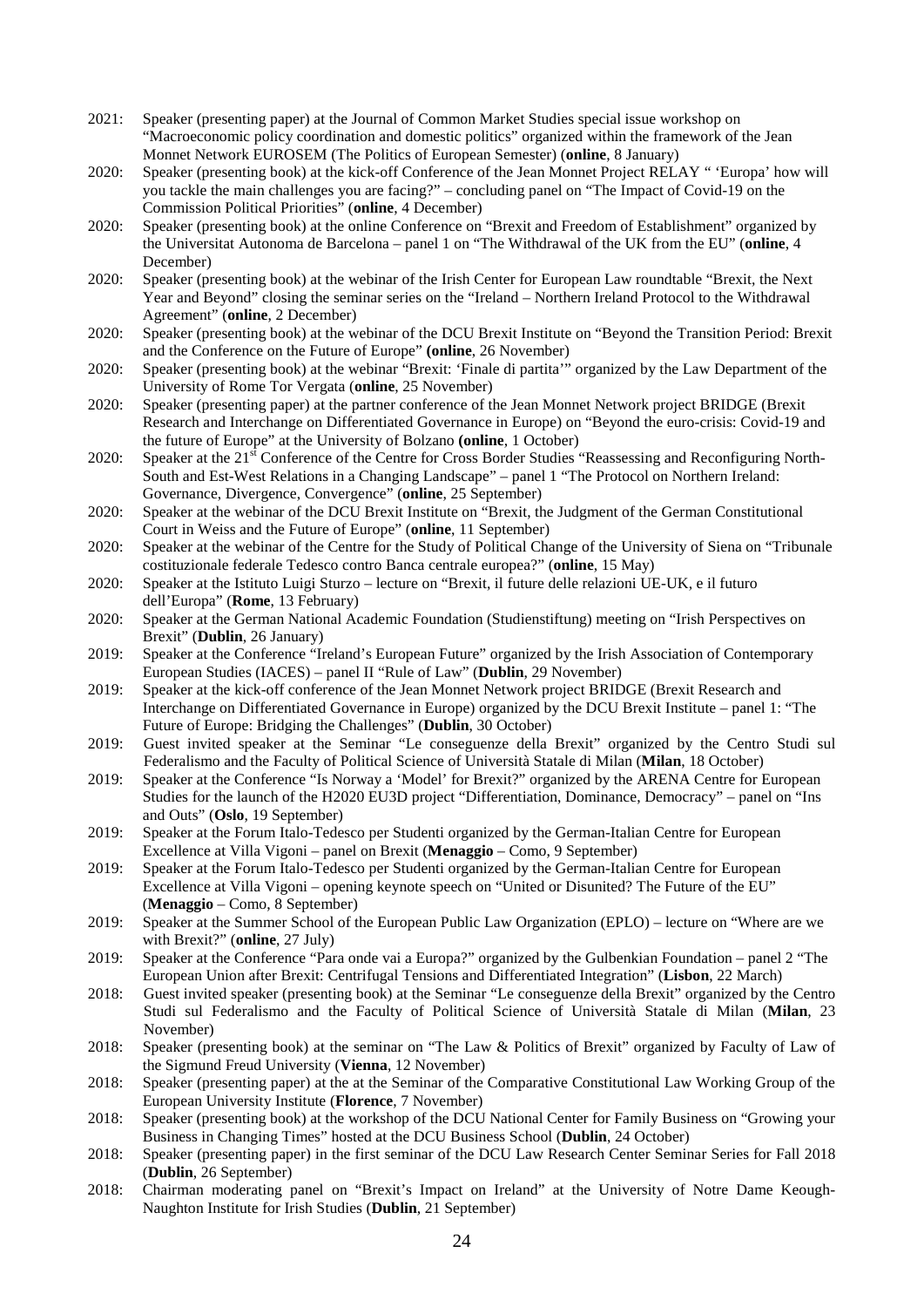- 2018: Speaker (presenting book) at the Summer School of the European Public Law Organization (EPLO) lecture on "Where are we with Brexit?" (**Sounio** - Athens, 24 July)
- 2018: Speaker (presenting paper) at the Workshop "Constitutional Responses to Terrorism" at the 10<sup>th</sup> World Congress of the International Association of Constitutional Law (**Seoul**, 19 June)
- 2018: Speaker (presenting paper) at the Conference "Towards a European Fiscal Union" organized by the Universitè Catholique de Louvain and the Université de Genève and hosted by the European Economic and Social Committee (**Brussels**, 7 June)
- 2018: Speaker (presenting book) at the Conference "Towards the Euro's Third Decade" organized by the University Research Priority Program on Financial Market Regulation, University of Zurich (**Zurich**, 6 June)
- 2018: Speaker (presenting book) at the seminar "The Law & Politics of Brexit" organized by the School of Law & the School of International Studies of the University of Trento in the framework of the Festival dell'Europa – Siamo Europa organized by the Provincia Autonoma di Trento (**Trento**, 25 May)
- 2018: Speaker (presenting report) at the Conference "Brexit and the island of Ireland" organized by the UK in a Changing Europe project (**London**, 22 May)
- 2018: Speaker (presenting book) at the Conference "Constitutional Challenges in the EMU" organized by the Institute of European Studies of the Université Libre de Bruxelles (**Brussels**, 29 March)
- 2018: Participant to the High Level Policy Dialogue on "How the EU Can and Should Protect Democracy, the Rule of Law and Fundamental Rights in Defiant Member States" organized by the School of Transnational Governance of the European University Institute (**Florence**, 19 March)
- 2018: Speaker at the Conference "Legal Disintegration in the European Union" organized at the University of Copenhagen (**Copenhagen**, 16 March)
- 2018: Speaker (presenting paper) at the CEPS Ideas Lab Conference on "Europe Back on Track" panel on "UK-EU Security Cooperation after Brexit" (**Brussels**, 23 February)
- 2018: Speaker (presenting book) at the Conference on "Reflections on the Future of Economic and Monetary Union" organized by the College of Europe (**Bruges**, 16 February)
- 2018: Speaker (presenting book) at the at the Joint Seminar on "Brexit" of the Comparative Constitutional Law and EU Law Working Groups of the European University Institute (**Florence**, 2 February)
- 2018: Speaker (presenting book) at iCourts (the Center of Excellence on International Courts) at the Faculty of Law of the University of Copenhagen – seminar on "The Law & Politics of Brexit" (**Copenhagen**, 10 January)
- 2017: Speaker at the DCU Quarterly Symposium on Capital Markets and Fintech organized on "Brexit" by the Center for Cloud Computing and Commerce at the DCU Business School (**Dublin**, 8 December)
- 2017: Speaker at the Conference "Reforming the EU: Central and Eastern European Perspectives" organized by the Hungarian Europe Society (**Budapest**, 28 October 2017)
- 2017: Keynote speaker (presenting book) at the 25<sup>th</sup> anniversary conference of ERA (Europäische RechtsAkademie) on "The Authority of EU Law" – Part 2B: "Economic and Monetary Union" (**Trier**, 20 October)
- 2017: Speaker (presenting book) at the Conference "The Surveillance Triangle, Authority, Data Subjects and Means" organized by Center for European Policy Study (CEPS) and the University of Maastricht at Brussels campus – Panel III "Means of Surveillance" (**Brussels**, 25 September)
- 2017: Speaker (presenting book) at the Conference "The Metamorphosis of the European Economic Constitution" organized by the University of Luxembourg – Session I "Introduction" (**Luxembourg**, 21 September)
- 2017: Speaker (presenting paper) at the Conference "Which Brexit After the UK Elections?" organized by the DCU Brexit Institute (**Dublin**, 14 September)
- 2017: Discussant at the Conference of ICON-S (the International Society of Public Law) on "Courts, Power and Public Law" hosted by iCourts (the Center of Excellence for International Courts) at the University of Copenhagen – panel on "Constitutional identity in comparative perspective" (**Copenhagen**, 6 July)
- 2017: Guest invited speaker (presenting book) at the Faculty of Law of the Università di Cagliari lecture on "L'Unione economica e monetaria dopo la crisi dell'euro" (**Cagliari**, 10 May)
- 2017: Speaker (presenting paper) at the workshop "Europe's Economic and Monetary Union 25 Years after the Creation" organized by the Sutherland School of Law of University College Dublin – final panel on "The Future of the Eurozone" (**Dublin**, 29 May)
- 2017: Speaker (presenting paper) at the Conference "Liberal Democratic Constitutions during Severe Financial Crises" organized by the Fundação Francisco Manuel dos Santos (**Lisbon**, 23 May)
- 2017: Speaker (presenting paper) at the Seminar "Il Manifesto di Roma e il Futuro dell'Europa" organized by the Centro Studi sul Federalismo and Villa Vigoni, the Centro Italo-Tedesco per l'Eccellenza Europea / Deutsch-Italienisches Zentrum für Europäische Exzellenz (**Turin**, 16 May)
- 2017: Speaker (presenting paper) at the Annual Symposium of the Connecticut Journal of International Law on "A Continent Divided: Nationalism and the European Union" at the University of Connecticut Law School (**Hartford**, CT, 7 April)
- 2017: Guest invited speaker (presenting book) at the Faculty of Law of the Università Statale di Milano lecture on "Il diritto dell'Unione economica e monetaria" (**Milan**, 10 March)
- 2017: Speaker (presenting paper) at the 2<sup>nd</sup> workshop on "The Politics of Secrecy in Europe" organized by the Department of Government of Lüdwig Maximilian Universität München (**Munich**, 3 March)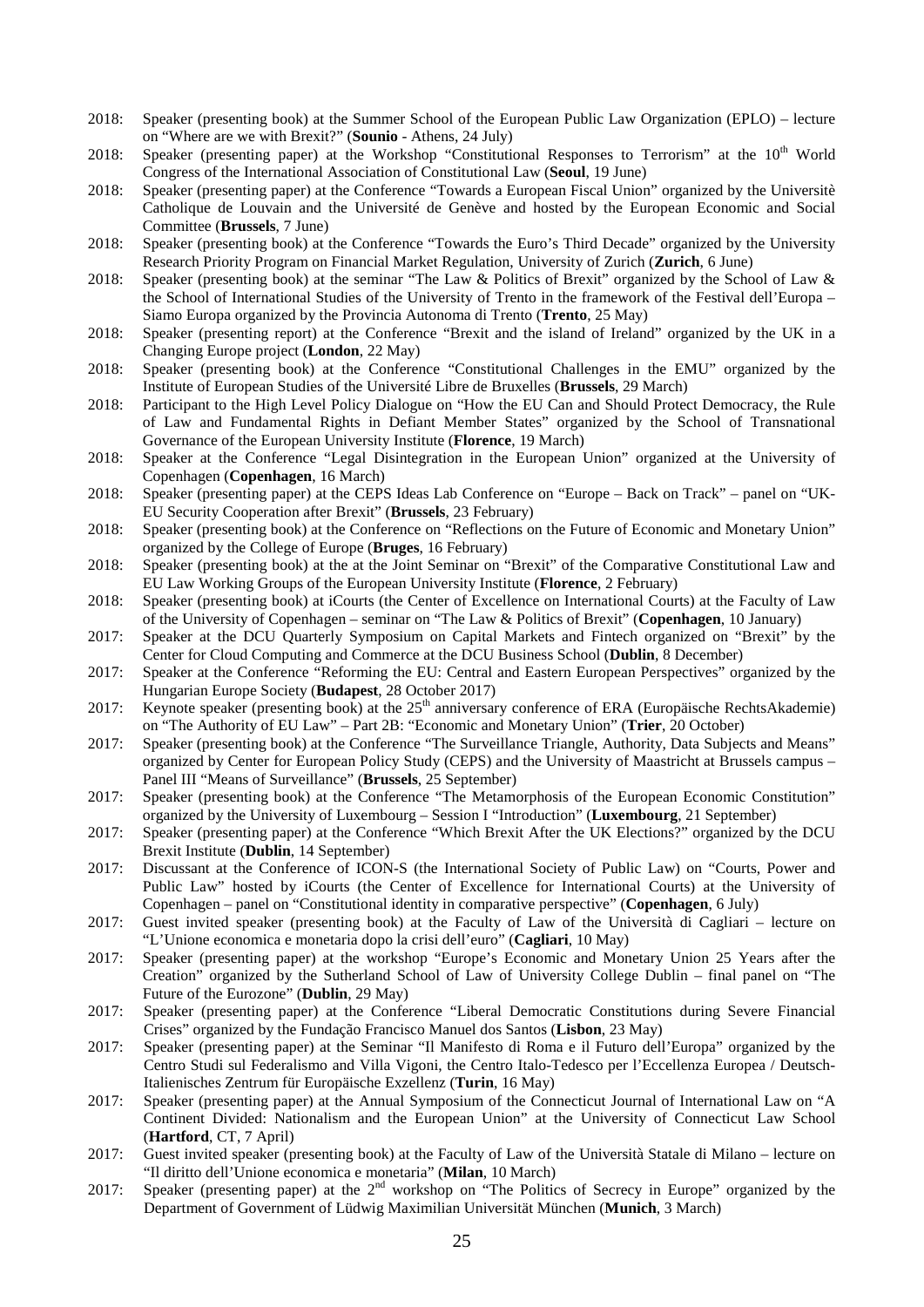- 2017: Guest invited speaker (presenting book) at the Sutherland School of Law of University College Dublin (UCD) – lecture on "Economic Governance in Europe" (**Dublin**, 1 March)
- 2017: Guest invited speaker (presenting paper) at the Seminar of the Comparative Constitutional Law Working Group of the European University Institute (**Florence**, 10 February)
- 2017: Guest invited speaker (presenting paper) at the Seminar "Brexit o non Brexit?" organized by the Centro Studi sul Federalismo and the Faculty of Political Science of Università Statale di Milan (**Milan**, 27 January)
- 2016: Guest invited speaker (presenting book) at the Faculty of Economics of University of Rome La Sapienza lecture on "Economic Governance in Europe" (**Rome**, 15 December)
- 2016: Guest invited speaker (presenting book) at Princeton University lecture on "Economic Governance in Europe" (**Princeton**, NJ, 11 November)
- 2016: Guest invited speaker (presenting book) at Princeton University lecture on "Brexit and the Rule of Law" (**Princeton**, NJ, 10 November)
- 2016: Guest invited speaker (presenting paper) at UCLA Law School lecture on "Brexit: A Legal Perspective" (**Los Angeles,** CA, 8 November)
- 2016: Guest invited speaker (presenting book) at Tilburg Law School lecture on "Economic Governance in Europe" (**Tilburg**, 20 October)
- 2016: Speaker (presenting paper) at the workshop "The Politics of Secrecy in Europe" organized by the Department of Government of Lüdwig Maximilian Universität München (**Munich**, 14 October)
- 2016: Speaker (presenting paper) at the Conference on "State Accountability for Vulnerability" organized by the Socio-Legal Research Center of the School of Law & Government of Dublin City University –  $2<sup>nd</sup>$  plenary on "Exploring Vulnerability and Accountability before the ECtHR" (**Dublin**, 9 September)
- 2016: Speaker (presenting book) at the Conference of International Court Judges convened by the Brandeis Institute for International Justice and iCourts – talk on "Fundamental Rights in Europe" (**Copenhagen**, 29 June)
- 2016: Speaker (presenting paper) at the European Consortium of Political Research (ECPR) Standing Group on European Union (SGEU) Conference on "The Union's Institutional and Constitutional Transformation" – panel on "Fundamental Rights in Europe" (**Trento**, 18 June)
- 2016: Discussant at the workshop "Constitutional Pluralism: Dead or Alive?" hosted by the University of Copenhagen (**Copenhagen**, 31 May)
- 2016: Guest invited speaker (presenting book) at Bocconi University lecture on "Economic Governance in Europe" (**Milan**, 29 April)
- 2016: Guest invited speaker (presenting paper) at the Conference of the IACL Research Group on "Constitutions in the Age of Internet" hosted by Bocconi University (**Milan**, 28 April)
- 2016: Guest invited speaker at Bocconi University lecture on "La fonti del diritto dell'Unione europea e il rapporto tra diritto nazionale e diritto europeo" (**Milan**, 28 April)
- 2016: Guest invited speaker (presenting book) at Libera Università di Bolzano/Freie Universität Bozen/Free University of Bolzano-Bozen – lecture on "Economic Governance in Europe" (**Bolzano**, 23 March)
- 2016: Guest invited speaker (presenting book) at Queen Mary University London lecture on "Economic Governance in Europe" (**London**, 14 March)
- 2016: Speaker (presenting paper) the Conference of the IACL Research Group on Constitutional Responses to Terrorism at King's College London on "Accountability for Transnational Counter-Terrorism Operations" – panel 1: "Institutions of Accountability" (**London**, 10 March)
- 2016: Speaker (presenting book) at the book conference "Imparare dalla crisi. Il governo dell'Unione economica e monetaria" organized by the Centro Studi sul Federalismo for the publication of the volume "Economic Governance in Europe" (**Turin**, 7 March)
- 2016: Speaker (presenting book) at the Conference on "Fundamental Rights Protection in Europe: Theory and Practice" organized by the Università degli studi di Milano – panel 1 (**Milan**, 16 February)
- 2016: Speaker (presenting paper) at the American Association of Law Schools 110<sup>th</sup> Annual Meeting panel on "Comparative Issues of Privacy Law" (**New York**, NY, 9 January)
- 2015: Speaker (presenting book) at the book conference on "Quale governo per l'Unione Europea e l'Eurozona?" organized by the Istituto Affari Internazionali for the publication of the volume on "What Form of Government for the European Union and the Eurozone?" (**Rome**, 4 December)
- 2015: Guest invited speaker (presenting book) at the Center for European Union Research of the Central European University – lecture on "Fundamental Rights in Europe" (**Budapest**, 26 November)
- 2015: Speaker (presenting paper) at the workshop on "Surveillance, Privacy and Transnational Data Flows: Comparative Perspectives" organized by the Faculty of Law of the University of Helsinki – panel 1 on "Rights Protection and Comparison" (**Helsinki**, 24 November)
- 2015: Guest invited speaker (presenting book) at the Faculty of Law of the University of Helsinki lecture on "Economic Governance in Europe" (**Helsinki**, 23 November)
- 2015: Speaker (presenting paper) at the Conference "What Budget, Resources, Fiscal and Borrowing Powers for the EU?" organized by the University of Florence (**Florence**, 13 November)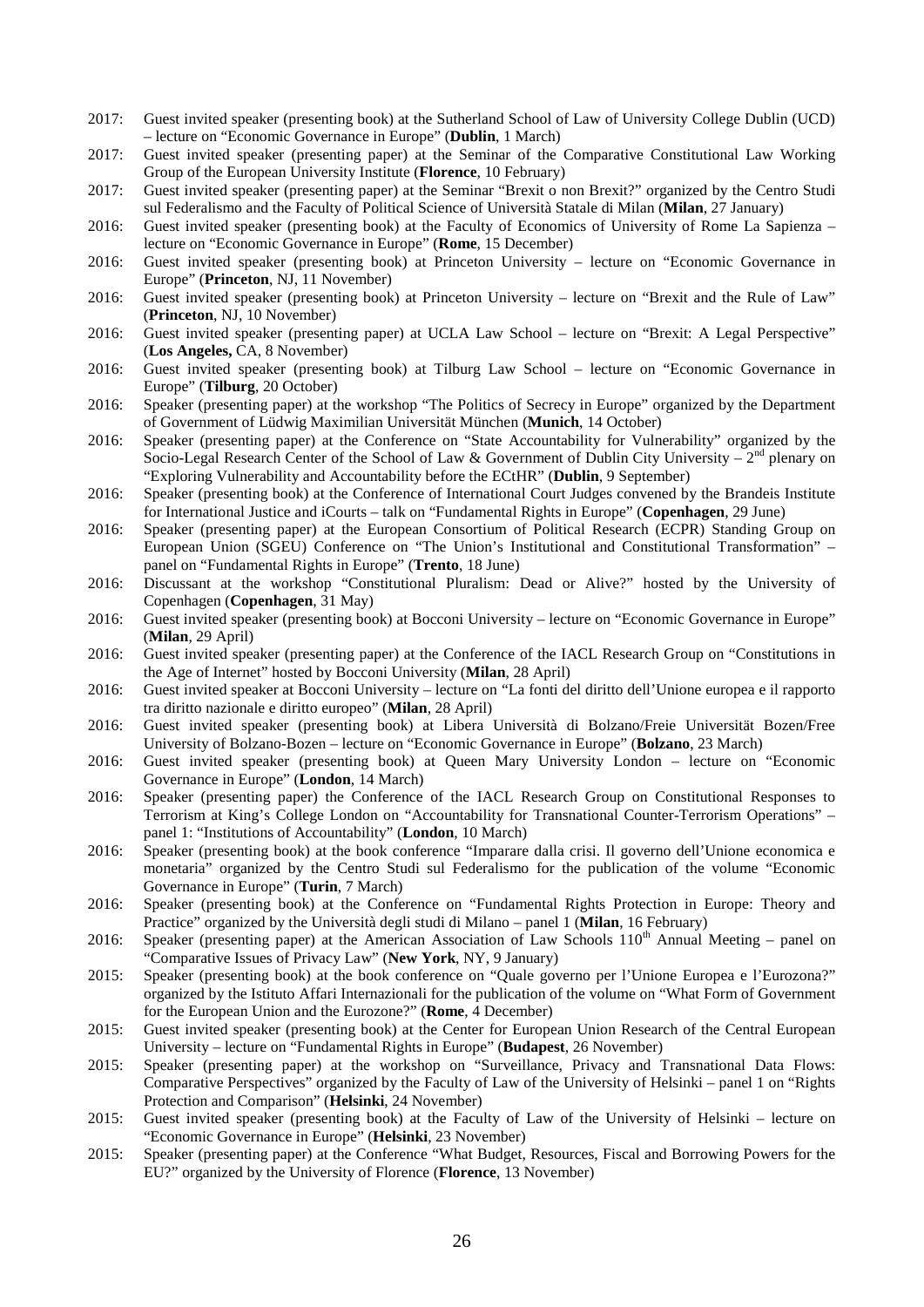- 2015: Speaker (presenting book) at the New York University (NYU) School of Law Jean Monnet Center of Excellence – lecture on "Beyond the Greek Crisis: Towards a 'More Perfect' European Economic & Monetary Union" (**New York**, NY, 2 November)
- 2015: Speaker (presenting paper) at the Conference "Federalism(s) and Fundamental Rights: Europe and the United States Compared" organized by Yale Law School (**New Haven**, CT, 31 October)
- 2015: Guest invited speaker (presenting book) at Duke Law School lecture on "Economic Governance in Europe" (**Durham**, NC, 27 October)
- 2015: Guest invited speaker (presenting book) at University of California Los Angeles (UCLA) Law School lecture on "Economic Governance in Europe" (**Los Angeles**, CA, 27 October)
- 2015: Guest invited speaker at the Faculty of Law of the University of Trento lecture on "Da Kadi a Nada: Sanzioni ONU, tutela dei diritti umani e dialogo tra giudici nello spazio costituzionale europeo" (**Trento**, 12 October)
- 2015: Speaker at the Eureco public lectures Series organized by the University of Copenhagen (European Research Consortium, of the Faculty of Law, the Faculty of Political Science, and the Faculty of Humanities) – lecture on "Economic Governance in Europe" (**Copenhagen**, 6 October)
- 2015: Speaker at the Conference "Integrating Europe: Competing Paradigms for EU Law" organized by the Faculty of Law of the University of Antwerp (**Antwerp**, 24 September)
- 2015: Speaker at the Conference "The European Court of Justice, the European Central Bank and the Supremacy of EU Law" organized by iCourts (**Copenhagen**, 18 September)
- 2015: Speaker at the 50<sup>th</sup> Anniversary Conference of the Cahiers de Droit Européen on "Les principes généraux du droit de l'Union européen" – panel on "Principe de coopération loyale et d'équilibe institutionnel" (**Brussels**, 10 September)
- 2015: Guest invited speaker (presenting book draft) at the Europe Institute of Leiden University lecture on "Economic Governance in Europe" (**Leiden**, 9 September)
- 2015: Guest invited speaker (presenting book) at the Hungarian Academy of Sciences lecture on "The Constitutionalization of European Budgetary Constraints" (**Budapest**, 25 June)
- 2015: Speaker (presenting paper) at the Conference "Constitutional Challenges of the European Economic & Monetary Union – Italian & German Perspectives" hosted by Villa Vigoni, the Centro Italo-Tedesco per l'Eccellenza Europea / Deutsch-Italienisches Zentrum für Europäische Exzellenz (**Menaggio –** Como, 5 June)
- 2015: Speaker (presenting paper) at the European Constitutional Law Network annual meeting on "Challenging the Legitimacy of Europe" (**Thessaloniki**, 22 May)
- 2015: Guest invited speaker (presenting book) at Bocconi University lecture on "La costituzionalizzazione delle regole europee di bilancio" (**Milan**, 13 May)
- 2015: Guest invited speaker (presenting book draft) at the Book Workshop "Economic Governance in Europe" coorganized by the Center for European Studies and the Faculty of Law and hosted at St. Antony's College, University of Oxford (**Oxford**, 23 April)
- 2015: Speaker (presenting paper) at the Conference of the IACL Research Group on Constitutional Responses to Terrorism at the Université Libre de Bruxelles on "Surveillance, Privacy and Transnational Relations in the Digital Era" – panel 1 "The European Court of Justice Data Retention Case and its Aftermath" (**Brussels**, 12 March)
- 2015: Speaker (presenting paper) at the Annual Comparative Law Workshop organized by the Law and Public Affairs Program (LAPA) of Princeton University (**Princeton**, NJ, 6 March)
- 2015: Speaker (presenting special issue of journal) at the Workshop on "Privacy and National Security in the Digital Age" organized by Tilburg Law School (**Tilburg**, 5 March)
- 2015: Discussat at the Post-Graduate Law Research Conference organized by the Faculty of Law of the University of Copenhagen (**Copenhagen**, 29 January)
- 2014: Guest invited speaker (presenting book) at the Max Planck Institute for Comparative Public Law and International Law – lecture on "Of Floors, Ceilings and Human Rights: The European Fundamental Rights Architecture in Comparative Perspective" (**Heidelberg**, 18 December)
- 2014: Speaker (presenting paper) at the Conference on "Be EU Citizen" theme 1 "EU Citizens and the Charter: Civil and Political Rights" organized by University of Copenhagen and University of Utrecht (**Copenhagen**, 11 December)
- 2014: Guest invited speaker (presenting book) at the Center for European Law and Governance (ACELG) of the University of Amsterdam – lecture on "Fundamental Rights in Europe" (**Amsterdam**, 22 October)
- 2014: Guest invited speaker (presenting book) at George Washington University Law School lecture on "Fundamental Rights in Europe" (**Washington**, DC, 20 October)
- 2014: Speaker (presenting paper) at the Comparative Constitutional Law 2<sup>nd</sup> Annual Roundtable hosted by the Center for the Constitution at James Madison's Montpelier (**Orange**, VA, 18 October)
- 2014: Guest invited speaker (presenting paper) at the Center for European Legal Studies of the University of Cambridge – lecture on "Changing Policy by Changing Institutions? Austerity, Horizontal Federalism and the Strengthening of the Presidency of the European Council", inaugurating the cycle of lunch seminars of the Michaelmas term 2014-15 (**Cambridge**, UK, 15 October)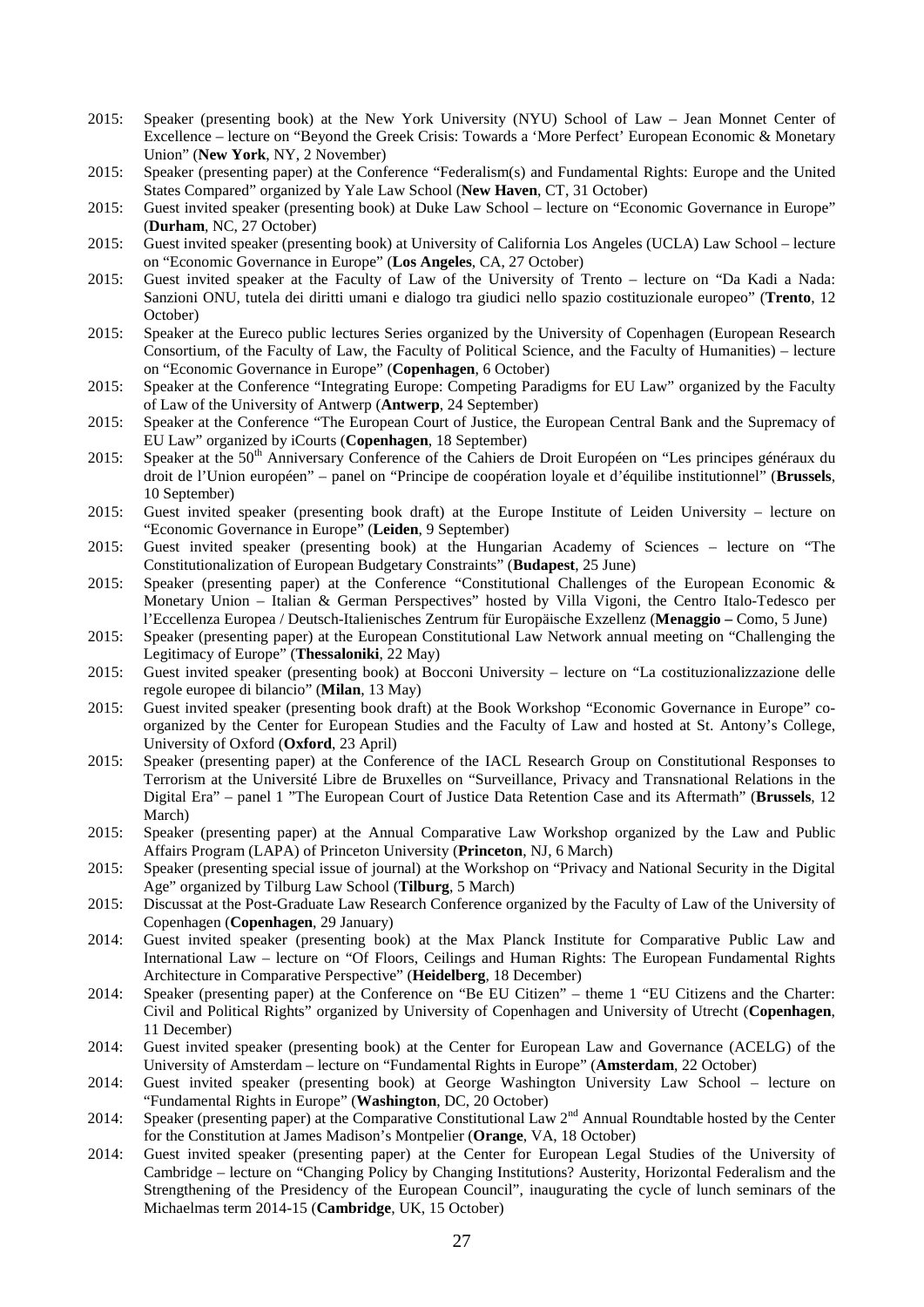- 2014: Guest invited speaker (presenting paper) at Institut d'Etudes Européennes Université Libre de Bruxelles lecture on "Of Floors, Ceilings and Human Rights: The European Fundamental Rights Architecture in Comparative Perspective", inaugurating the cycle of lectures "Apéros du droit européen" for the academic year 2014-15 (**Brussels**, 13 October)
- 2014: Discussant of prof. Jörg Luther at the Workshop organized by Tilburg Law School on "Bridging idealism and realism in constitutionalism and Rule of Law" (**Tilburg**, 3 October)
- 2014: Guest invited speaker (presenting book) at Libera Università di Bolzano/Freie Universität Bozen/Free University of Bolzano-Bozen – lecture on "Fundamental Rights in Europe" (**Bolzano**, 30 September)
- 2014: Guest invited speaker (presenting book) at New York Law School lecture on "Fundamental Rights in Europe" (**New York**, 17 September)
- 2014: Guest invited speaker (presenting book) at University of Connecticut Law School lecture on "Fundamental Rights in Europe" (**Hartford**, CT, 16 September)
- 2014: Guest invited speaker (presenting book) at Western New England College of Law lecture on "Fundamental Rights in Europe" (**Springfield**, MA, 15 September)
- 2014: Speaker (presenting paper) at the Yearly Symposium of the Indiana Journal of Global Legal Studies on "Law and the Globalization of Austerity" – panel 1 on "Legal Architectures and Austerity" (**Bloomington**, IN, 11 September)
- 2014: Speaker (presenting book) at the Conference on "Governance and Globalisation: International and European Answers", organized by Cambridge University and Durham University – panel 3 on "European Law: Normative Foundations" (**Cambridge**, UK, 5 July)
- 2014: Speaker (presenting paper) at the I-Con Society Inaugural Conference on "Rethinking the Boundaries of Public Law and the Public Space" – panel 2 on "The Europe of Courts" (**Florence**, 27 June)
- 2014: Speaker at the Conference on "In Search of European Political Union" panel 3.1 on "The Judicialization of Citizenship", organized by the University of Utrecht (**Utrecht** 19 June)
- 2014: Speaker (presenting paper) at the World Congress of the International Association of Constitutional Law Workshop No. 12 on "Constitutions and the Financial Crisis" (**Oslo**, 18 June)
- 2014: Speaker (presenting paper) at the Conference on "What Form of Government for the EU and the Eurozone?" organized by Tilburg Law School (**Tilburg**, 6 June)
- 2014: Guest invited speaker (presenting book) at the Institut d'Etudes Européennes Université Saint-Louis de Bruxelles – lecture on "Fundamental Rights in Europe" (**Brussels**, 28 May)
- 2014: Guest invited speaker (presenting book) at Bocconi University lecture on "Fundamental Rights in Europe" (**Milan**, 23 May)
- 2014: Guest invited speaker (presenting book) at the Università Roma Tor Vergata lecture on "Fundamental Rights in Europe" (**Rome**, 12 May)
- 2014: Guest invited speaker (presenting paper) at the Institut d'Etudes Européennes Université Libre de Bruxelles, lecture on "The Euro-crisis and the Courts: Judicial Review and the Political Process in Comparative Perspective" (**Brussels**, 31 March)
- 2014: Guest invited speaker (presenting book) at the Center for the Studies of Federalism, lecture on "I diritti fondamentali in Europa" (**Turin**, 21 March)
- 2014: Chairman and speaker (presenting paper) of the Workshop of the IACL Research Group on Constitutional Responses to Terrorism at Harvard Law School on "Constitutionalism Across Borders in the Struggle Against Terrorism" – panel 4 "National Security, Privacy, Data Sharing and Data Protection: Transatlantic Divide?" (**Cambridge**, MA, 7 March)
- 2014: Guest invited speaker (presenting paper) at Harvard Law School, lecture on "The Euro-crisis and the Courts: Judicial Review and the Political Process in Comparative Perspective" (**Cambridge**, MA, 5 March)
- 2014: Guest invited speaker (presenting book) at Harvard Law School lecture on "Fundamental Rights in Europe" (**Cambridge**, MA, 26 February)
- 2014: Speaker (presenting paper) at the Conference "A Future for the Margin of Appreciation in International Law?" organized by the Pluri-Courts Project of the University of Oslo – Panel on "The Margin of Appreciation in European Law" (**Paris**, 10 February)
- 2013: Guest invited speaker (presenting paper) at Meiji University Law School, lecture on "The European Convention on Human Rights and the Fight Against Terrorism: A Comparison Between the UK, Europe, US and Japan" (**Tokyo**, 6 December)
- 2013: Guest invited speaker (presenting paper) at Meiji University Law School, lecture on "The European Multilevel Human Rights System in Comparative Perspective with the US Federal System" (**Tokyo**, 5 December)
- 2013: Guest invited speaker (presenting paper) at Meiji University Law School, lecture on "The Accession of the EU to the ECHR, the Constitutionalization of Human Rights in Europe and its Implications on Counter-Terrorism Policy" (**Tokyo**, 4 December)
- 2013: Guest invited speaker (presenting paper) at the School of International Studies, Kent University at Brussels, lecture on "The Euro-Crisis and the Courts: Judicial Review and the Political Process in Comparative Perspective" (**Brussels**, 27 November)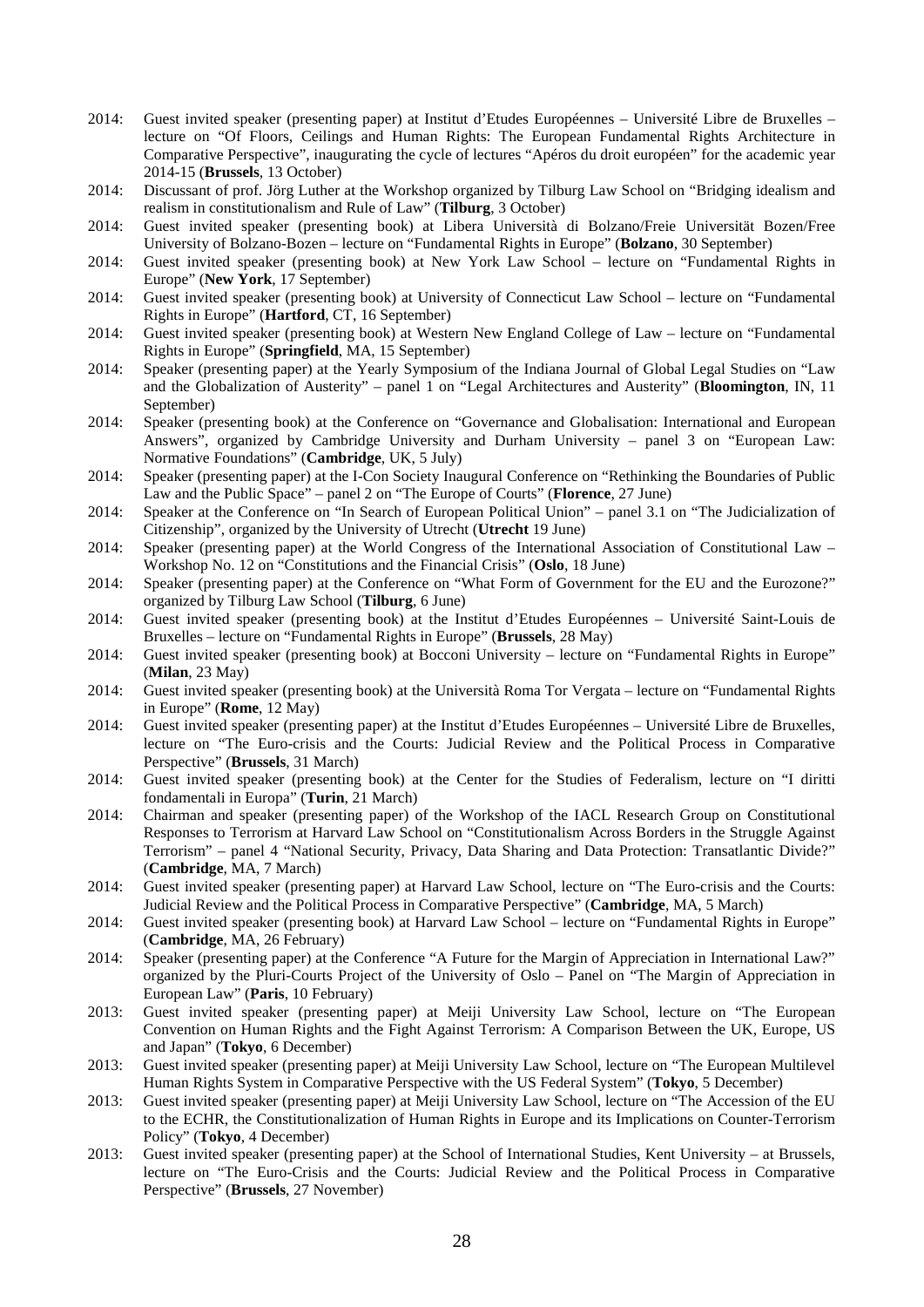- 2013: Speaker (presenting paper) at the 50<sup>th</sup> Anniversary Conference of Tilburg Law School Workshop 4: "(How) Does Globalization Affect Constitutional Law?" (**Tilburg**, 22 November)
- 2013: Speaker (presenting paper) at the Seminar organized by the European Constitutional Law Working Group of the European University Institute with the participation of prof. Vicki Jackson on "Constitutions and Transnational Sources of Law: A Comparative Federal Perspective" (**Florence**, 17 October)
- 2013: Speaker (presenting paper) at the Conference "Quale forma di governo per l'Unione politica dell'Eurozona? [What form of government for the political Union of the Eurozone?]" organized by the Scuola Superiore Sant'Anna (**Pisa**, 27 September)
- 2013: Speaker (presenting paper) at the Conference "The Right to Have *What* Rights? EU Citizenship's Role Reconsidered" organized by the University of Groningen and the University of Oslo (**Oslo**, 13 September)
- 2013: Speaker (presenting paper) at the 20th International Conference of Europeanists on "Crisis and Contingency: States of (In)stability" – Panel 026: "No Money? Economic Governance and the International Credibility of the Union in Times of Crisis" (**Amsterdam**, 25 June)
- 2013: Speaker (presenting paper) at the Colloque "L'Union européenne et le fédéralisme économique : Discours et réalités" organized by the Commission pour l'étude des Communauté européenne – Association d'étude européenne (CEDECE) and hosted by the Assemblée Nationale (**Paris**, 21 June)
- 2013: Speaker (presenting paper) of the Conference on "The Constitutionalization of European Budgetary Constraints" at Tilburg Law School (**Tilburg**, 31 May)
- 2013: Speaker (presenting paper) at the Younger Scholars Workshop on "Between Flexibility and Disintegration: The State of EU Law Today" organized by the Maastricht Centre of European Law (**Maastricht**, 29 May)
- 2013: Speaker (presenting paper) at the Conference "The Euro & The Struggle for the Creation of a New Global Currency" organized by the Jean Monnet Center of Excellence of the University of Florence (**Florence**, 6 May)
- 2013: Speaker (presenting paper) at the Workshop "Comparative Perspectives on International Law" jointly organized by the Junior Scholars of the American Society of International Law and the American Society of Comparative Law at Columbia Law School (**New York**, March 29)
- 2013: Guest invited speaker (presenting paper) at the University of Groningen School of Law, lecture on "The Role of National Parliaments under the Subsidiarity Protocol: Yellow Card but No Foul" (**Groningen**, March 13)
- 2013: Speaker at the High Level Policy Seminar on "Verso la riforma del Trattato di Lisbona: costituzionalizzazione dell'Eurozona e aspetti istituzionali dell'Unione politica europea [Toward a Reform of the Lisbon Treaty: Constitutionalization of the Eurozone and Institutional features of the European Political Union]" organized by the Center on the Studies of Federalism (**Turin**, March 8)
- 2012: Chairman and speaker (presenting paper) of the Workshop of the IACL Research Group on Constitutional Responses to Terrorism at University of New South Wales on "States of Surveillance: Counter-Terrorism and Comparative Constitutionalism" – panel 6 "Surveillance and the Rule of Law" (**Sydney**, December 13-14)
- 2012: Guest invited speaker (presenting paper) at University of Melbourne Center for Comparative Constitutional Studies, lecture on "The Fiscal Compact, the 'Golden Rule' and the Paradox of European Federalism" (**Melbourne**, 6 December)
- 2012: Guest invited speaker at Gilbert + Tobin Centre on Public Law at the University of New South Wales, lecture on "Of Floors, Ceilings and Human Rights: The European Fundamental Rights Architecture in Comparative Perspective" (**Sydney**, 5 November)
- 2012: Speaker (presenting paper) at the *Ius Commune* Conference workshop 5 "Clash of Titans: Fundamental Rights and Fundamental Freedoms" (**Amsterdam**, 29 November)
- 2012: Speaker (presenting paper) at the Dissemination Conference organized by the European University Institute on "The Euro-Crisis and the State of European Democracy" – Panel I.2 "Changes in National Fiscal Policies and Democratic Challenges of Austerity" (**Florence**, 24 November)
- 2012: Guest invited speaker at University of Illinois College of Law, lecture on "The Fiscal Compact, the 'Golden Rule' and the Paradox of European Federalism" (**Urbana-Champaign**, IL, 6 November)
- 2012: Guest invited speaker at Valparaiso Law School Indiana, lecture on "Of Floors, Ceilings and Human Rights: The European Fundamental Rights Architecture in Comparative Perspective" (**Valparaiso**, IN, 5 November)
- 2012: Speaker at the Conference on "Terrorist Blacklisting: Inevitable Reform?" hosted by the Permanent Representation of Luxembourg at the European Union (**Bruxelles**, 4 October)
- 2012: Discussant of prof. Leonard Besselink at the Workshop organized by Tilburg Law School on "From Constitutional Dialogue to Constitutional Regulation" (**Tilburg**, 14 September)
- 2012: Guest invited speaker at the Center of Excellency of the University of Helsinki lecture on "Europe in Need of a New Deal" (**Helsinki**, 23 April)
- 2012: Speaker (presenting paper) at the Inaugural Conference of the American Society of Comparative Law (Younger Comparativists Committee) "New Perspectives on Comparative Law" – Session 2.2. "Human Rights" hosted by the George Washington University Law School (**Washington,** DC, 20 April)
- 2012: Guest invited speaker at the Center for European Law and Governance (ACELG) of the University of Amsterdam lecture on "Europe in Need of a New Deal" (**Amsterdam**, 27 March)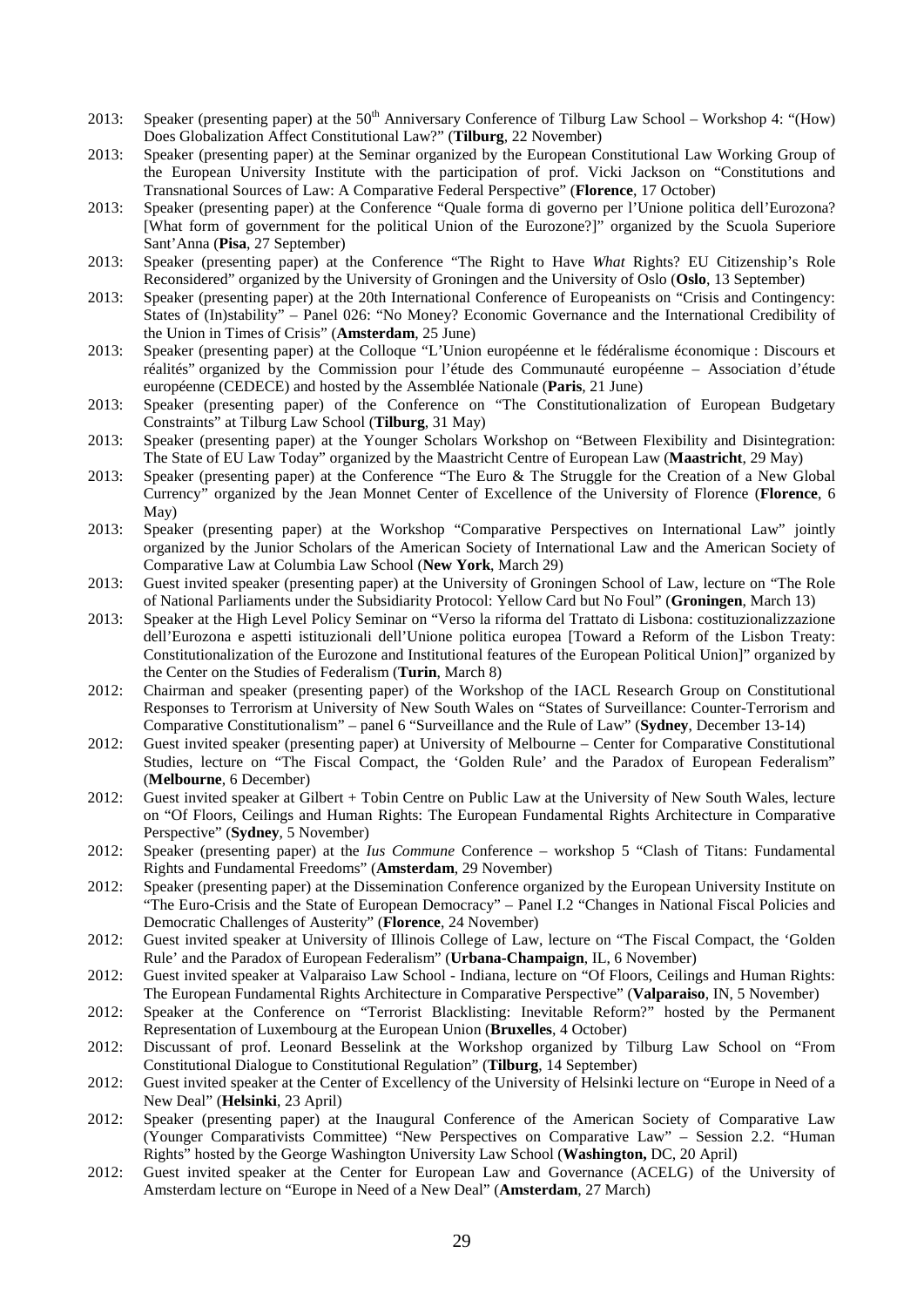- 2012: Discussant at the Workshop organized by the Robert Schuman Center of the European University Institute on "The Constitutional Architecture of the Economic Governance in the EU" (**Florence**, 23 March)
- 2012: Organizer, chairman and discussant at the Seminar organized by the European Constitutional Law Working Group of the European University Institute with the participation of prof. Justice Marta Cartabia on "The Age of 'New Rights'" (**Florence**, 16 March)
- 2011: Chairman and speaker (presenting paper) of the Workshop of the IACL Research Group on Constitutional Responses to Terrorism at Bocconi University on "Secrecy, National Security and the Vindication of Constitutional Law" – panel 6 "Secrecy and Administrative Measures" (**Milan**, December 1-2)
- 2011: Speaker at the Workshop organized by the Robert Schuman Center of the European University Institute and the EU Parliament Constitutional Affairs Committee on "The Future of Europe and the Lisbon Treaty" (**Florence**, October 19)
- 2011: Speaker (presenting paper) at the Workshop organized by the Social & Political Science Department of the European University Institute on "Expanding and Restricting the Franchise: How do Liberal Democracies Determine Who Can Vote?" (**Florence**, May 27)
- 2011: Speaker at the Global Governance Programme Workshop on "Comparative Institutional Analysis and Global Governance" (**Florence**, May 9)
- 2011: Speaker (presenting paper) at the 9<sup>th</sup> Jean Monnet Seminar organized by the University of Zagreb on the "The First Year of the Treaty of Lisbon: Consolidation and Enlargement" (**Dubrovnik**, April 15)
- 2011: Guest invited speaker at the School of Law of the University of Ravenna course on "I diritti fondamentali in Europa [Fundamental rights in Europe]" (**Ravenna**, March 25)
- 2010: Speaker (presenting paper) at the World Congress of the International Association of Constitutional Law Workshop No. 6, "The Rule of Law in the Age of Terrorism" (**Mexico City**, December 6)
- 2010: Guest invited speaker at the Faculty of Political Science of the University of Florence course on "Il sistema elettorale dell'Unione Europea [The electoral legislation for the European Union]" (**Florence**, November 22)
- 2010: Guest invited speaker at the School of Law of the University of Milano Bicocca Seminar on "Diritto costituzionale europeo – I diritti fondamentali [European Constitutional Law – Fundamental Rights]" (**Milan**, October 21)
- 2010: Speaker (presenting paper) at the International Workshop jointly organized by the Law Department of the European University Institute and the Robert Schuman Center for Advanced Studies, "The Accession of the European Union to the European Convention on Human Rights" (**Florence**, October 11)
- 2010: Speaker (presenting paper) at the Inaugural Lecture of the Legal Theory Working Group of the European University Institute, "Constitutional Pluralism" (**Florence**, October 5)
- 2010: Speaker (presenting paper) at the New York University School of Law Conference "The New Public Law in a Global (Dis)Order. A Perspective from Italy" – panel 3: "Democracy and Human Rights Beyond the State" (**New York**, September 19)
- 2010: Speaker (presenting paper) at the Bologna School of Law, PhD Program in Constitutional Law, Seminar on "Emergenza terrorismo, legislazione penale e giurisprudenza costituzionale [Terrorism, emergency, criminal law and constitutional adjudication]" (**Bologna**, March 23)
- 2010: Speaker (presenting paper) at the International Conference on " I sessant'anni della Convenzione europea dei diritti dell'uomo [The 60th anniversary of the European Convention on Human Rights]" (**Bologna**, March 5)
- 2009: Speaker at the Conference "The Transatlantic Dialogue on Terrorism: Islamic Radicalization in Europe and the United States" – Workshop Session 1: "Responding to Threat" organized by the Brookings Institution (**Washington,** DC, December 15)
- 2009: Speaker (presenting paper) at the Workshop jointly organized by the EUI and the International Association of Constitutional Law on "Constitutional Responses to Terrorism" (**Florence**, November 12)
- 2009: Speaker (presenting paper) at the VII Yearly Conference of the Italian Association of Young International Lawyers  $-1$ <sup>st</sup> panel "Il dialogo tra giudici nello spazio giuridico europeo: i rapporti tra Corte di Giustizia della Comunità Europea, Corte europea dei diritti dell'uomo e giudici nazionali [Dialogue among judges in the European legal space: the relationship between the European Court of Justice, the European Court of Human Rights and National courts]" (**Turin**, October 9)
- 2009: Speaker (presenting paper) at the ASTRID Advanced Seminar on "La riforma del *Conseil Constitutionnel* [The reform of the French Constitutional Council]" (**Rome**, May 27)
- 2009: Discussant at the University of Bologna School of Law, PhD Program in Constitutional Law, Seminar on "Le forme di governo semi-presidenziali [Semi-presidential governments]" (**Bologna**, April 22)
- 2008: Discussant at the Sant'Anna School of Advanced Studies International Workshop "The new constitutional challenges of the ECJ" (**Pisa**, December 20) –  $3<sup>rd</sup>$  panel
- 2006: Chairman of the Conference "'Creating a new legal regime': the Bush Administration and the war on Terror" (**Trento**, May 24): with John Yoo (Full Professor of Constitutional Law at the University of California at Berkeley) and Roberto Toniatti (Full Professor of Constitutional law)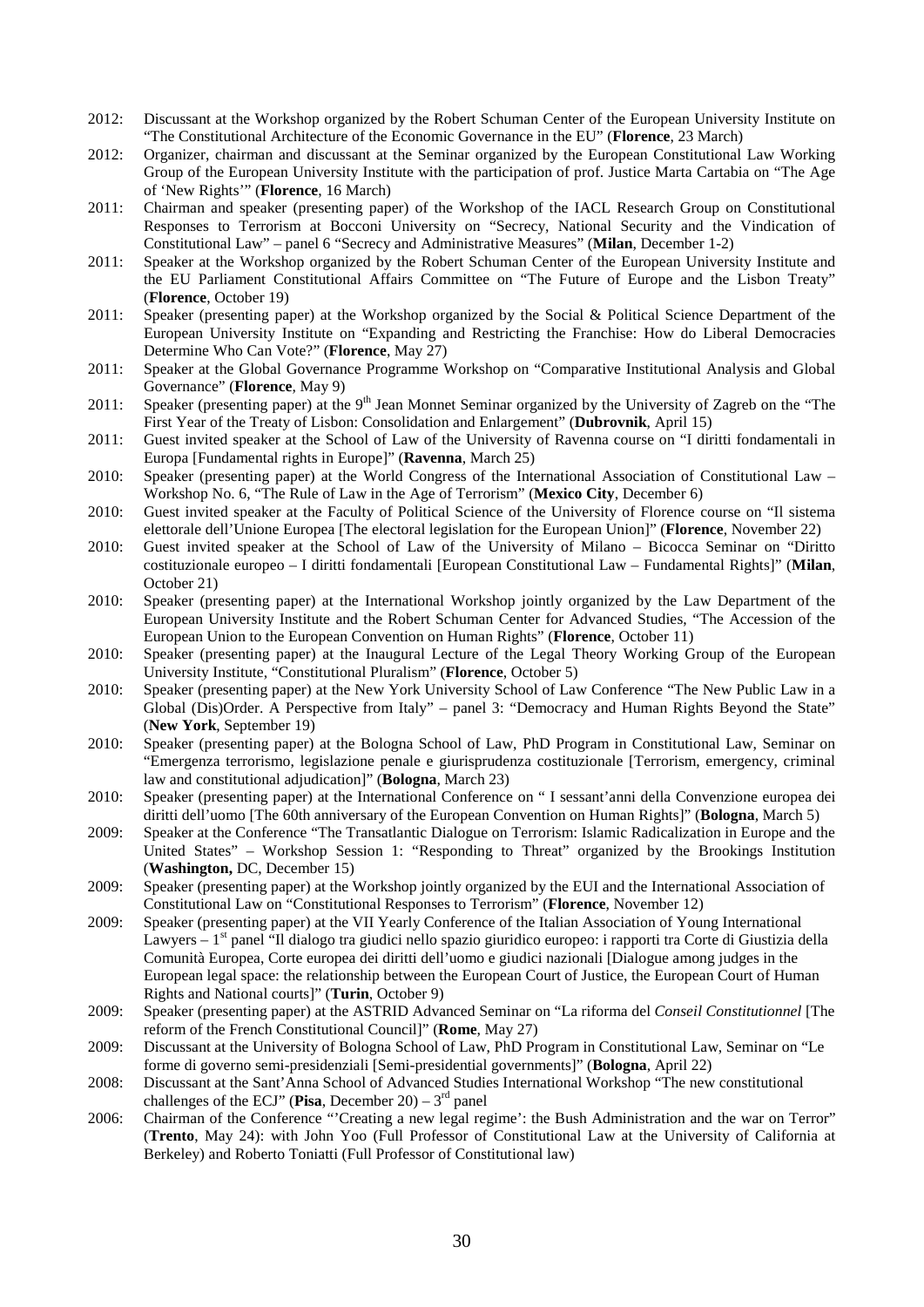### Management experience

- Since 2017: *Principal* of the Brexit Institute at Dublin City University. The job required directing the Institute and planning its activities, including all workshops and conferences. Moreover, it also involves directing the work of several Post-Doc researchers and administrative staff working full-time on campus, and coordinating the work of visiting fellows. It also implied developing academic partnerships and liaising with high-level institutions and private organizations to identify speakers. Crucially, then the job required fund-raising – and I personally raised close to 1 million  $\epsilon$  of funding to cover in full the operational costs of the Institute (staff and activities) from 2018 to 2024.
- Since 2017: *Director* of the Law Research Center at Dublin City University. The job required coordinating all law research activities, including running a weekly seminar series in each semester with keynote speakers from across Ireland, Europe and the world – including members of the judiciary. The job also entailed fund-raising with over  $50.000 \in \text{collected over the years to support the Center activities.}$
- Since 2016: Chair of Law at the School of Law & Government of Dublin City University. The job required taking all strategic direction on the future shape of Law at DCU – with the possible future objective of creating a separate Law School. Practical responsibilities entailed sitting in all selection and promotion committees for Law Assistant Professors, Associate Professors, Post-Doc and PhD – as well as mentoring the work of junior colleagues, developing new taught programs (notably a "Master in European Law & Policy" and a "Master in Data Protection and Privacy Law"), and building new international partnerships (including with Trento University Faculty of Law and Stanford Law School).
- 2015-14: *Chair* of the Selection Committee of iCourts (Center of Excellence for International Courts), at the Faculty of Law of the University of Copehagen in charge of selecting 3 Post-Docs and 3 PhD students. The job required evaluating roughly 30 candidates for each position, shortlisting them, and conducting Skype interviews with the highest qualified.

*Manager* of the E-Journal of the Faculty of Law of the University of Copenhagen on SSRN.

- 2014-13: *Chair* of the Selection Committee of the "Global Law" program at Tilburg Law School. The job required shortlisting students' applications and conducting Skype interviews with roughly 130 of them to decide admission in the LLB program.
- 2014-12: *Member* of the 3-person Steering Committee of the "Global Law" Program at Tilburg Law School [\(http://www.tilburguniversity.edu/education/bachelors-programmes/globallaw/\)](http://www.tilburguniversity.edu/education/bachelors-programmes/globallaw/). The job required making strategic decisions about the design of the program, managing issues related to the curriculum, interacting with colleagues teaching the various courses and the administration, and promoting the program both with prospective students and with potential employers and other stakeholders (e.g. law firms, private corporations etc.) including by raising funding for scholarships.
- 2014-12: *Manager* of the E-Journal of Tilburg Law School on SSRN.

## Teaching program development

- Promotor of the **Master in European Law & Policy**, established at DCU School of Law & Government in academic year 2017-2018. The program, open to students with an interdisciplinary background in Law, Politics, Economics and Business Administration trains them in EU affairs;
- Promotor of the **Master in Data Protection & Privacy Law**, established at DCU School of Law & Government, jointly with the School of Computing Engeneering in academic year 2018-2019. The program, open to students with an interdisciplinary background in Law, Technology and Computer Science trains them on Data Protection Law & Governance

### Teaching experience

- *Award of the Certificate of Excellence for Teaching* [(BKO) Dutch diploma that certifies the excellent quality of the instructor and its qualifications to teach at University level]: **2014**
- Courses taught:
- "*The Law & Politics of Brexit*": course taught in the Master in European Law & Policy, Master in Public Policy of the School of Law & Government of Dublin City University: **2022**
- "*EU Institutional Law*": course taught in the LLM, Master in European Law & Policy, Master in Public Policy, Master in International Relations and Master in Data Protection and Privacy Law of the School of Law & Government of Dublin City University: **2017, 2018, 2019, 2020, 2021**
- "*European & International Human Rights Law*": course taught in the LLM, Master in European Law & Policy, International Master in Security, Intelligence and Strategic Studies, Master in International Relations, and Master in Data Protection and Privacy Law of the School of Law & Government of Dublin City University: **2018, 2019, 2020, 2021**
- "*Introduction to EU Law*": intensive course taught in the Euregio Master Program of the Faculty of Economics and Management of the University of Bolzano: **2019**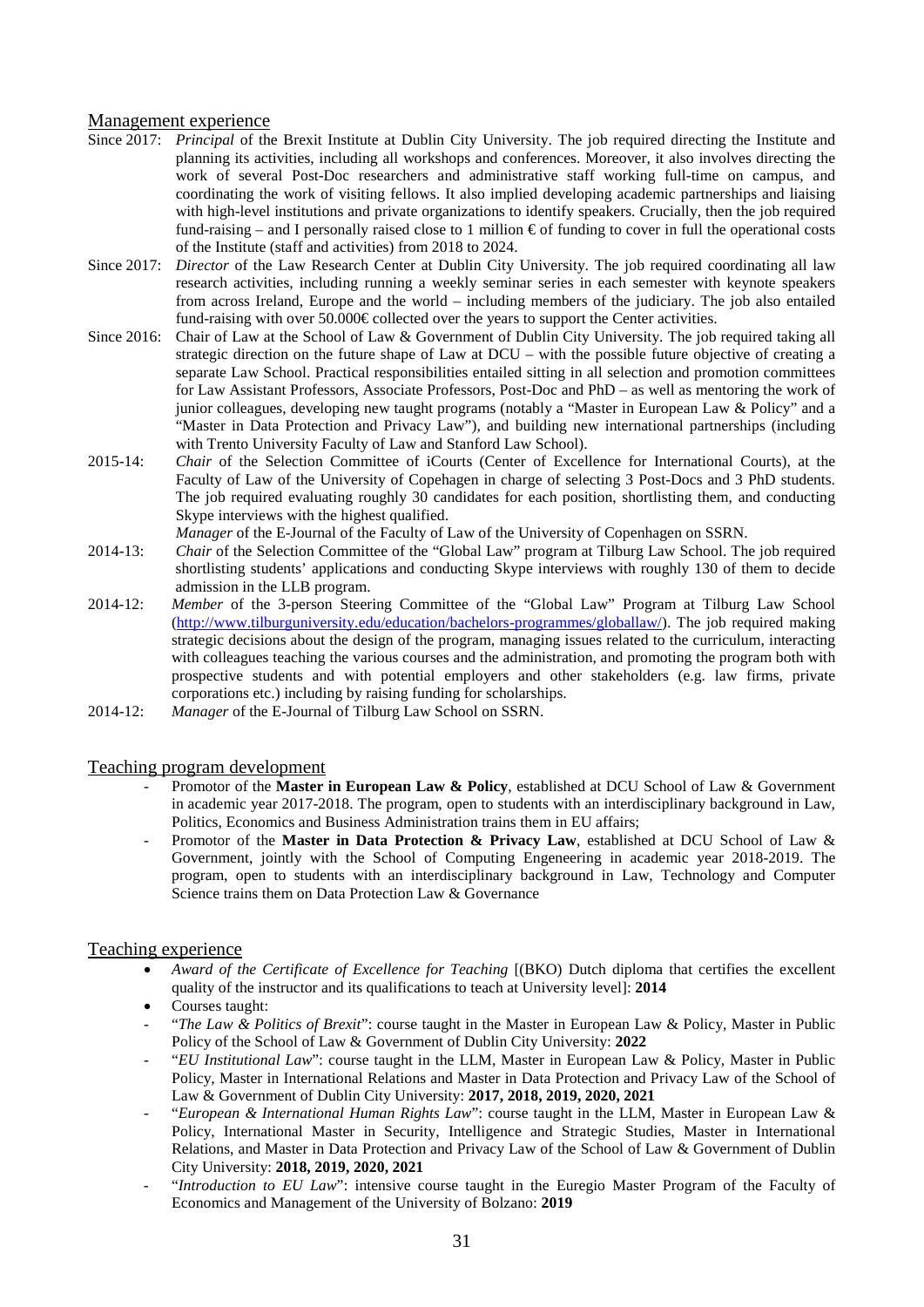- "*EU Human Rights Law*": intensive course taught in the LLM program of the Faculty of Law of University Paris 2 Panthéon-Assas: **2019, 2020, 2021**
- "*EU Law*": course taught in the LLM of the School of Law & Government of Dublin City University: **2017** (with S. Coutts)
- "*International Human Rights Law*": course taught in the Bachelor in Civil Law and Bachelor in International Relations of the School of Law & Government of Dublin City University: **2017**
- "*Comparative Law*": course taught in the Bachelor in Civil Law program of the School of Law & Government of Dublin City University: **2017** (with S. Coutts)
- "*International Human Rights Law*": course taught in the LLM of the Faculty of Law of the University of Copenhagen: **2015, 2016**
- "*Fundamental Rights Law*": course taught in the LLB in International & European Law of Tilburg Law School (with M. Goodwin): **2014**, **2013**
- "*Comparative Law*": course taught in the Master of Research of Tilburg Law School & Leuven University (with M. Adams and L. Wintgens): **2014**
- "*Global Constitutional Law*": course taught in the LLB in Global Law of Tilburg Law School (with G.J. Leengknet and G. vd Schyff): **2014**
- "*Europeanization of the Law*": course taught in the LLM of Tilburg Law School (with G.J. Leengknet and A. Meuwese): **2013**
- "*(European) Constitutional Law*": seminar taught on the side of the "Constitutional Law" course (by A. Morrone) in the LLB program the Faculty of Law of the University of Bologna: **2011**, **2010**, **2009**
- Teaching assistantship:
- Teaching assistant (preparing the syllabus with the reading materials) to Miriam Aziz for a course on "*Human Rights Law*" at the Korbel School of International Studies at the University of Denver: **2011**

### PhD Supervision experience

- Elettra Bargellini, PhD thesis on "Trade Subsidies under the EU-UK Trade and Cooperation Agreement" – at the School of Law & Government of Dublin City University (2021-)
- Havva Yesil, PhD thesis on "EU-Turkey Agreement and Migration" at the School of Law  $\&$ Government of Dublin City University (2020-)
- Niels Kriest, PhD thesis on "The General Principles of EU Law and Rule of Law Backsliding: the EU and the US compared" – at the School of Law & Government of Dublin City University (2019-)
- Beatrice Monciuskaite, PhD thesis on "Rule of Law Backsliding in Lithuania and Latvia" at the School of Law & Government of Dublin City University (2019-)
- Sose Mayalian, PhD thesis on "Free Movement of Person and Access to Social Benefits" at the School of Law & Government of Dublin City University (2017-2021, *viva passed on 3 December 2021*)
- Annelieke Moji, PhD thesis on "The Legitimacy of the European Central Bank after the Euro-crisis and Covid-19" – at the School of Law & Government of Dublin City University (2017-2021, *viva passed on 1 July 2021*)

### LLM Supervision experience

- Arnas Kucinskas, LLM thesis on "Irregular Migration from Belarus to the EU" at the School of Law  $\&$ Government of Dublin City University (2021-2022)
- Aaron Kavanagh, MELP thesis on "Divisions in European Integration: The Perspective of the Response to Covid19" – at the School of Law & Government of Dublin City University (2020-2021)
- Sam Byrne, LLM thesis on "Brexit & Fintech" at the School of Law & Government of Dublin City University (2020-2021)
- Louise Walshe, LLM thesis on "Brexit, Schrems II and Data Protection in EU-UK Relations" at the School of Law & Government of Dublin City University (2020-2021)
- Liam Molloy, MA in European Law & Policy thesis on "The Next Generation EU" at the School of Law & Government of Dublin City University (2019-2020)
- Rebecca Hennigan, LLM thesis on "The European Convention on Human Rights as a Tool for Climate Change Litigation" – at the School of Law & Government of Dublin City University (2019-2020)
- Antoinette Mary Keenan, LLM thesis on "The Issues with the UN Veto" at the School of Law  $\&$ Government of Dublin City University (2019-2020)
- Sorcha Montgomery, BCL thesis on "Worldwide Injunctions and the Regulation of Hate Speech by the European Union" – at the School of Law & Government of Dublin City University (2019-2020)
- Andrada Costea, LLM thesis on "Islamic Law and Women Rights" at the School of Law & Government of Dublin City University (2018-9)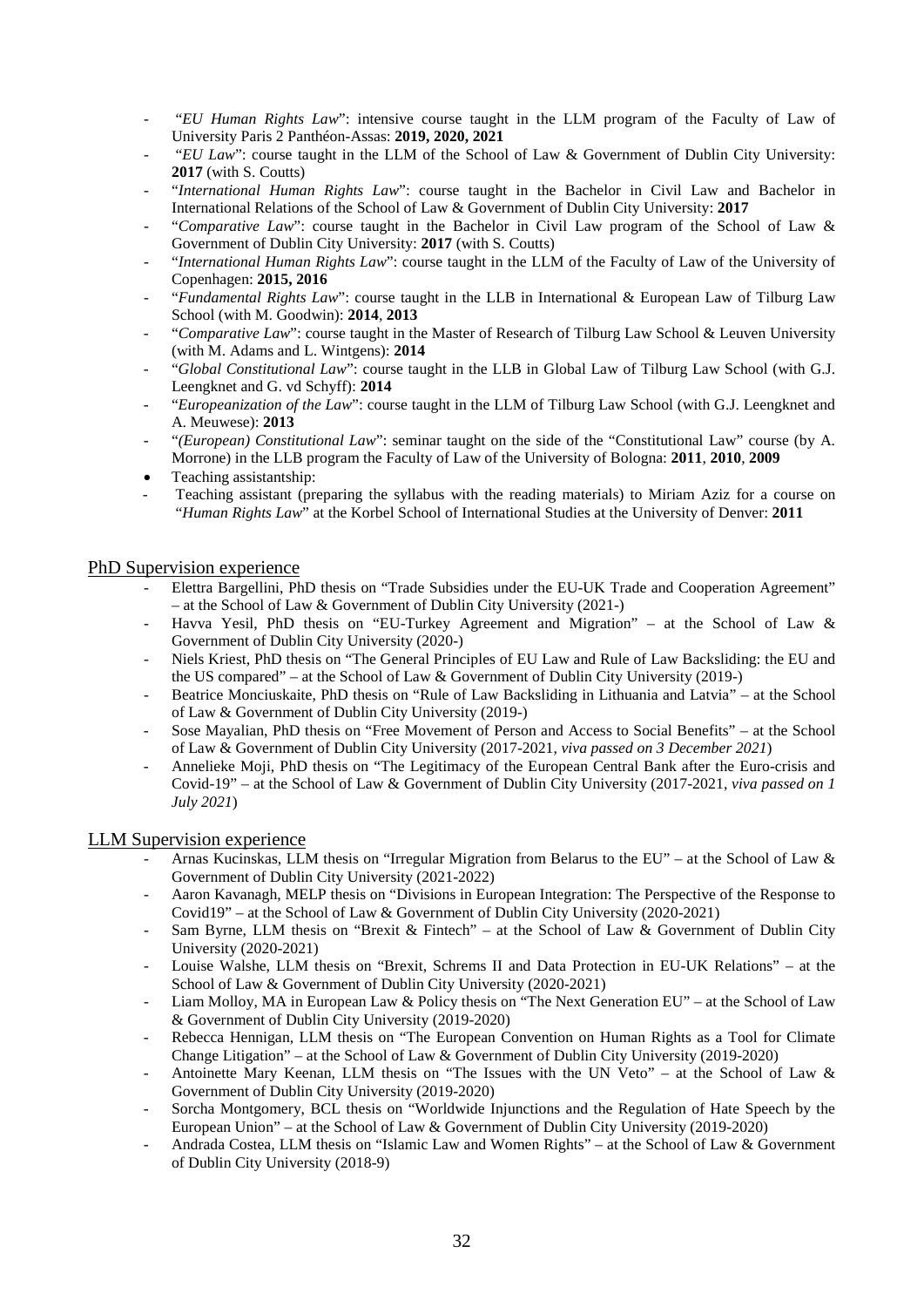- Alexandra Tsay, LLM thesis on "The Right to be Forgotten: Does the GDPR adequately resolve the tension between Freedom of Expression and Privacy following the CJEU judgment in Google Spain?" – at the School of Law & Government of Dublin City University (2017-2018)
- Ardit Hoxha, LLM thesis on "Brexit and Competition Law" at the School of Law & Government of Dublin City University (2016-2017)
- Francesca Trapani, LLM thesis on "The European Public Prosecutor Office and the Enhanced Cooperation Procedure" – at the School of Law & Government of Dublin City University (2016-2017)
- Neoftyos Sakellaridis Mangouras, LLM thesis on "Austerity in Greece: Council of State Judgment 668/2012 and a Guide to the Judicial Challenge of Austerity" – at the Faculty of Law of the University of Copenhagen (2015-2016)
- Sose Mayilyan, LLM thesis on "Free Movement of Persons and Social Benefits: What is the Impact of the Recent CJEU Case Law?" – at the Faculty of Law of the University of Copenhagen (2015-2016)
- Jorrick Straatman, LLM thesis on "The Incorporation of the Fiscal Compact in the Legal System of the Netherlands" – at Tilburg Law School (2013-2014)

### Membership of PhD awarding committee

- Tuomi Tuominen, PhD candidate at the University of Lapland: thesis to be defended on 3 November 2017

### Funding track-record

2021: **- Award of funding (100.000€) from the EU under the Erasmus+ program as PI of the Jean Monnet Centre of Excellence**, called REBUILD (Recovery of Europe, Budget of the Union: Integration, Law & Democracy). The 3-year project, which is directed by Federico Fabbrini, is the first JM Centre of Excellence at DCU.

**-** Award of funding (1.500€) from Eversheds Sutherland for the organization of an event of the Brexit Institute - Award of funding (3.000€) from the Irish Department of Foreign Affairs and Trade under the Communicating

Europe" initiative 2021 to support the design and launch of an interactive map on EU differentiation

**- Award of funding (120.000€) from Allied Irish Banks (AIB)** for the renewal of the institutional sponsorship of the DCU Brexit Institute over 3 years

2020: **- Award of funding (6.000€) from the Irish Department of Foreign Affairs and Trade under the Communicating Europe" initiative 2020** to support the design and launch of the massive open online course (MOOC) "The EU: From Crises to Recovery"

- Award of funding (1.000€) from Eversheds Sutherland for the organization of an event of the Brexit Institute

- **Award of funding (40.000€) from GSK Stockmann Luxembourg** for the institutional sponsorship of the DCU Brexit Institute over 2 years

- **Award of funding (7.000€) from the EU under the Erasmus+ program as partner in a Jean Monnet Project** called RELAY. The project is led by the University of Maastricht and worth 75.000€.

- Award of funding (500€) from Cleary Gottlieb for the organization of an event of the Brexit Institute
- **-** Award of funding (5.000€) from KPMG for the organization of an event of the BRIDGE network
- Award of funding (4.000€) from GSK Stockmann for the organization of an event of the Brexit Institute
- 2019: **Award of funding (58.000€) from the German Ministry of Culture** for a 2-year project on "Europe's Centrifugal Challenges" submitted in cooperation with the German-Italian Centre for European Excellence at Villa Vigoni

- **Award of funding (300.000€) from the EU under the Erasmus+ program as PI of the Jean Monnet Network**, called BRIDGE (Brexit Research and Investigation into Differentiated Governance in Europe). The 3-year project is led by the DCU Brexit Institute and directed by Federico Fabbrini as PI and involves as partners also the University of Bolzano/Bozen, University of Copenhagen and Central European University, and is the first JM Network won by DCU.

**-** Award of funding (2.500€) from Eversheds Sutherland for the organization of an event of the Brexit Institute **- Award of funding (45.000€) from Grant Thornton** for the organization of a staff exchange program between Stanford Law School and the new DCU Master in "Data Protection and Privacy Law" over 3 years

**- Award of funding (30.000€) from Arthur Cox Solicitors** for the organization of a staff exchange program between Stanford Law School and the new DCU Master in "Data Protection and Privacy Law" over 3 years

- **Award of funding (40.000€) from Dublin Airport Central** for the institutional sponsorship of the DCU Brexit Institute

- **Award of funding (12.450€) from Enterprise Ireland** for the preparation of a EU grant funding application 2018: - Award of funding (1.100€) from Dublin Airport Central for the organization of an event of the DCU Brexit

Institute

- **Award of funding (120.000€) from Grant Thornton** for the institutional sponsorship of the DCU Brexit Institute over 3 years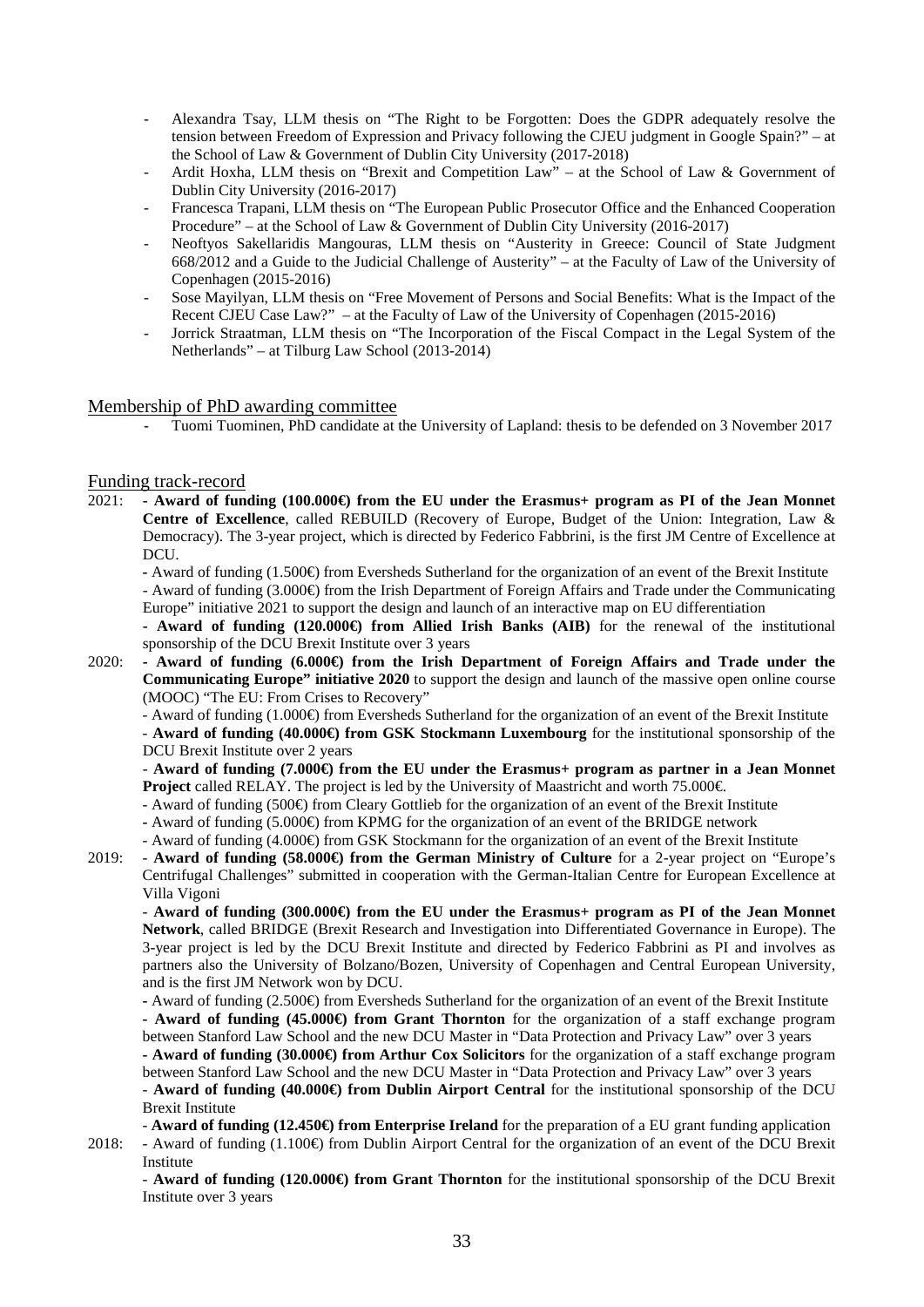- **Award of funding (120.000€) from Allied Irish Banks (AIB)** for the institutional sponsorship of the DCU Brexit Institute over 3 years

- Award of funding (500€) from DCU Invent for the organization of an event of the DCU Brexit Institute

- Award of funding (1.500€) from the British-Irish Chamber of Commerce for the organization of an event of the DCU Brexit Institute

- Award of funding (4.000€) from IQVIA for the organization of an event of the DCU Brexit Institute

- Award of funding (2.500€) from GSK Luxembourg for the organization of an event of the DCU Brexit Institute

2017: - Award of funding (1.000€) from IBEC for the organization of an event of the DCU Brexit Institute

- Award of funding (1.000€) from the European Parliament information office in Ireland for the organization of an event of the DCU Brexit Institute

- **Award of funding (90.000€) from Arthur Cox Solicitors** for the institutional sponsorship of the DCU Brexit Institute over 3 years

- Award of funding (2.500€) from the Bertelsmann Stiftung for the organization of the Conference "The Law & Politics of Brexit"

- Award of funding (1.000€) from the Centro Studi sul Federalismo for the organization of the Conference "The Law & Politics of Brexit"

- Award of funding (1.500€) from the law firm Matheson for the organization of the Conference "The Law & Politics of Brexit"

- Award of funding (2.000€) from the Reinholdt Fond for the organization of the Conference "The Law & Politics of Brexit"

- 2016: Award of funding (5.000£) by King's College London for the co-organization of the IACL Conference on "Accountability for Transnational Counter-Terrorism Operations"
- 2015: Award of funding (74.000 DKK) by iCourts for the organization of the Conference on "The ECJ, the ECB and the Supremacy of EU Law" - Award of funding  $(8.000 \oplus \text{by the University Libre de Bruxelles for the co-organization of the IACL)$

Conference on "Surveillance, Privacy and Transnational Relations in the Digital Era"

- 2014: Award of funding (10.000  $\bigoplus$  by the Research Fund of Tilburg Law School for the organization of the Conference on "What Form of Government for the European Union and the Eurozone?" - Award of funding (15.000 \$) by Harvard Law School for the co-organization of the IACL Conference on "Constitutionalism Across Border in the Struggle Against Terrorism"
- 2013: Award of funding  $(5.000 \Leftrightarrow$  by the Research Fund of Tilburg Law School for the organization of the Conference "The Constitutionalization of European Budgetary Constraints"
- 2012: Award of funding (50.000 AUD) by University of New South Wales for the co-organization of the IACL Conference on "States of Surveillance: Counter-Terrorism and Comparative Constitutionalism"
- 2011: Award of funding  $(5.000 \oplus$  by Bocconi University for the co-organization of the IACL Conference on "Secrecy, National Security and the Vindication of Constitutional Law"
- 2008: Winner of a 4-year scholarship (20.000 € per annum) by the Italian Ministry of Foreign Affairs for the PhD program in Law at the European University Institute

## Policy and advocacy

- 2022-2021: *Member* of the Young European Leader of *Friends of Europe*, class of 2022. The group in which I was coopted by the Board of Trustees upon nomination of the former President of the European Parliament Pat Cox – involves a dozen individuals below 40 years old of age, who are regarded as influential thinkers on EU issues, posited to play a leading role in Europe's future, including several national Ministers. The group gathers periodically in European capitals to discuss EU and international affairs.
- 2017: *Member* of the team that drafted the "Rome Manifesto", under the sponsorship of Villa Vigoni (the Italian-German Center for European Excellence, founded by the German Ministry of Culture) and United Europe. The team, which grouped a dozen individuals from across the European Union, under the patronage of Sylvie Goulard (Member of European Parliament), Peer Steinbrück (former Minister of Finance of Germany), and Filippo Taddei (Economic Advisor to the Prime Minister of Italy) drafted a document relaunching the project of European integration in view of the  $60<sup>th</sup>$  anniversary of the Rome Treaty, which was presented at the German Embassy in Rome in March 2017.
- 2018-2017: *Collaborator* of the *Bertelsmann Stiftung* and the Jacques Delors Institut Berlin. These institutions are non-political foundations based in Berlin, Germany, which finance research and policy-making in the field of European studies. The collaboration involves the provision of legal advice to a Committee drafting a report on the future of Europe, entitled "Repair and Prepare: Growth and the Euro After Brexit". The Committee is chaired by Enrico Letta (former Prime Minister of Italy), coordinated by Henrik Enderlein (Professor of Political Economy, Hertie School of Governance), and composed of a dozen high-level policy makers including Pascal Lamy (former Director General of the World Trade